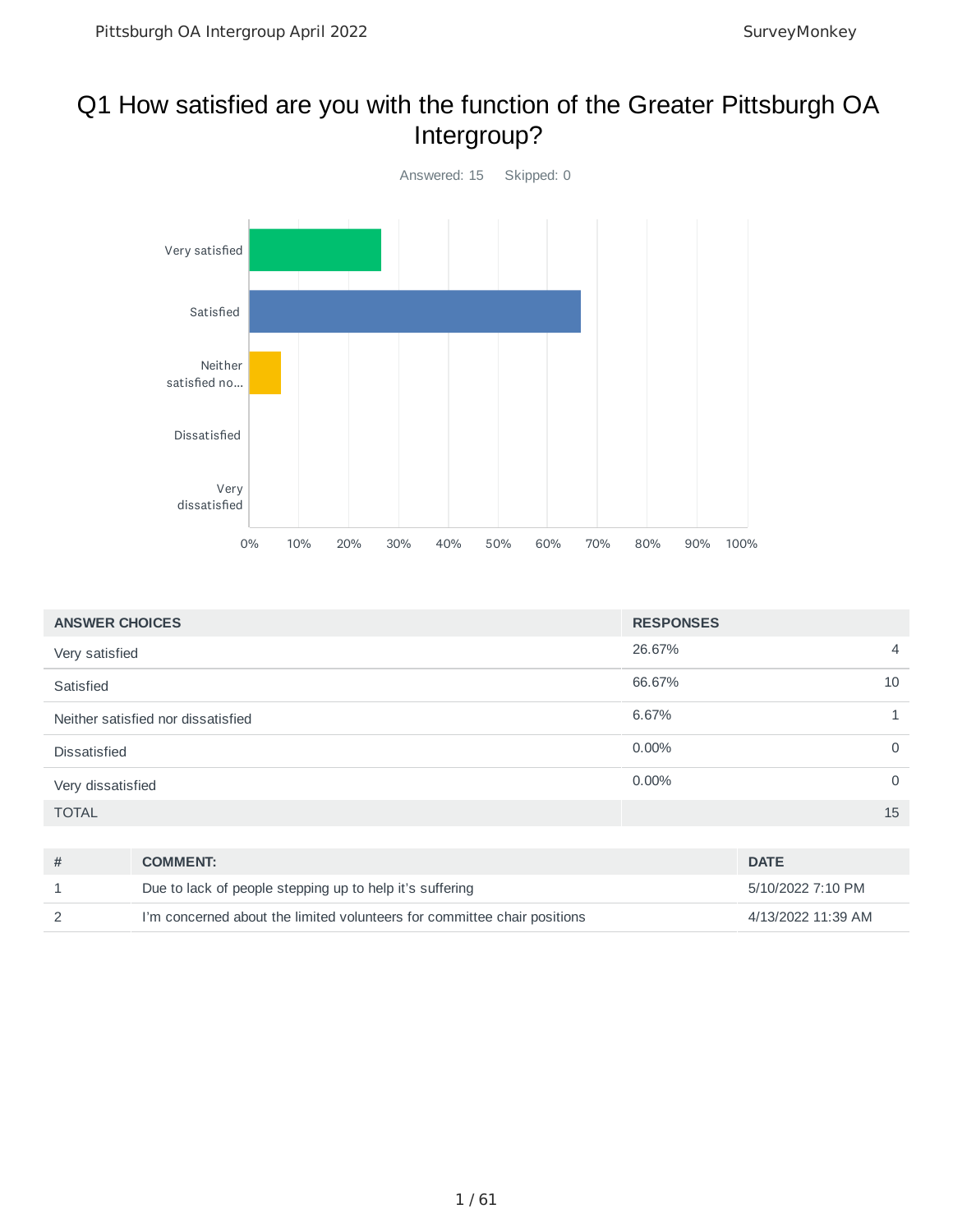# Q2 How would you describe the purpose of our Intergroup?

Answered: 12 Skipped: 3

| #              | <b>RESPONSES</b>                                                                                                                                                           | <b>DATE</b>        |
|----------------|----------------------------------------------------------------------------------------------------------------------------------------------------------------------------|--------------------|
| 1              | To help the groups in our area fulfill the OA promise to share OA and to help them prosper in<br>any way we can.                                                           | 5/13/2022 11:02 AM |
| $\overline{2}$ | To conduct the business end of the meetings under their jurisdiction                                                                                                       | 5/10/2022 7:10 PM  |
| 3              | Help strengthen the individual meetings within the range of the intergroup and therefore help all<br>of the compulsive eaters in and outside of OA in the Pittsburgh area. | 5/10/2022 12:57 PM |
| 4              | pass along information from one level of the organization to another.                                                                                                      | 5/8/2022 10:26 AM  |
| 5              | coordinate the activities of individual meetings with other levels of OA administration                                                                                    | 5/4/2022 1:51 PM   |
| 6              | Support groups, provide special activities. Carry the message per the OA Responsibility<br>Pledge                                                                          | 5/2/2022 3:59 PM   |
| 7              | To support individual and group recovery in OA in the greater Pittsburgh area.                                                                                             | 4/14/2022 12:04 PM |
| 8              | To carry the message of OA Manage the Financial Resources Support the existing meetings                                                                                    | 4/13/2022 11:39 AM |
| 9              | To conduct the administrative duties necessary to support OA groups.                                                                                                       | 4/10/2022 12:14 AM |
| 10             | Communicate between groups to help spread the message of OA recovery.                                                                                                      | 4/8/2022 2:17 PM   |
| 11             | To support OA responsiblity pledge in local areas                                                                                                                          | 4/8/2022 10:39 AM  |
| 12             | To perform tasks/business that individual OA groups can't do alone                                                                                                         | 4/6/2022 12:34 PM  |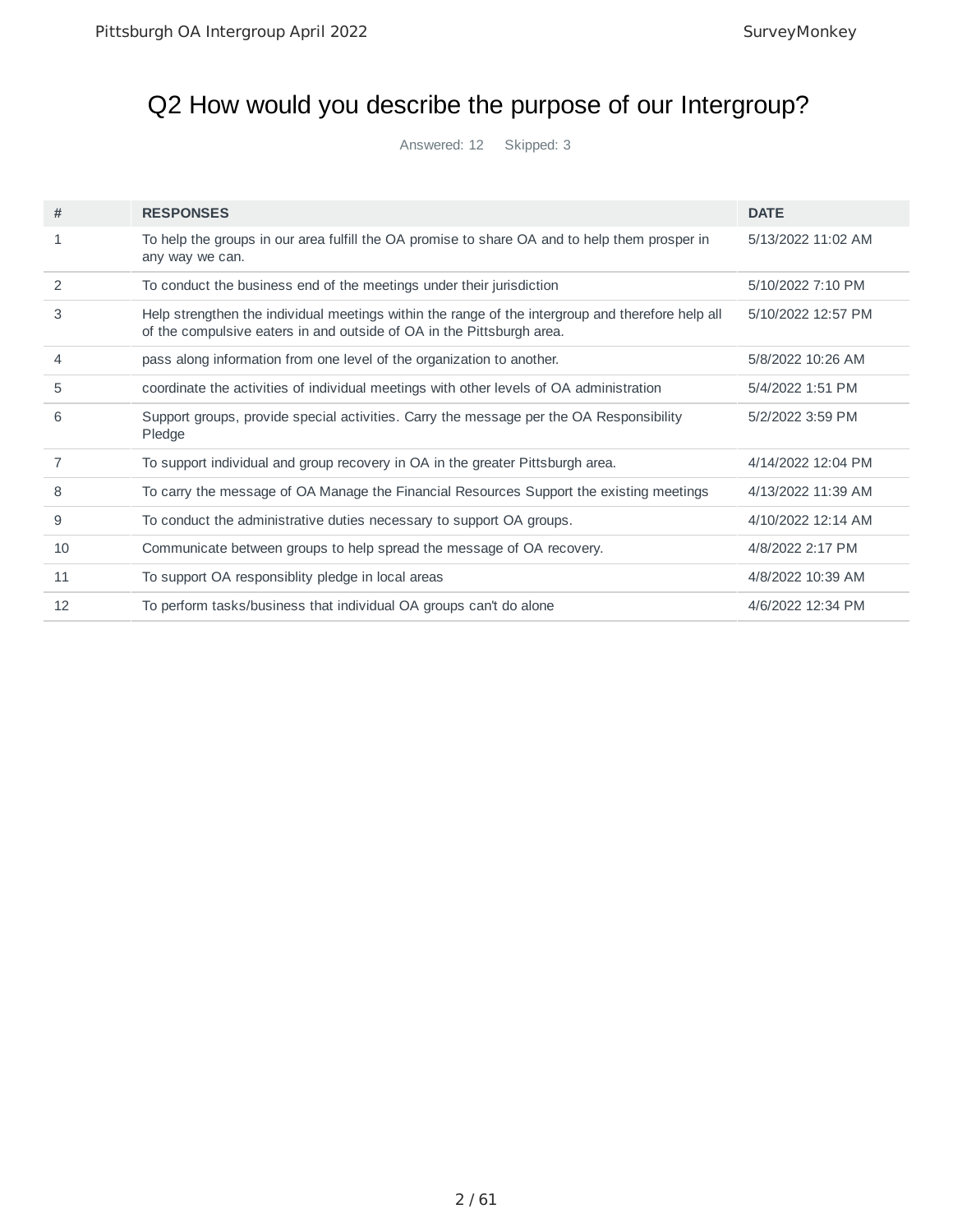#### Q3 Does our Intergroup have a statement of purpose or bylaws?



| <b>ANSWER CHOICES</b> | <b>RESPONSES</b> |
|-----------------------|------------------|
| Yes                   | 93.33%<br>14     |
| <b>No</b>             | $0.00\%$<br>0    |
| I don't know          | 6.67%            |
| <b>TOTAL</b>          | 15               |
|                       |                  |

| # | <b>COMMENT:</b>         | <b>DATE</b> |
|---|-------------------------|-------------|
|   | There are no responses. |             |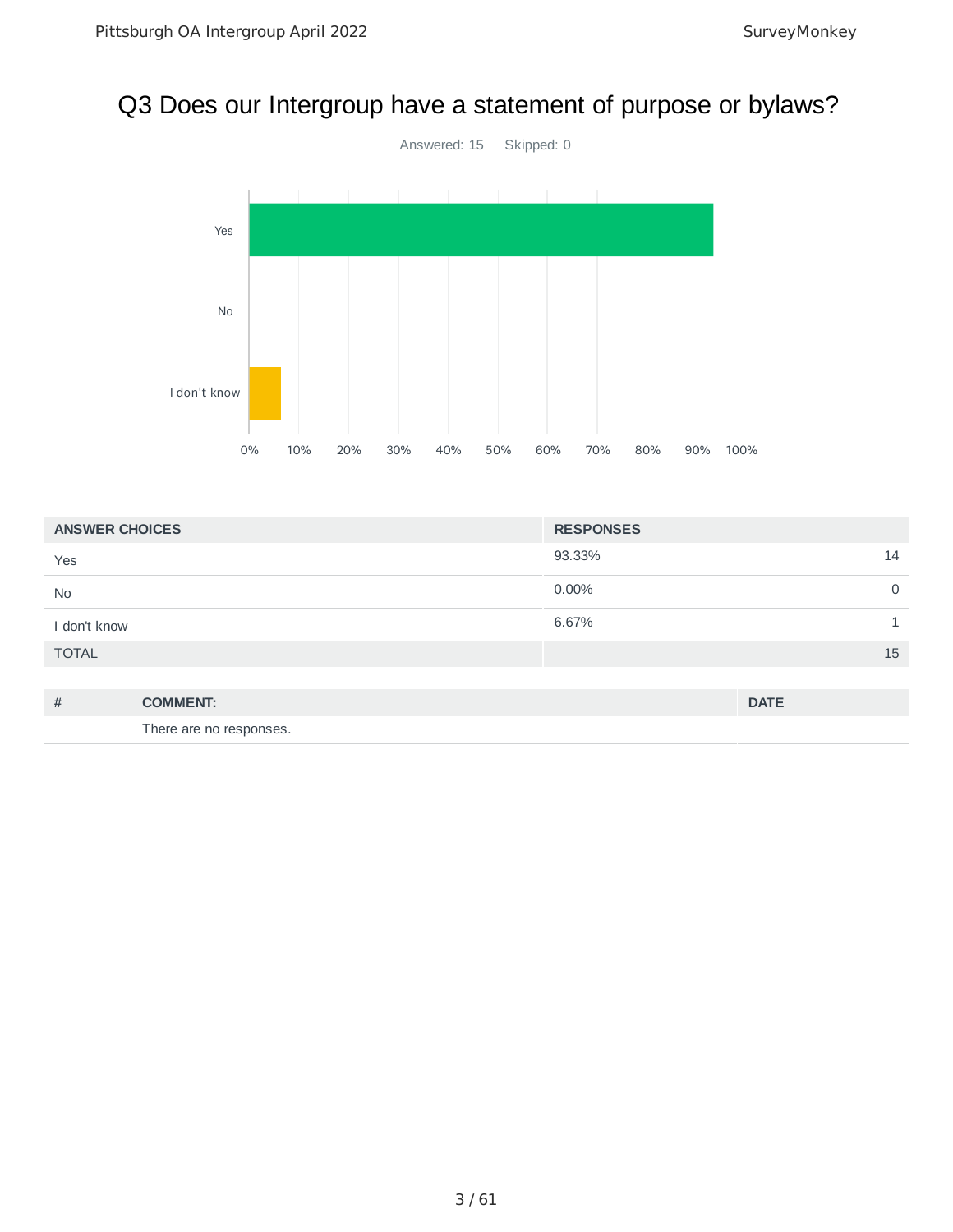#### Q4 Does the Intergroup use Robert's Rules of Order & bylaws during its meetings?



| <b>ANSWER CHOICES</b> |                         | <b>RESPONSES</b> |                |
|-----------------------|-------------------------|------------------|----------------|
| Yes                   |                         | 85.71%           | 12             |
| No                    |                         | 0.00%            | 0              |
| I don't know          |                         | 14.29%           | $\overline{2}$ |
| <b>TOTAL</b>          |                         |                  | 14             |
|                       |                         |                  |                |
| #                     | <b>COMMENT:</b>         |                  | <b>DATE</b>    |
|                       | There are no responses. |                  |                |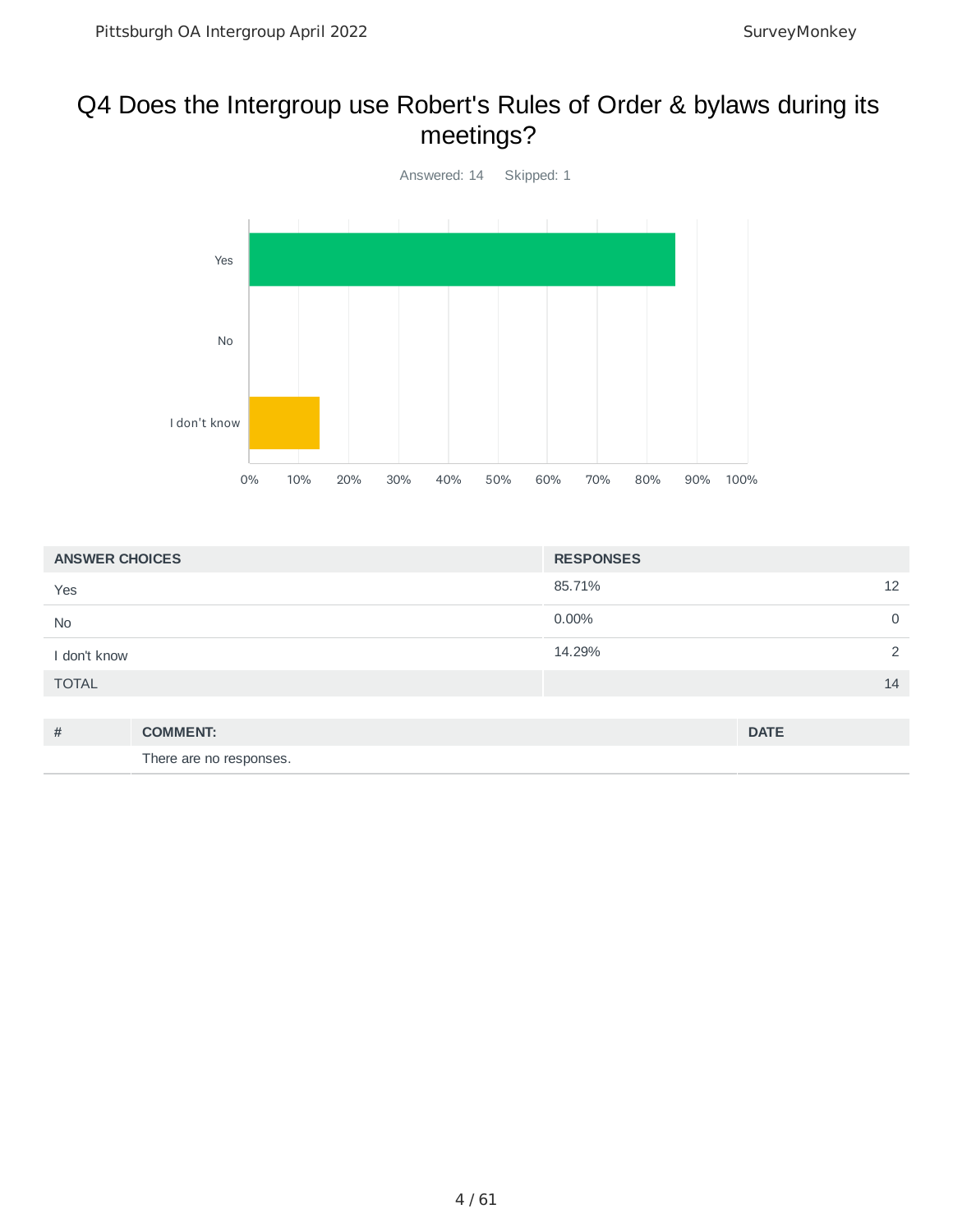#### Q5 Do the 12 Traditions take precedence over Robert's Rules in our bylaws?



| <b>ANSWER CHOICES</b> | <b>RESPONSES</b> |                |
|-----------------------|------------------|----------------|
| Yes                   | 71.43%           | 10             |
| <b>No</b>             | $0.00\%$         | $\mathbf 0$    |
| I don't know          | 28.57%           | $\overline{4}$ |
| <b>TOTAL</b>          |                  | 14             |

| # | <b>COMMENT</b>                                                                                                 | <b>DATE</b>        |
|---|----------------------------------------------------------------------------------------------------------------|--------------------|
|   | But imagine it would.                                                                                          | 5/13/2022 11:02 AM |
|   | This seems like a Q&A, not a surevey. Do I get a grade at the end of the survey? Yeah I'm<br>being a wise guy. | 4/8/2022 2:17 PM   |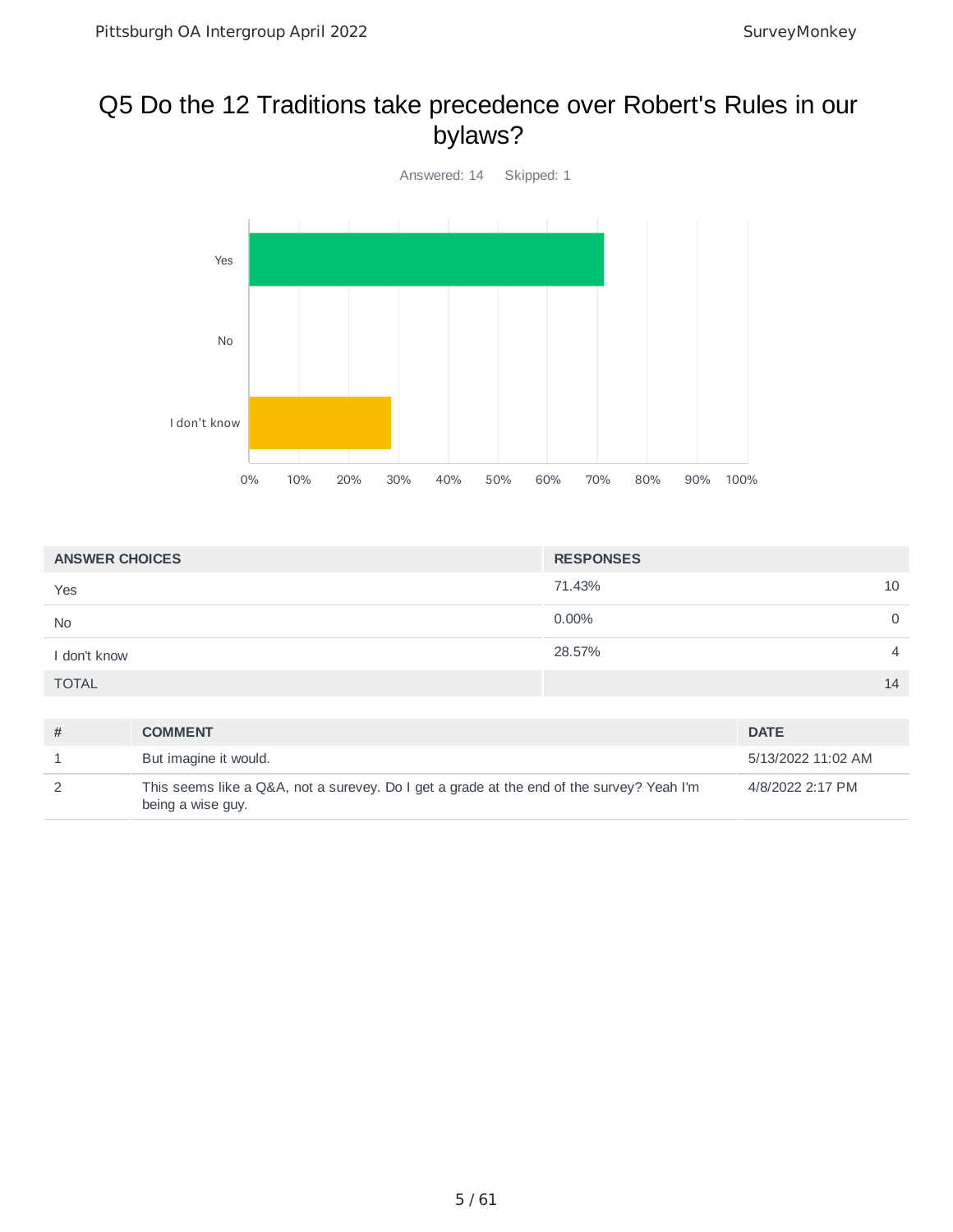#### Q6 Do our bylaws limit the tenure of certain "trusted servant" roles?



| <b>ANSWER CHOICES</b> | <b>RESPONSES</b> |
|-----------------------|------------------|
| Yes                   | 92.86%<br>13     |
| <b>No</b>             | $0.00\%$<br>0    |
| I don't know          | 7.14%            |
| <b>TOTAL</b>          | 14               |
|                       |                  |

| # | <b>COMMENT:</b>         | <b>DATE</b> |
|---|-------------------------|-------------|
|   | There are no responses. |             |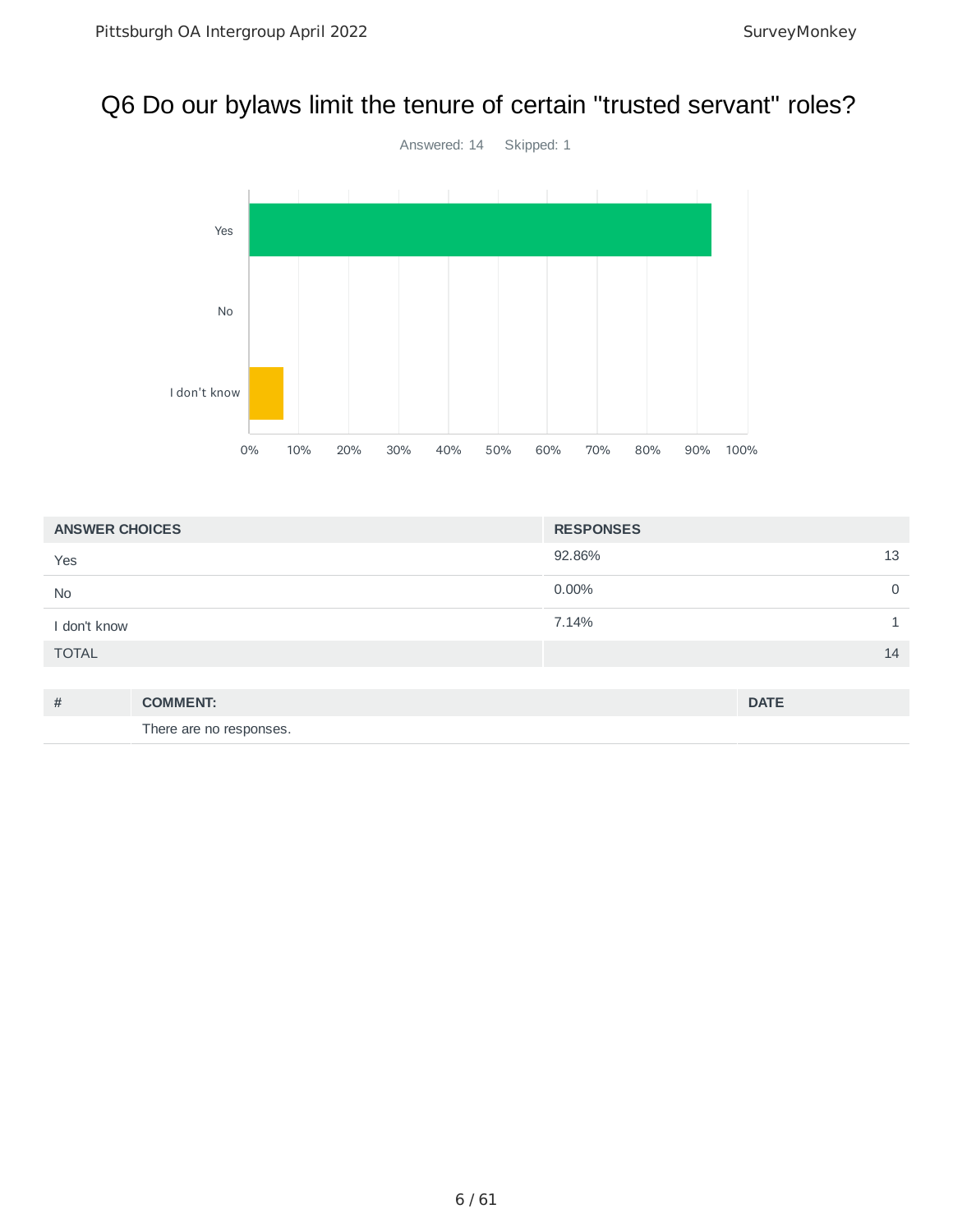# Q7 Does our Intergroup "dictate" or "suggest"?

Answered: 13 Skipped: 2



| <b>ANSWER CHOICES</b> |     | <b>AVERAGE NUMBER</b> |    | <b>TOTAL NUMBER</b> |       | <b>RESPONSES</b>   |    |
|-----------------------|-----|-----------------------|----|---------------------|-------|--------------------|----|
|                       |     |                       | 91 |                     | 1,186 |                    | 13 |
| Total Respondents: 13 |     |                       |    |                     |       |                    |    |
|                       |     |                       |    |                     |       |                    |    |
| #                     |     |                       |    |                     |       | <b>DATE</b>        |    |
| $\mathbf{1}$          | 97  |                       |    |                     |       | 5/13/2022 11:02 AM |    |
| 2                     | 96  |                       |    |                     |       | 5/10/2022 7:10 PM  |    |
| 3                     | 94  |                       |    |                     |       | 5/8/2022 10:26 AM  |    |
| 4                     | 100 |                       |    |                     |       | 5/4/2022 1:51 PM   |    |
| 5                     | 73  |                       |    |                     |       | 5/3/2022 9:12 PM   |    |
| 6                     | 98  |                       |    |                     |       | 5/2/2022 3:59 PM   |    |
| $\overline{7}$        | 100 |                       |    |                     |       | 4/18/2022 1:08 PM  |    |
| 8                     | 100 |                       |    |                     |       | 4/14/2022 12:04 PM |    |
| 9                     | 93  |                       |    |                     |       | 4/13/2022 11:39 AM |    |
| 10                    | 100 |                       |    |                     |       | 4/10/2022 12:14 AM |    |
| 11                    | 100 |                       |    |                     |       | 4/8/2022 2:17 PM   |    |
| 12                    | 50  |                       |    |                     |       | 4/8/2022 11:24 AM  |    |
| 13                    | 85  |                       |    |                     |       | 4/6/2022 12:34 PM  |    |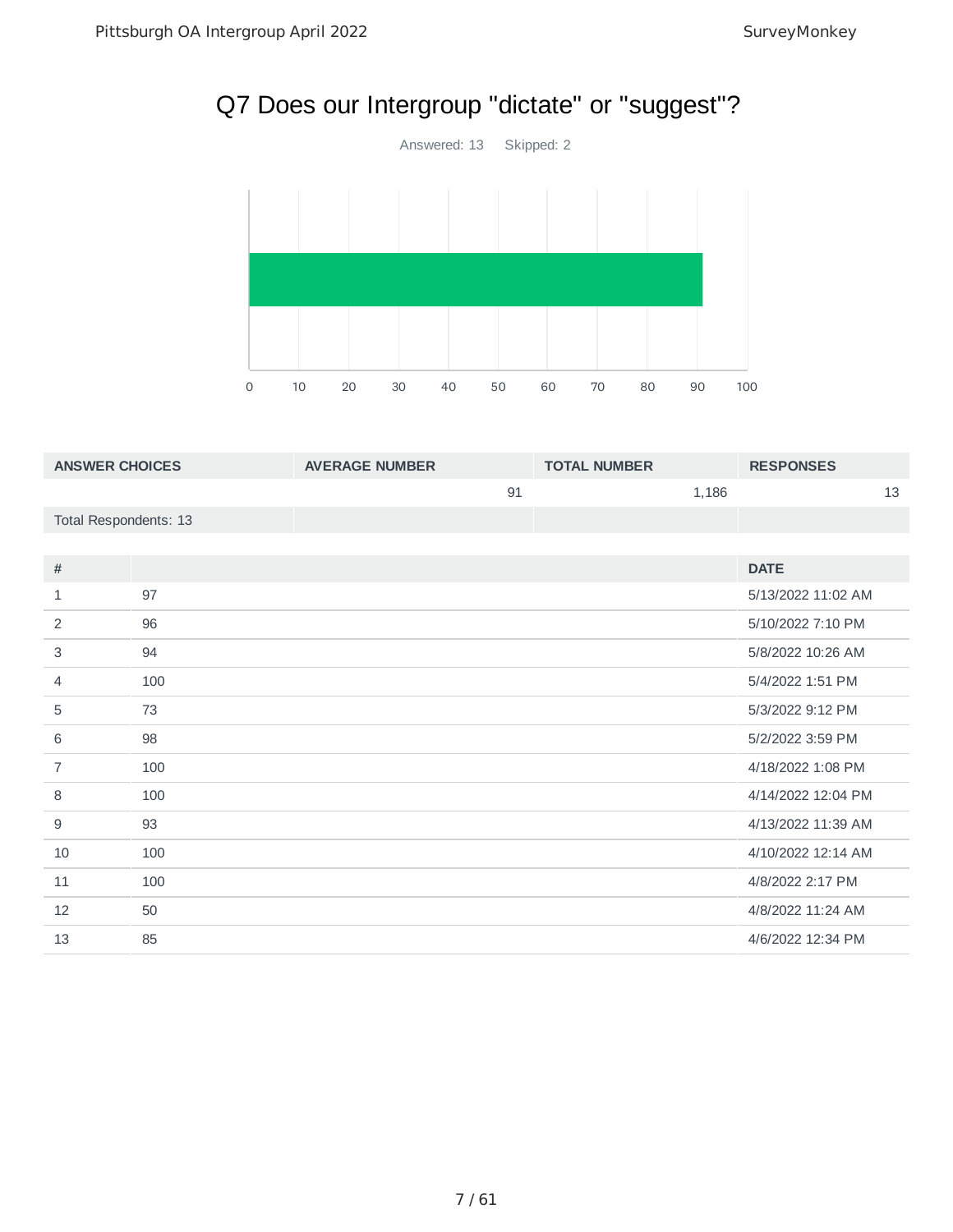#### Q8 Is our Intergroup incorporated with official non-profit tax status?



| <b>ANSWER CHOICES</b> |                         | <b>RESPONSES</b> |                |
|-----------------------|-------------------------|------------------|----------------|
| Yes                   |                         | 71.43%           | 10             |
| <b>No</b>             |                         | 0.00%            | $\mathsf{O}$   |
| I don't know          |                         | 28.57%           | $\overline{4}$ |
| Comment:              |                         | 0.00%            | $\mathsf{O}$   |
| <b>TOTAL</b>          |                         |                  | 14             |
|                       |                         |                  |                |
| #                     | <b>COMMENT:</b>         |                  | <b>DATE</b>    |
|                       | There are no responses. |                  |                |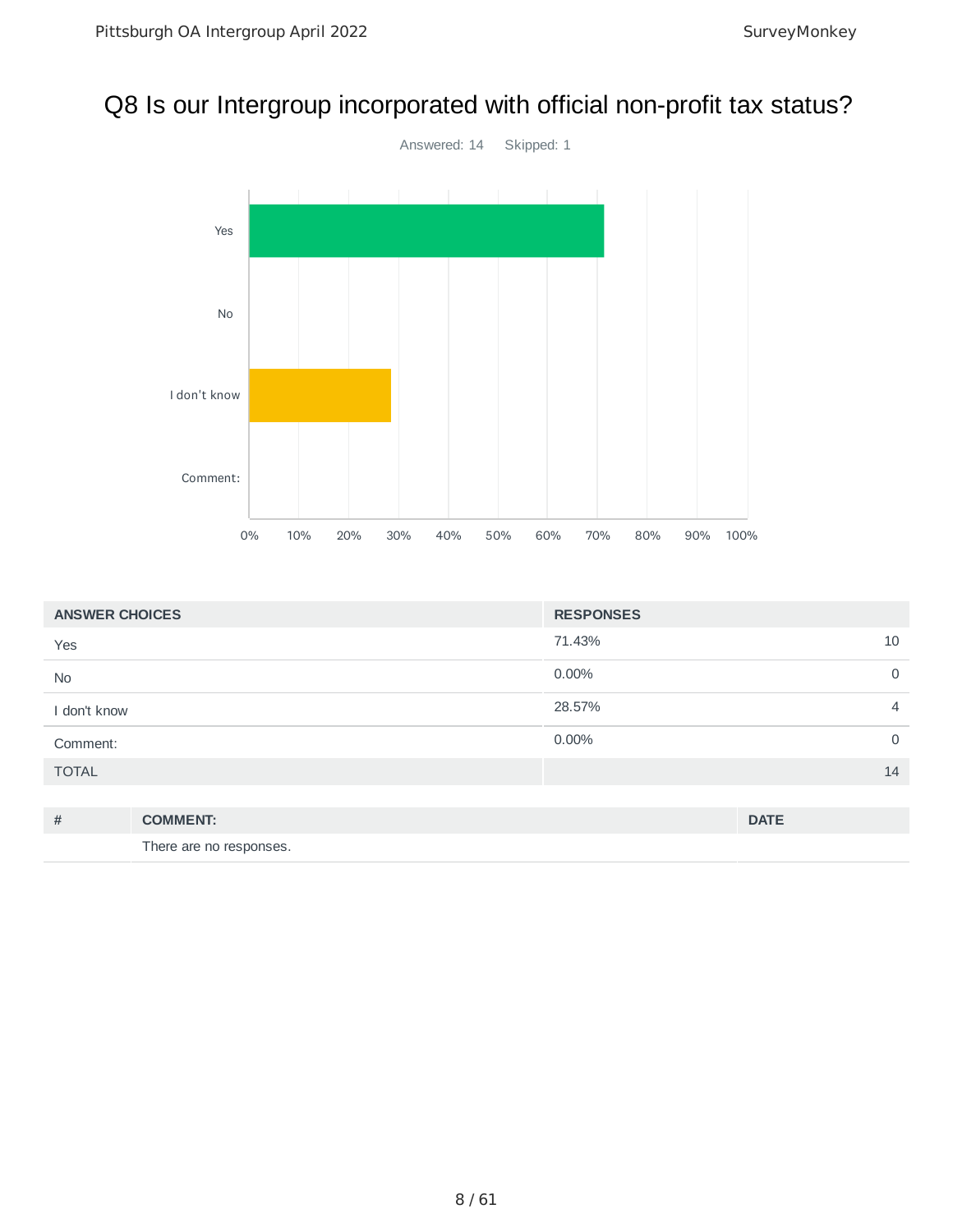#### Q9 Does our Intergroup set realistic short- and long-term goals?



| <b>ANSWER CHOICES</b> | <b>RESPONSES</b>     |  |  |
|-----------------------|----------------------|--|--|
| Yes                   | 78.57%<br>11         |  |  |
| <b>No</b>             | $0.00\%$<br>$\Omega$ |  |  |
| I don't know          | 21.43%<br>3          |  |  |
| <b>TOTAL</b>          | 14                   |  |  |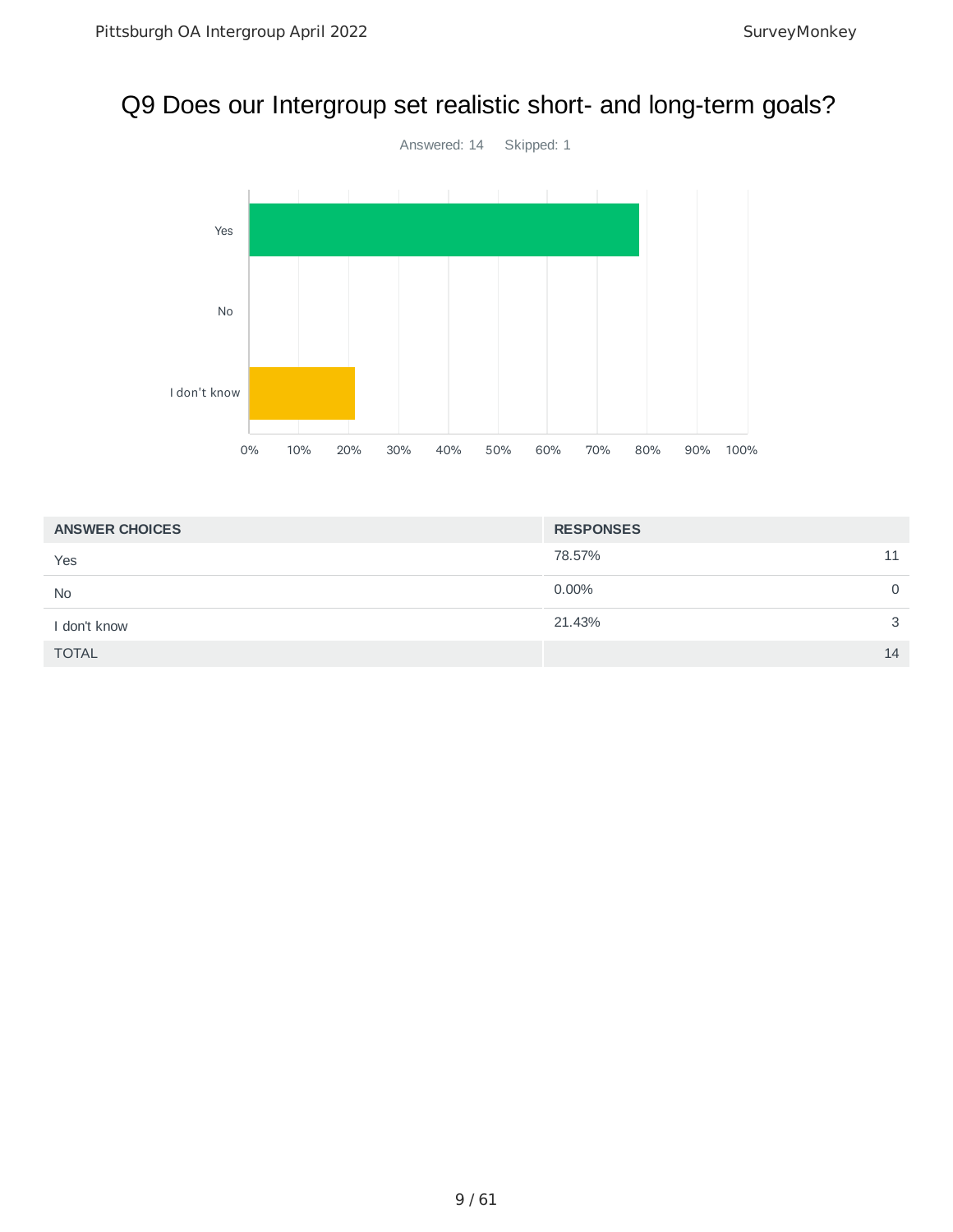#### Q10 Does our Intergroup have need for regular Steering Committee or Board meetings?



| <b>ANSWER CHOICES</b> |                         | <b>RESPONSES</b> |             |
|-----------------------|-------------------------|------------------|-------------|
| Yes                   |                         | 86.67%           | 13          |
| <b>No</b>             |                         | 0.00%            | $\mathbf 0$ |
| I don't know          |                         | 13.33%           | 2           |
| Comment:              |                         | 0.00%            | $\mathbf 0$ |
| <b>TOTAL</b>          |                         |                  | 15          |
|                       |                         |                  |             |
| #                     | <b>COMMENT:</b>         |                  | <b>DATE</b> |
|                       | There are no responses. |                  |             |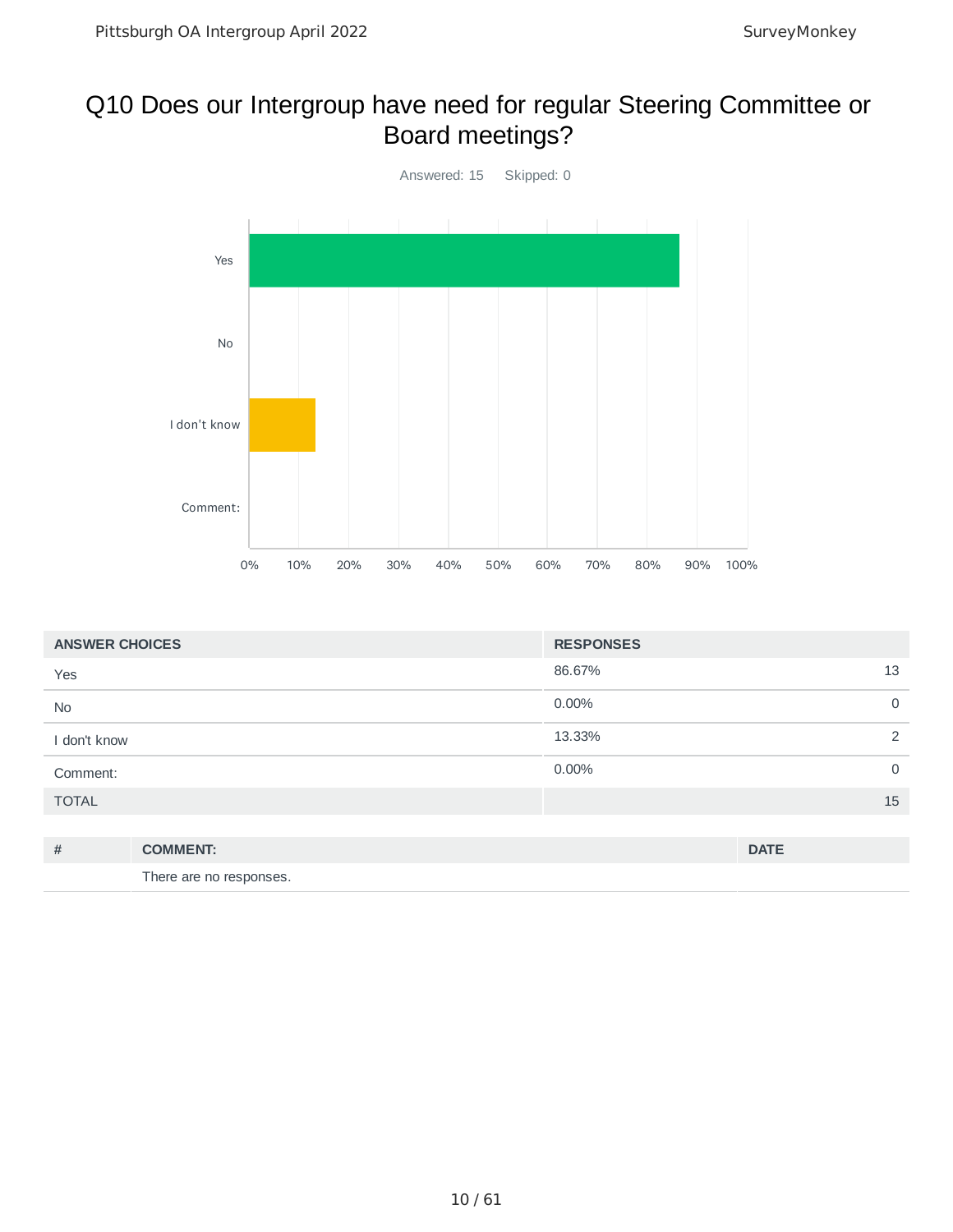#### Q11 Are there frequent Steering Committee meetings for discussions & decisions beyond the purview of the entire group conscience?



| <b>ANSWER CHOICES</b> |                 | <b>RESPONSES</b> |             |
|-----------------------|-----------------|------------------|-------------|
| Yes                   |                 | 53.33%           | 8           |
| No                    |                 | 13.33%           | 2           |
| I don't know          |                 | 33.33%           | 5           |
| <b>TOTAL</b>          |                 |                  | 15          |
|                       |                 |                  |             |
| #                     | <b>COMMENT:</b> |                  | <b>DATE</b> |

There are no responses.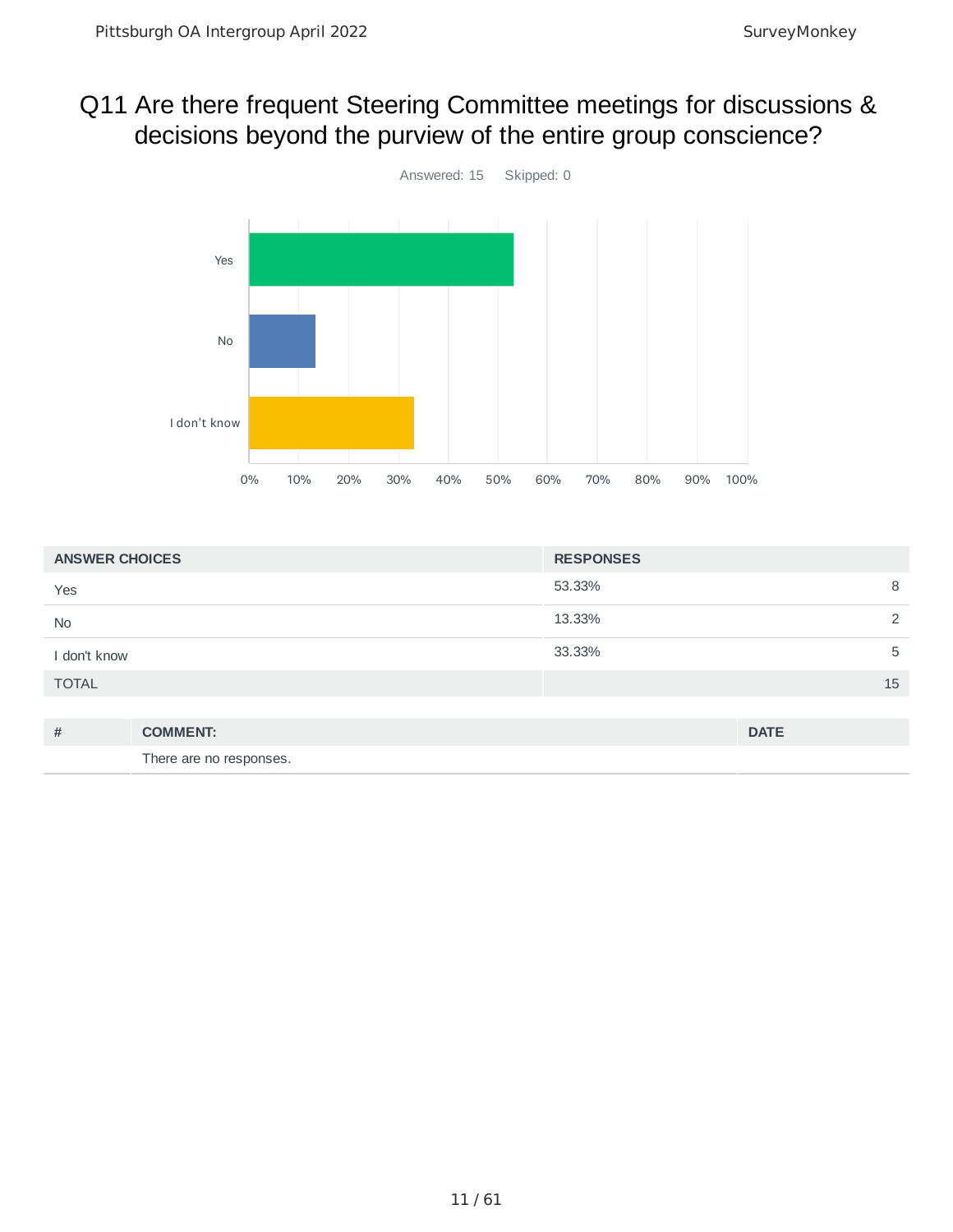#### Q12 Does a select group of people within our Intergroup make most of the "important" decisions?



| <b>ANSWER CHOICES</b> | <b>RESPONSES</b> |
|-----------------------|------------------|
| Yes                   | 6.67%            |
| <b>No</b>             | 86.67%<br>13     |
| I don't know          | 6.67%            |
| <b>TOTAL</b>          | 15               |

| # | <b>COMMENT:</b>                                                                                           | <b>DATE</b>       |
|---|-----------------------------------------------------------------------------------------------------------|-------------------|
|   | <b>Group Conscience</b>                                                                                   | 4/18/2022 1:08 PM |
|   | But the steering committee brings up new and important ideas and helps set the agendas at IG<br>meetings. | 4/8/2022 2:17 PM  |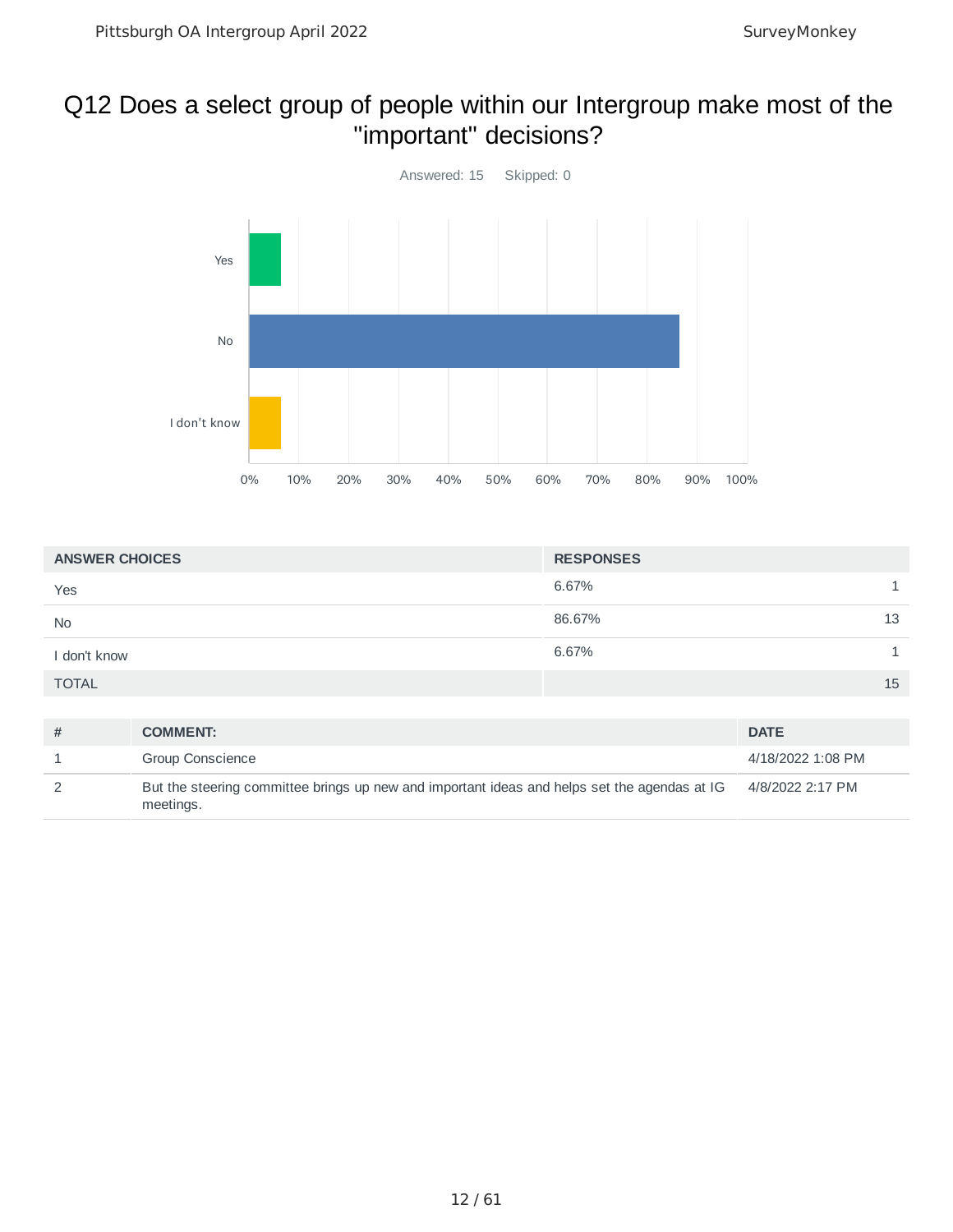#### Q13 How would you rate our Intergroup on a scale from "Exclusive" to "Inclusive"?



| <b>ANSWER CHOICES</b> |     | <b>AVERAGE NUMBER</b> |    | <b>TOTAL NUMBER</b> |       | <b>RESPONSES</b>   |    |
|-----------------------|-----|-----------------------|----|---------------------|-------|--------------------|----|
|                       |     |                       | 87 |                     | 1,309 |                    | 15 |
| Total Respondents: 15 |     |                       |    |                     |       |                    |    |
|                       |     |                       |    |                     |       |                    |    |
| #                     |     |                       |    |                     |       | <b>DATE</b>        |    |
| $\mathbf{1}$          | 100 |                       |    |                     |       | 5/13/2022 11:02 AM |    |
| 2                     | 95  |                       |    |                     |       | 5/10/2022 7:10 PM  |    |
| 3                     | 90  |                       |    |                     |       | 5/10/2022 12:57 PM |    |
| 4                     | 100 |                       |    |                     |       | 5/8/2022 10:26 AM  |    |
| 5                     | 98  |                       |    |                     |       | 5/4/2022 1:51 PM   |    |
| 6                     | 87  |                       |    |                     |       | 5/3/2022 9:12 PM   |    |
| $\overline{7}$        | 98  |                       |    |                     |       | 5/2/2022 3:59 PM   |    |
| 8                     | 100 |                       |    |                     |       | 4/18/2022 1:08 PM  |    |
| 9                     | 81  |                       |    |                     |       | 4/14/2022 12:04 PM |    |
| 10                    | 96  |                       |    |                     |       | 4/13/2022 11:39 AM |    |
| 11                    | 100 |                       |    |                     |       | 4/10/2022 12:14 AM |    |
| 12                    | 68  |                       |    |                     |       | 4/8/2022 2:17 PM   |    |
| 13                    | 100 |                       |    |                     |       | 4/8/2022 11:24 AM  |    |
| 14                    | 71  |                       |    |                     |       | 4/8/2022 10:39 AM  |    |
| 15                    | 25  |                       |    |                     |       | 4/6/2022 12:34 PM  |    |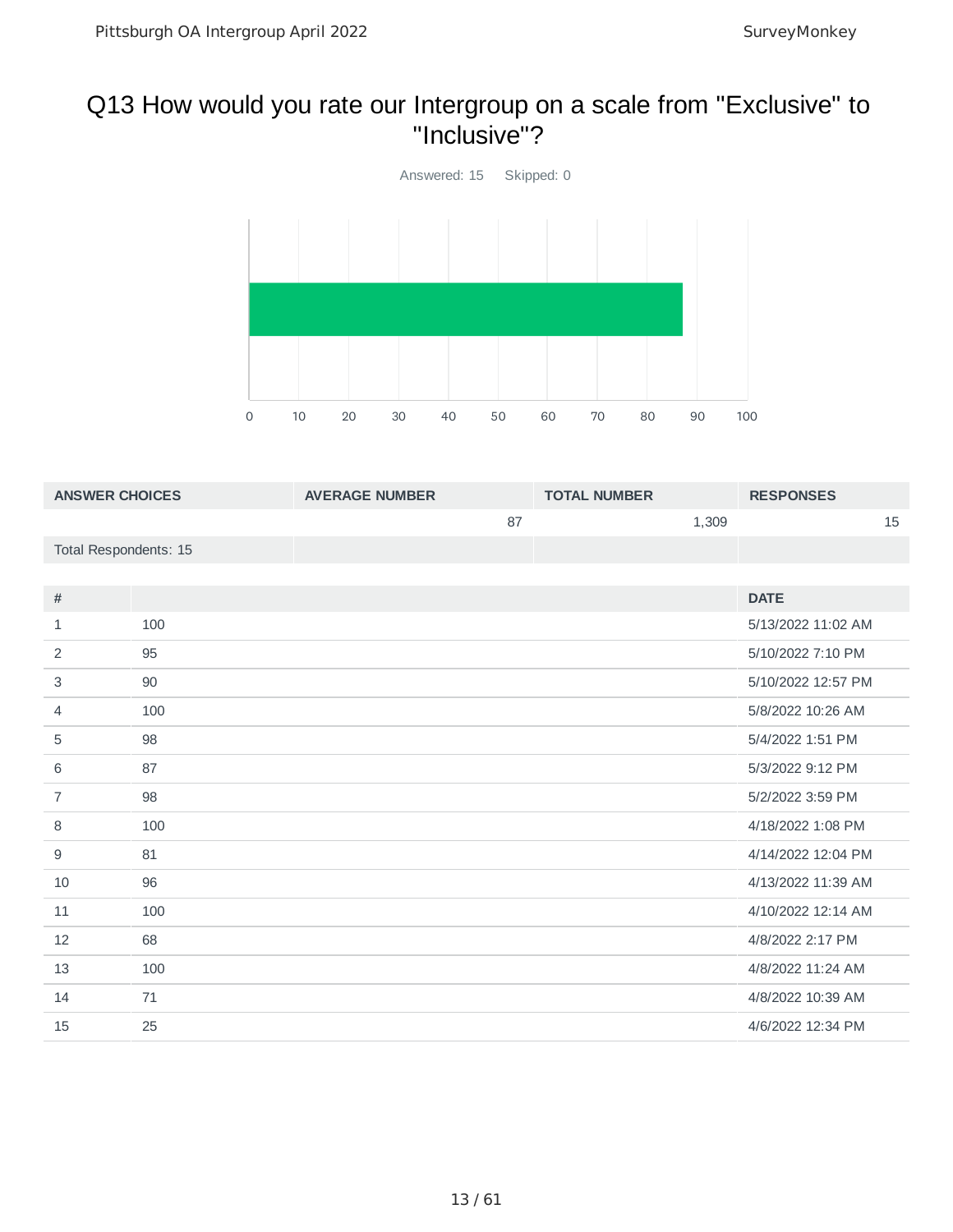#### Q14 Do you have any comments on our Intergroup's exclusivity or inclusivity?



| <b>ANSWER CHOICES</b> | <b>RESPONSES</b> |    |
|-----------------------|------------------|----|
| Yes - see below       | 16.67%           | ⌒  |
| <b>No</b>             | 83.33%           | 10 |
| <b>TOTAL</b>          |                  | 12 |

| # | <b>COMMENTS:</b>                                                                                                                                                   | <b>DATE</b>        |
|---|--------------------------------------------------------------------------------------------------------------------------------------------------------------------|--------------------|
|   | IG seems to be as inclusive as the those in attendance want it to be. Some people just aren't<br>as talkative as others.                                           | 5/10/2022 12:57 PM |
|   | There are requests made to groups to request people to serve, but sometimes the<br>opportunities to serve and the requirements of those positions aren't so clear. | 4/14/2022 12:04 PM |
|   | We could do better                                                                                                                                                 | 4/6/2022 12:34 PM  |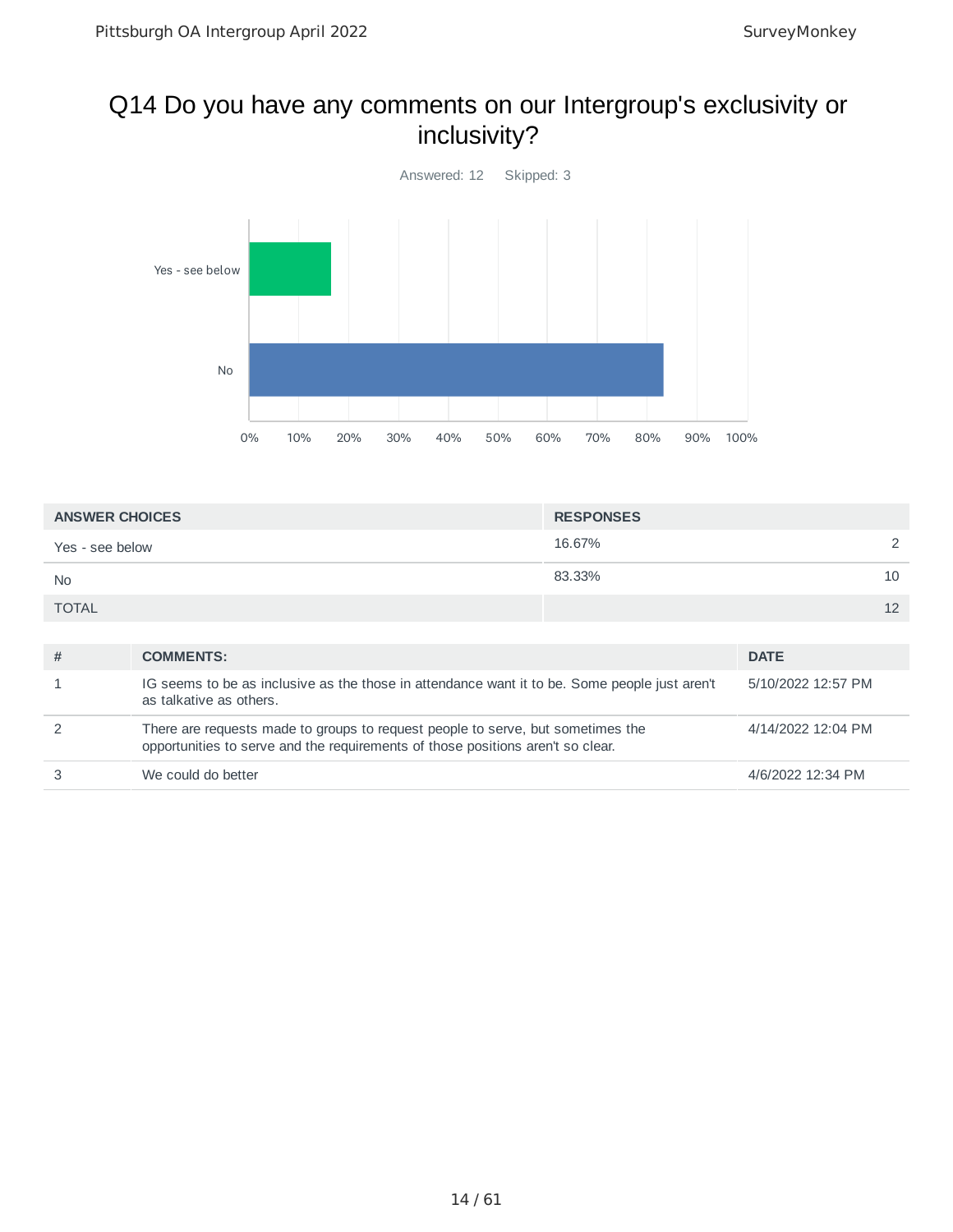#### Q15 All our Intergroup's activities are open to the scrutiny of all Fellowship members?



| <b>RESPONSES</b> |                |
|------------------|----------------|
| 26.67%           | $\overline{4}$ |
| 53.33%           | 8              |
| 13.33%           | 2              |
| 0.00%            | $\mathbf 0$    |
| 0.00%            | $\mathbf 0$    |
| 0.00%            | $\mathbf 0$    |
| 6.67%            | 1              |
|                  | 15             |
|                  |                |

| <b>COMMENT:</b>                                                                             | <b>DATE</b>       |
|---------------------------------------------------------------------------------------------|-------------------|
| I have been a group rep for one year so based of this time frame, from what I see, I agree. | 5/8/2022 10:26 AM |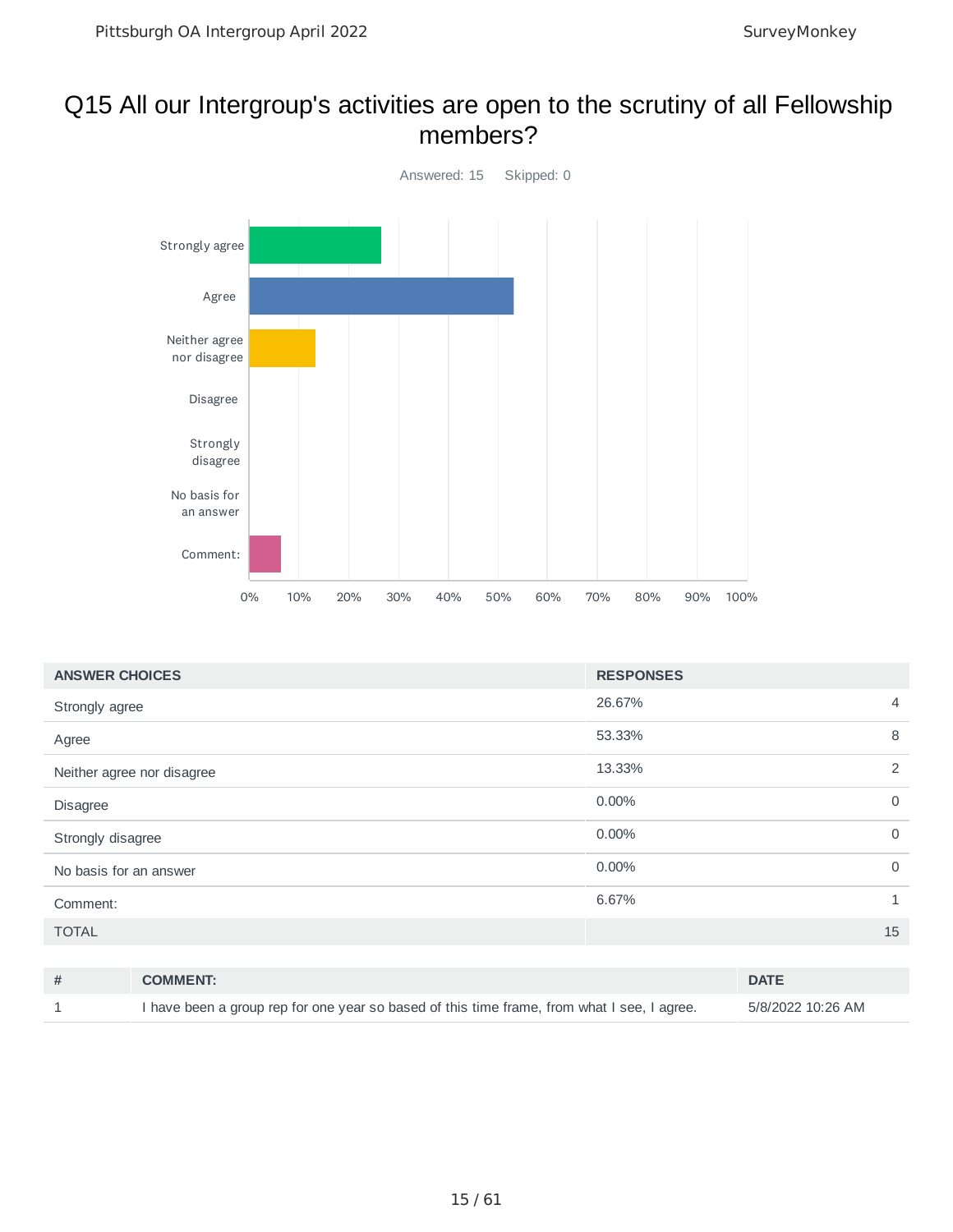#### Q16 Do you have any suggestion how we can keep WSO group registrations up to date?



| <b>ANSWER CHOICES</b> | <b>RESPONSES</b> |  |
|-----------------------|------------------|--|
| Yes - see below       | 6.67%            |  |
| <b>No</b>             | 73.33%<br>11     |  |
| Comment:              | 20.00%<br>3      |  |
| <b>TOTAL</b>          | 15               |  |
|                       |                  |  |

| # | <b>COMMENT:</b>                                                                        | <b>DATE</b>        |
|---|----------------------------------------------------------------------------------------|--------------------|
|   | I really do not know at this point.                                                    | 5/8/2022 10:26 AM  |
|   | Put it in the newsletter and reiterate in the group email                              | 5/4/2022 1:51 PM   |
|   | A prompt to group secretaries on an annual basis to check on currency of registration. | 4/14/2022 12:04 PM |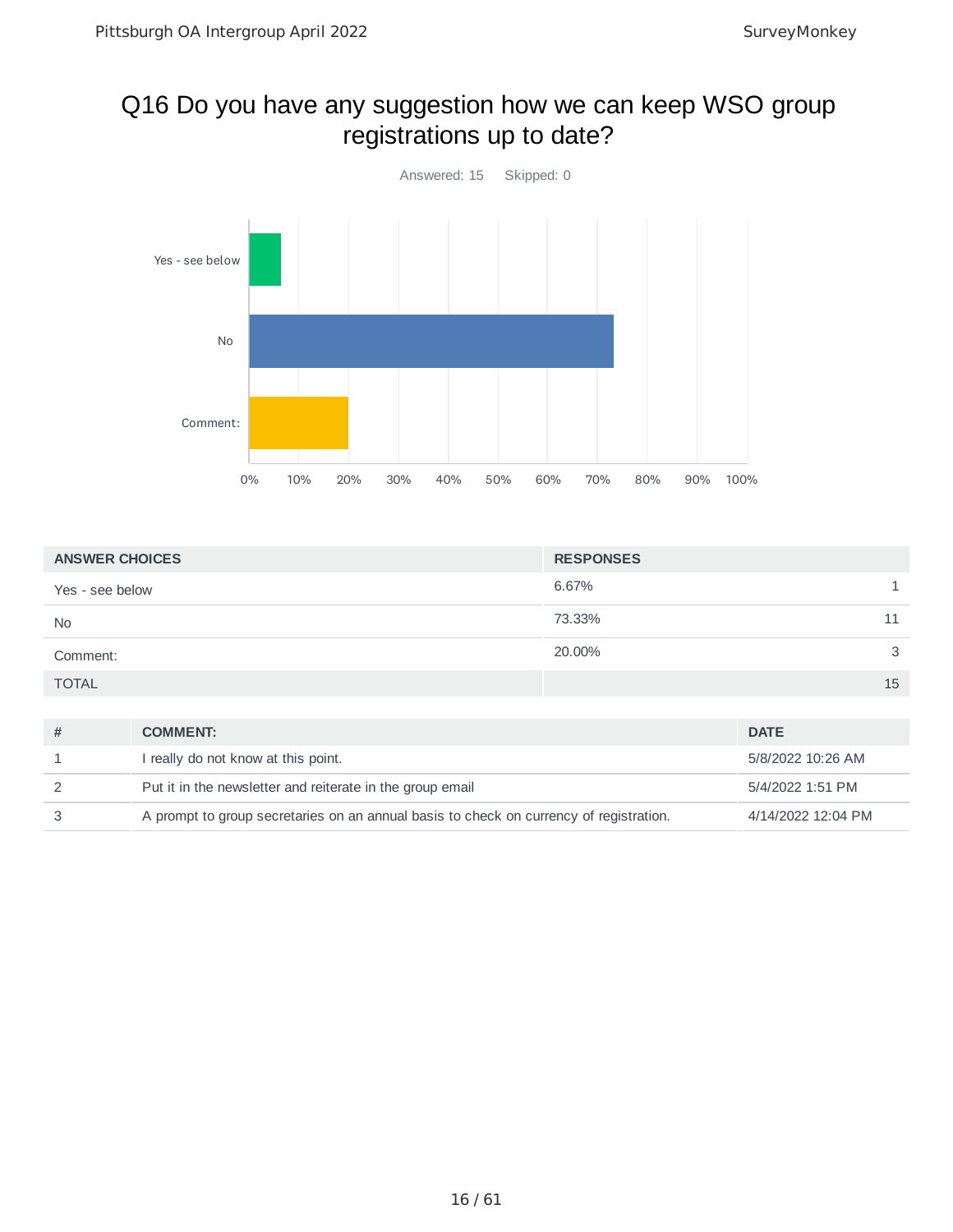

#### Q17 Are committee meetings open to all members?

| <b>ANSWER CHOICES</b> | <b>RESPONSES</b> |    |
|-----------------------|------------------|----|
| Yes                   | 60.00%           | 9  |
| <b>No</b>             | 6.67%            |    |
| I don't know          | 33.33%           | 5  |
| <b>TOTAL</b>          |                  | 15 |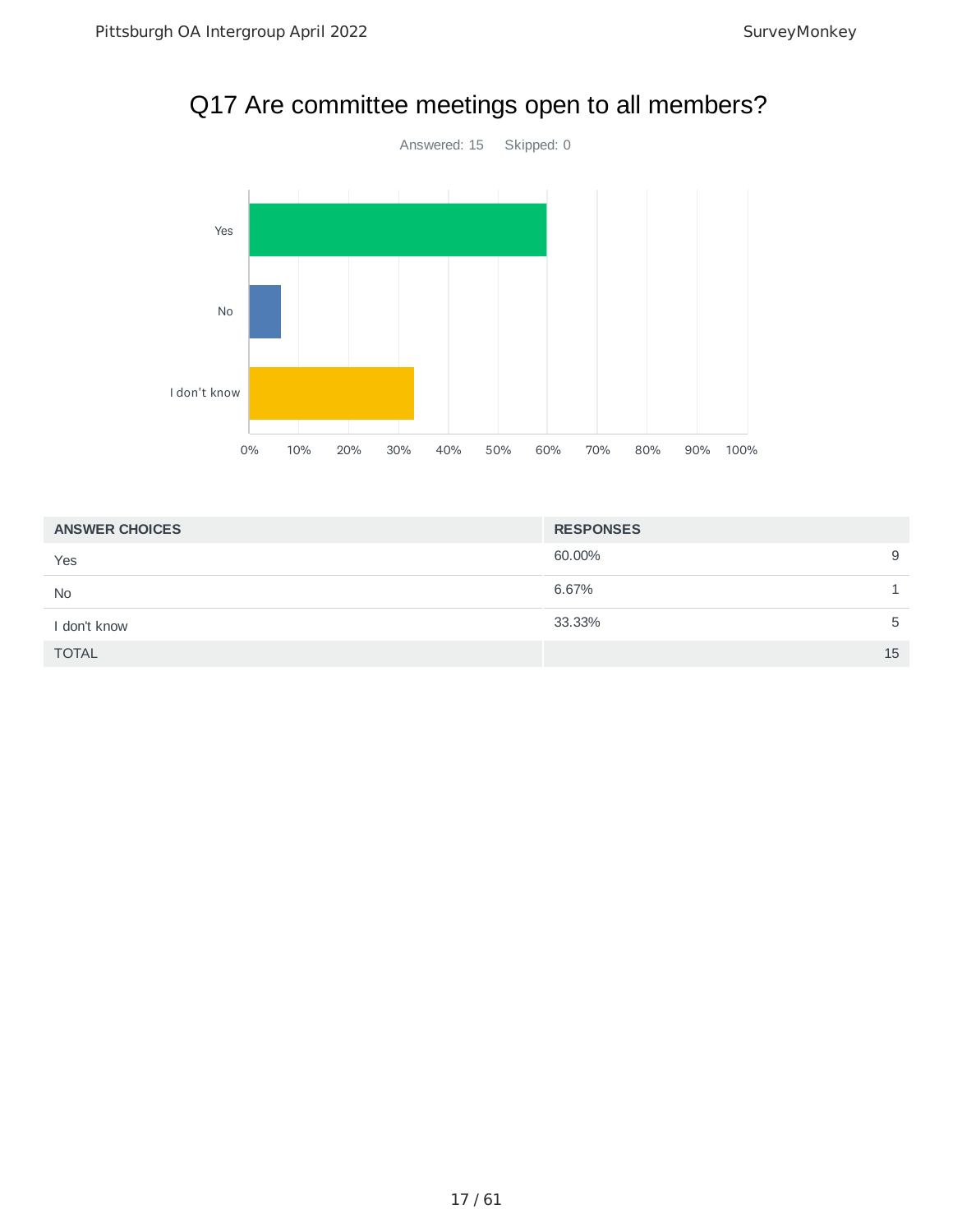#### Q18 Are committee recommendations presented to the entire Intergroup for consideration and deliberation?



| <b>ANSWER CHOICES</b>       | <b>RESPONSES</b> |
|-----------------------------|------------------|
| Yes                         | 66.67%<br>10     |
| No                          | 6.67%            |
| I don't know                | 13.33%<br>2      |
| Comment:                    | 13.33%<br>2      |
| <b>TOTAL</b>                | 15               |
|                             |                  |
| $\overline{u}$<br>COMMUTAL. | <b>DATE</b>      |

| <b>COMMENT:</b>                                                                                | <b>DATE</b>       |
|------------------------------------------------------------------------------------------------|-------------------|
| I believe so but I am not actually sure.                                                       | 5/8/2022 10:26 AM |
| as needed; some decisions do not require consideration & deliberation by the entire Intergroup | 4/6/2022 12:34 PM |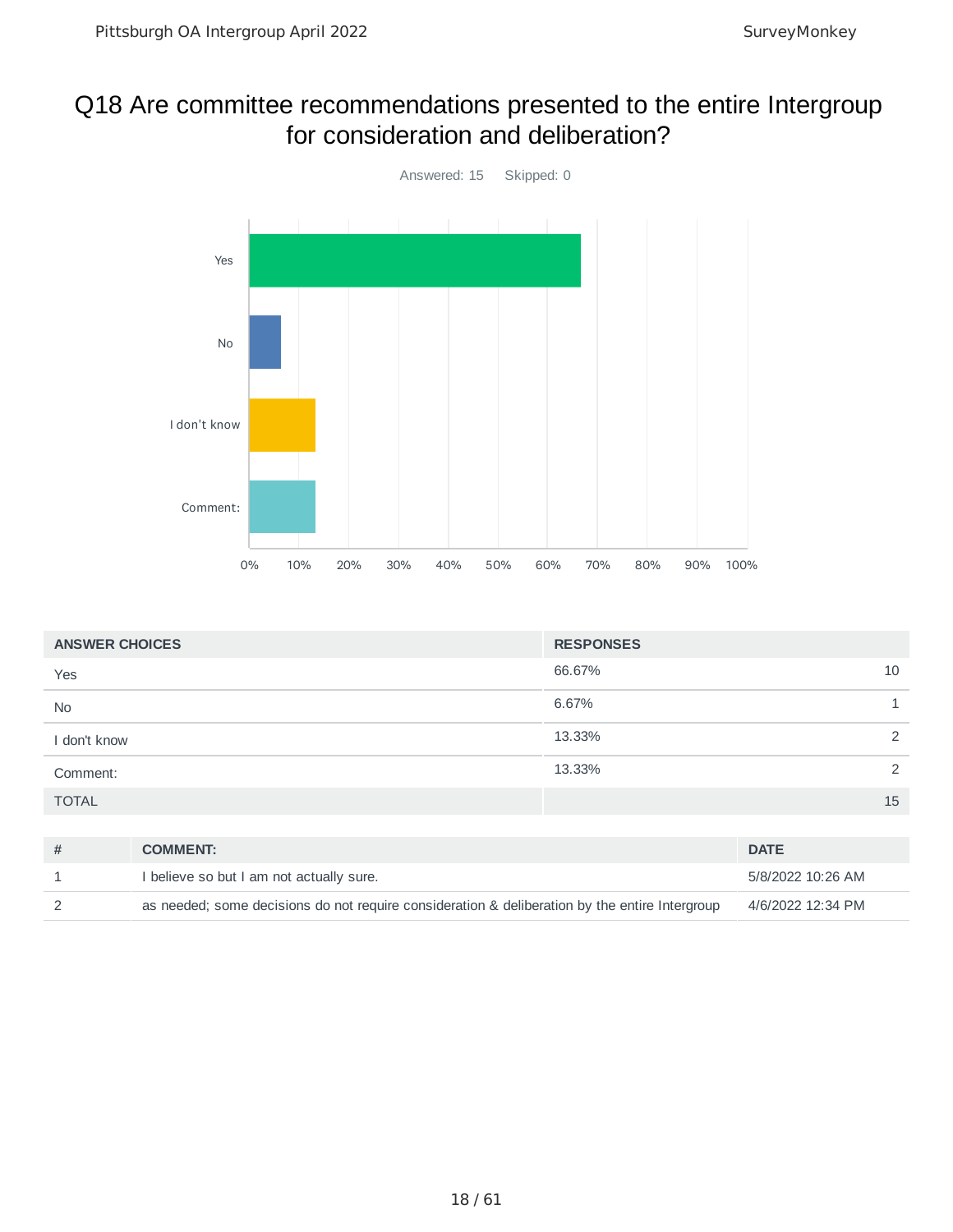#### Q19 Do we choose our service people with care and consideration, placing principles before personalities?



| <b>ANSWER CHOICES</b> | <b>RESPONSES</b> |    |
|-----------------------|------------------|----|
| Yes                   | 66.67%           | 10 |
| <b>No</b>             | 6.67%            |    |
| I don't know          | 6.67%            |    |
| Comment:              | 20.00%           | 3  |
| <b>TOTAL</b>          |                  | 15 |

| # | <b>COMMENT:</b>                                                                                                                                                                         | <b>DATE</b>        |
|---|-----------------------------------------------------------------------------------------------------------------------------------------------------------------------------------------|--------------------|
|   | it's difficult to get people to volunteer and step up for leadership                                                                                                                    | 5/4/2022 1:51 PM   |
|   | I think we would like to but often we take any warm body who will except the position. We do<br>trust that the person can learn and become adept at the skills necessary to serve well. | 4/10/2022 12:14 AM |
|   | Yes, but we don't have enough people performing service                                                                                                                                 | 4/6/2022 12:34 PM  |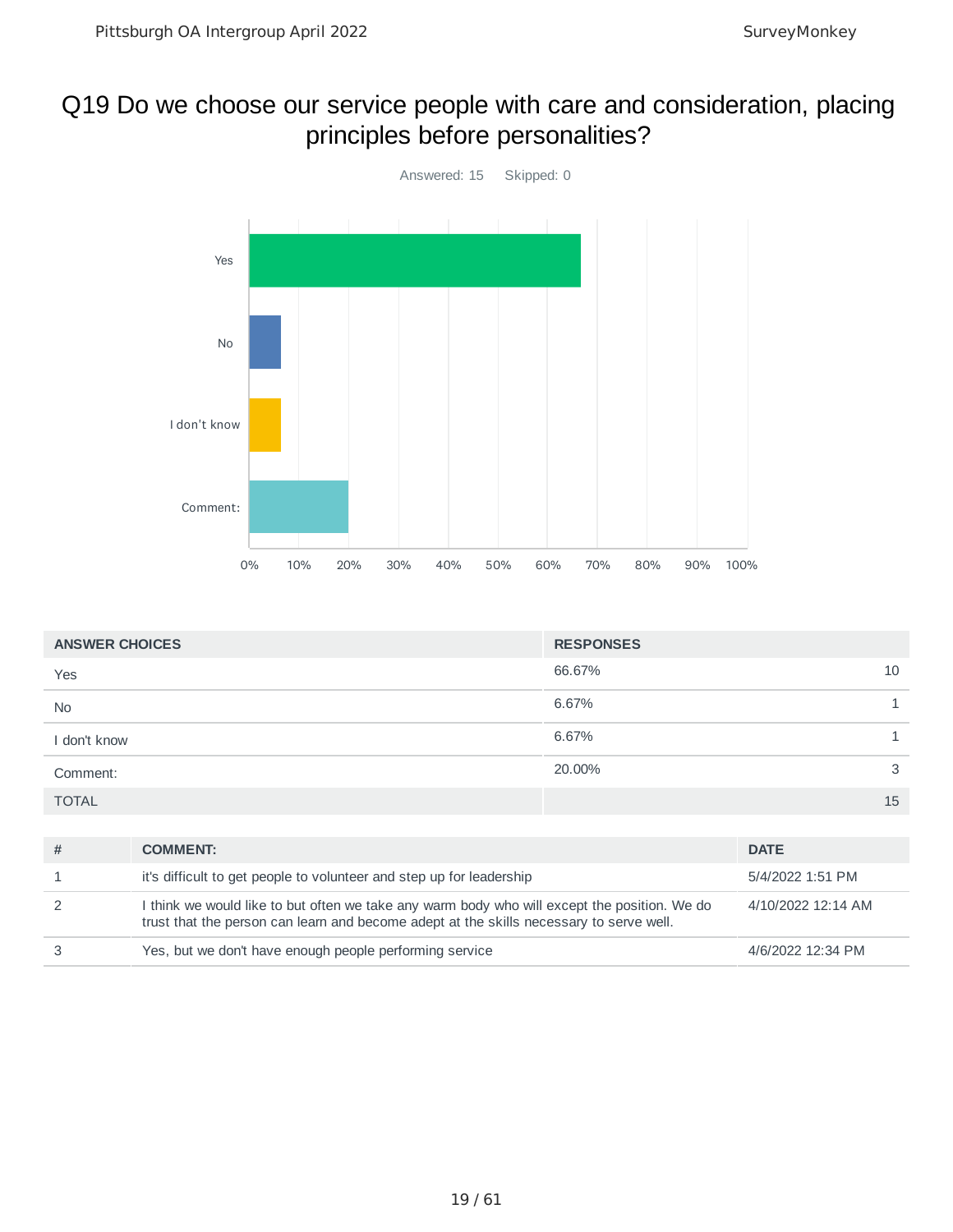

| <b>ANSWER CHOICES</b> |                 | <b>RESPONSES</b> |                         |
|-----------------------|-----------------|------------------|-------------------------|
| Yes                   |                 | 86.67%           | 13                      |
| <b>No</b>             |                 | $0.00\%$         | $\mathbf 0$             |
| I don't know          |                 | 6.67%            |                         |
| Comment:              |                 | 6.67%            | $\mathbf{\overline{1}}$ |
| <b>TOTAL</b>          |                 |                  | 15                      |
|                       |                 |                  |                         |
| #                     | <b>COMMENT:</b> |                  | <b>DATE</b>             |

| Im not sure this happens, I have shared with member and had that confidence broken because | 4/8/2022 10:39 AM |
|--------------------------------------------------------------------------------------------|-------------------|
| someone thought that another member was a friend                                           |                   |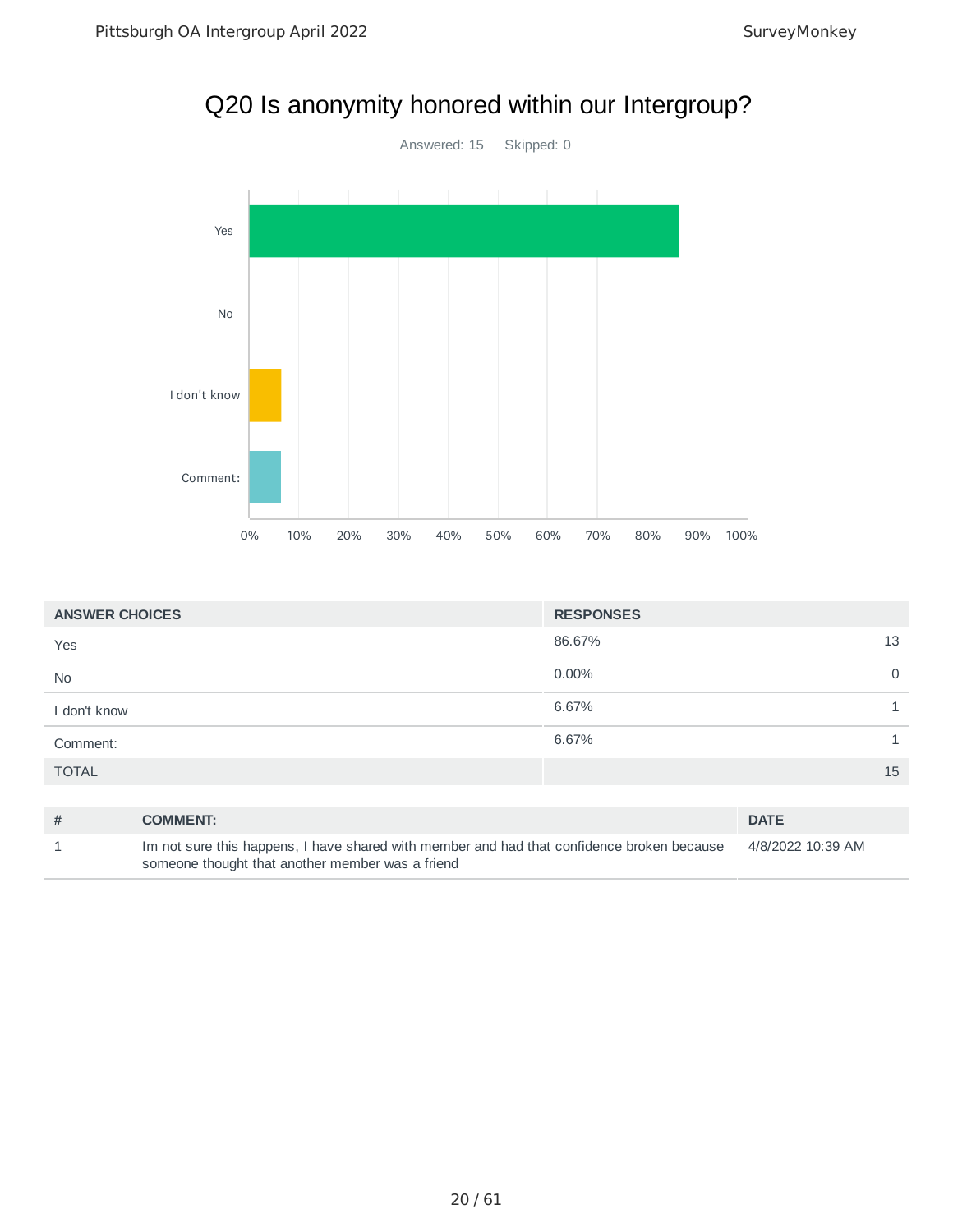#### Q21 Is opportunity given to each member to participate in the intergroup's activities?



| <b>ANSWER CHOICES</b> |                                                                                                           | <b>RESPONSES</b> |              |             |
|-----------------------|-----------------------------------------------------------------------------------------------------------|------------------|--------------|-------------|
| Yes                   |                                                                                                           | 86.67%           |              | 13          |
| <b>No</b>             |                                                                                                           | $0.00\%$         |              | $\mathbf 0$ |
| I don't know          |                                                                                                           | $0.00\%$         |              | $\mathbf 0$ |
| Comment:              |                                                                                                           | 13.33%           |              | 2           |
| <b>TOTAL</b>          |                                                                                                           |                  |              | 15          |
|                       |                                                                                                           |                  |              |             |
| #                     | <b>COMMENT:</b>                                                                                           |                  | <b>DATE</b>  |             |
| $\overline{a}$        | Af commonly common the contribution and some and studies are minimum and for locate of clients and common |                  | AIOIOOOOOOA7 |             |

|                                                                                                 | -----             |
|-------------------------------------------------------------------------------------------------|-------------------|
| Of course to serve in certain positions one must meet the requirement for length of abstinence. | 4/8/2022 2:17 PM  |
| Yes, but we can do better with including and encouraging people                                 | 4/6/2022 12:34 PM |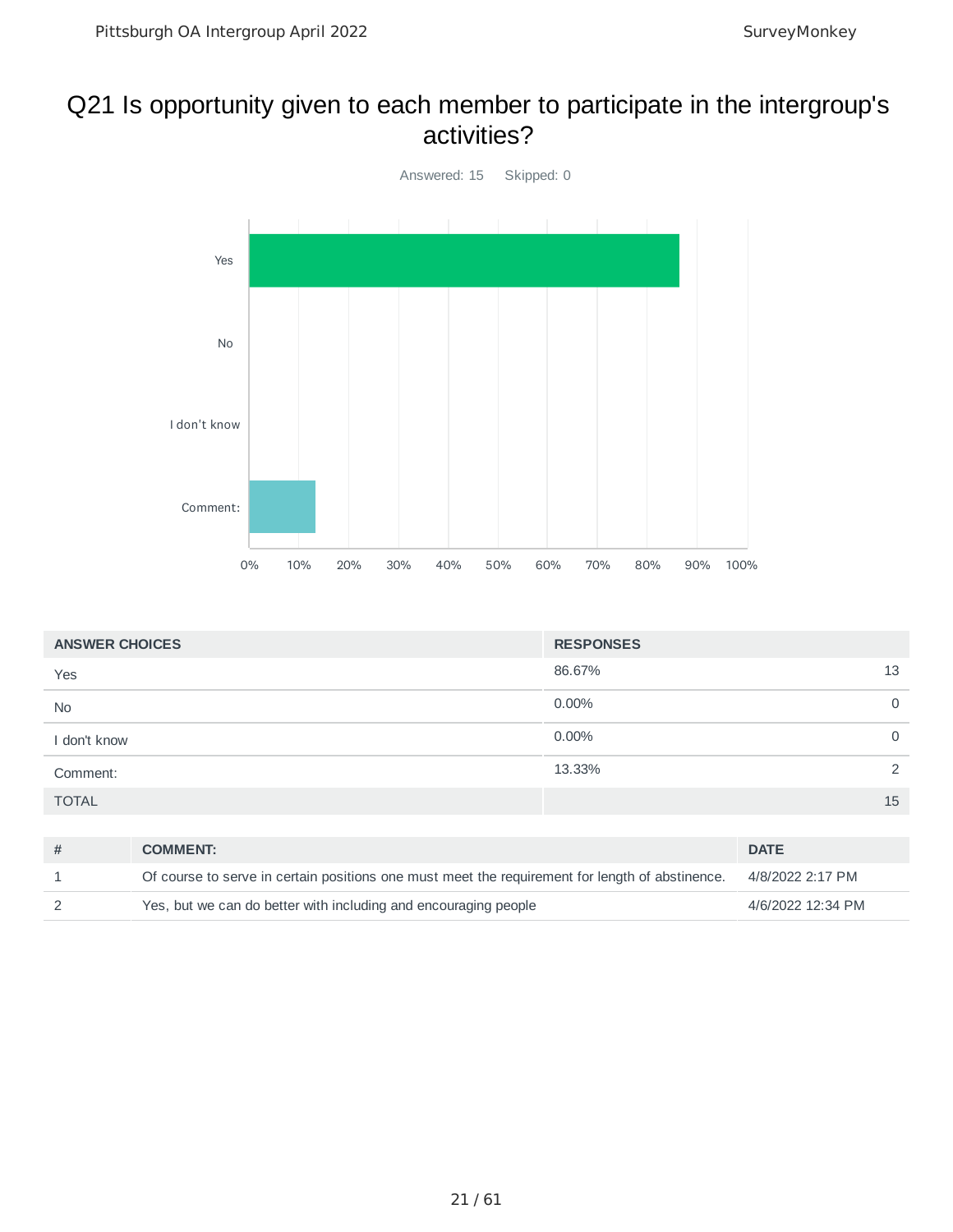### Q22 Does our Intergroup have a budget which includes a "prudent reserve" and contributions to WSO and Region 7?



| <b>ANSWER CHOICES</b> |                                                       | <b>RESPONSES</b> |                    |
|-----------------------|-------------------------------------------------------|------------------|--------------------|
| Yes                   |                                                       | 93.33%           | 14                 |
| No                    |                                                       | 0.00%            | $\mathbf 0$        |
| I don't know          |                                                       | 0.00%            | $\mathbf 0$        |
| Comment:              |                                                       | 6.67%            | 1                  |
| <b>TOTAL</b>          |                                                       |                  | 15                 |
|                       |                                                       |                  |                    |
| #                     | <b>COMMENT:</b>                                       |                  | <b>DATE</b>        |
|                       | I only know this as a member of the Finance Committee |                  | 4/14/2022 12:04 PM |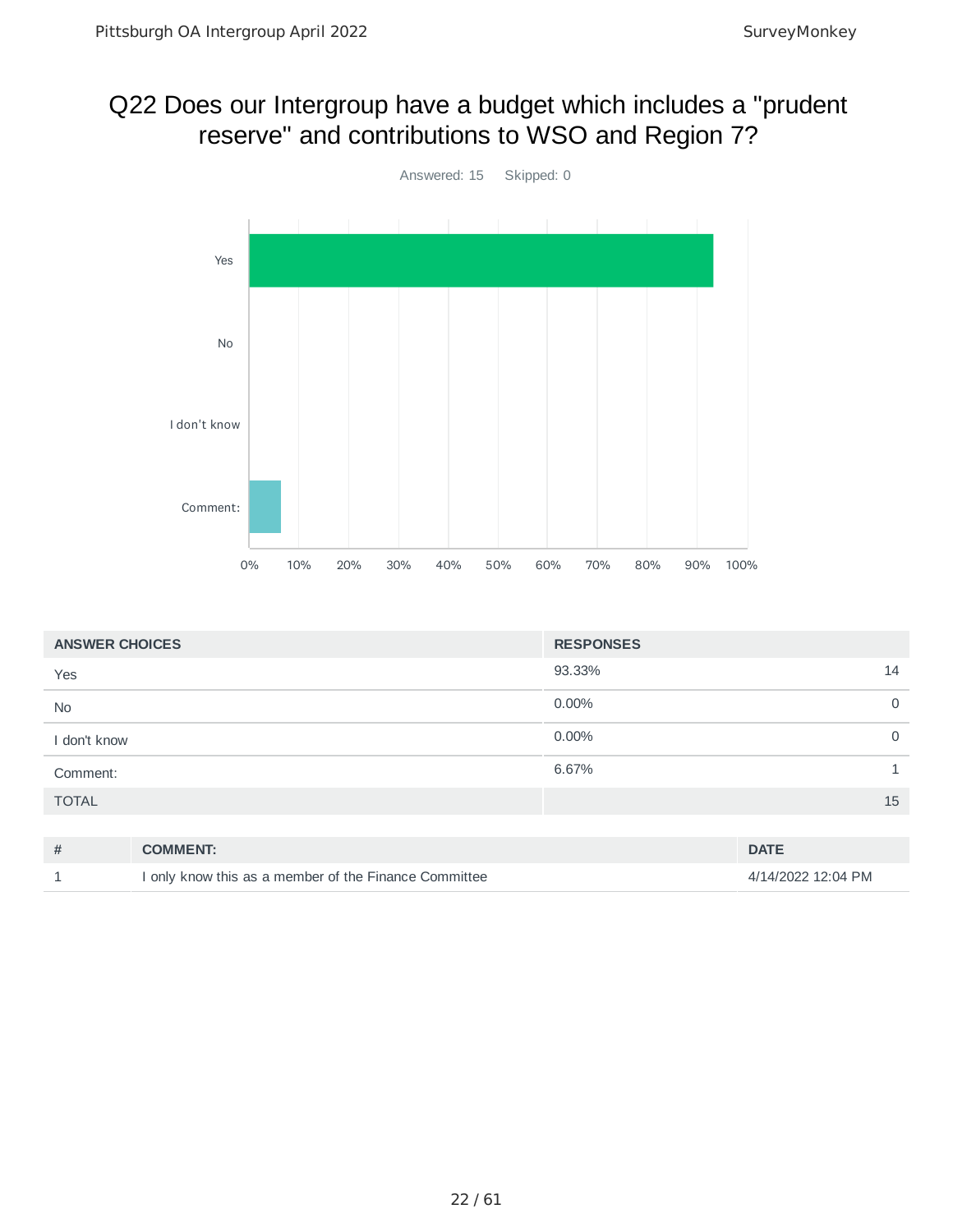#### Q23 Is our financial "prudent reserve" just that or does it have excess funds as a hedge against an economic recession?



| <b>ANSWER CHOICES</b>                                     | <b>RESPONSES</b> |    |
|-----------------------------------------------------------|------------------|----|
| Just a "prudent reserve"                                  | 46.67%           |    |
| Has excess funds as a hedge against an economic recession | 13.33%           | 2  |
| I don't know                                              | 40.00%           | 6  |
| <b>TOTAL</b>                                              |                  | 15 |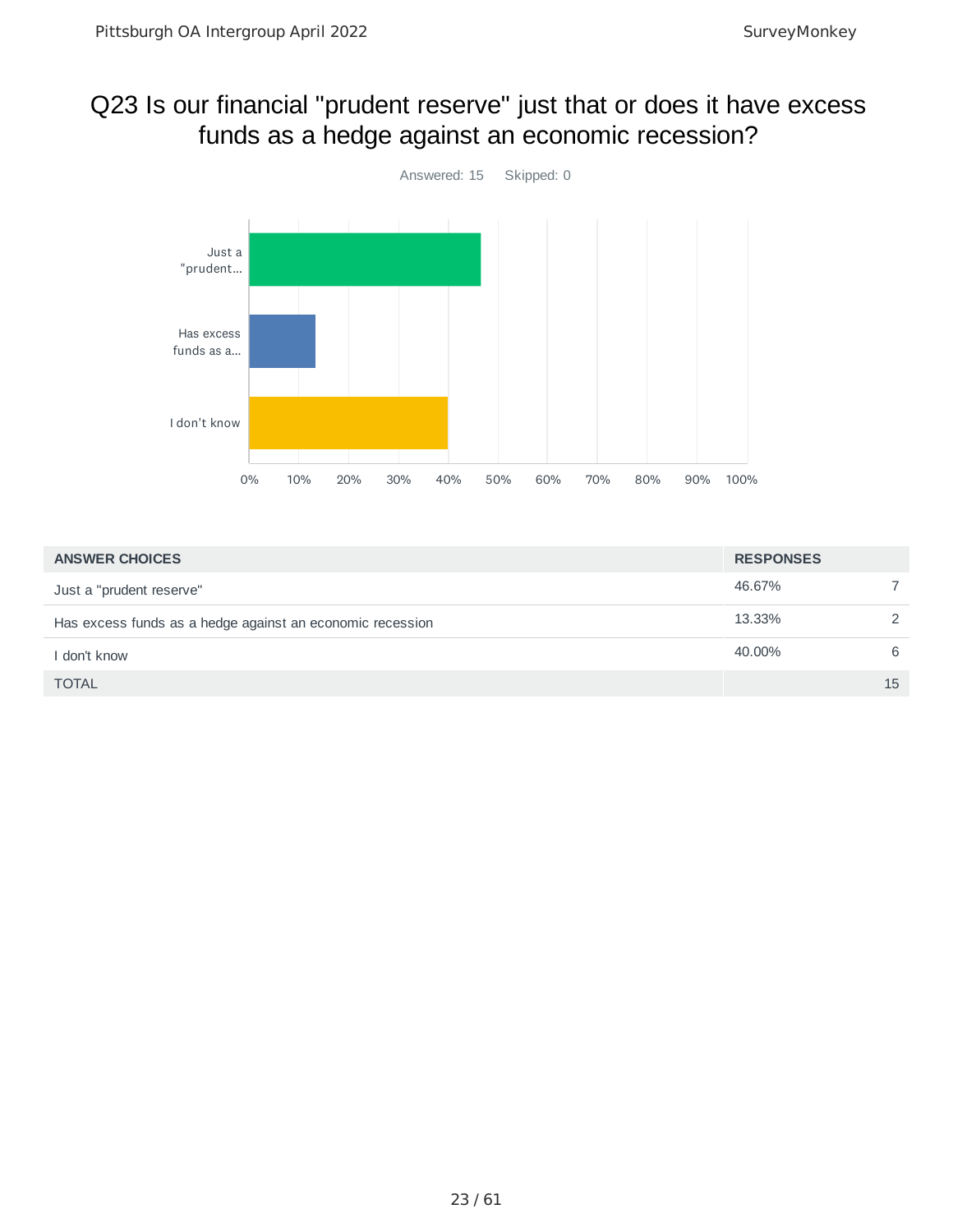#### Q24 Have we done all we can to provide an attractive and convenient meeting place?



| <b>ANSWER CHOICES</b> | <b>RESPONSES</b> |             |
|-----------------------|------------------|-------------|
| Yes                   | 64.29%           | 9           |
| <b>No</b>             | $0.00\%$         | $\mathbf 0$ |
| I don't know          | 14.29%           | 2           |
| Comment:              | 21.43%           | 3           |
| <b>TOTAL</b>          |                  | 14          |

| # | <b>COMMENT:</b>                                                                                                                                                            | <b>DATE</b>        |
|---|----------------------------------------------------------------------------------------------------------------------------------------------------------------------------|--------------------|
|   | I have only attended Zoom meetings.                                                                                                                                        | 5/13/2022 11:02 AM |
|   | Zoom is the best solution for meetings                                                                                                                                     | 4/18/2022 1:08 PM  |
|   | At this time, because the reluctance to meet face to face, virtual meetings for Intergroup,<br>Executive Board and committees are the best way to encourage all to attend. | 4/13/2022 11:39 AM |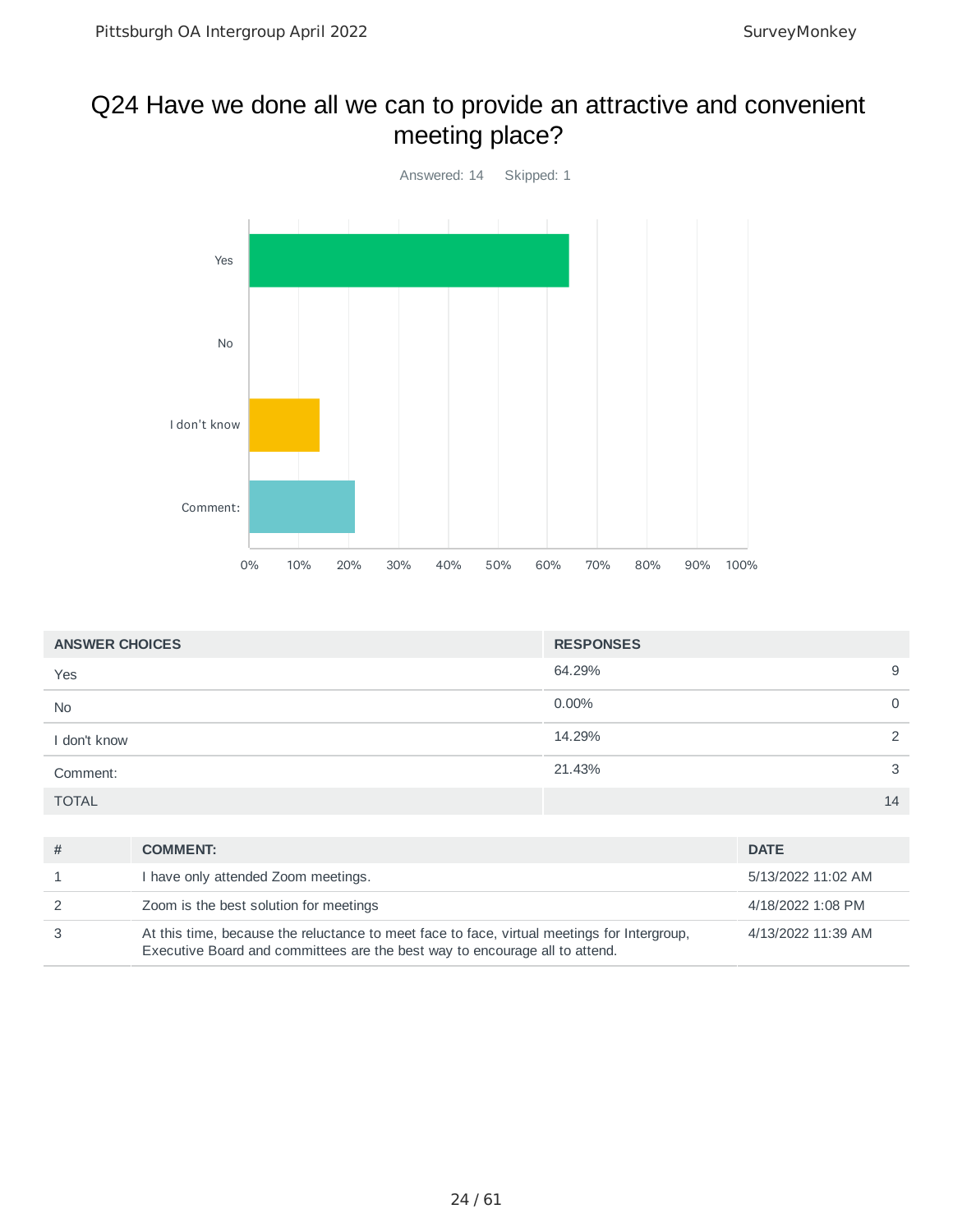#### Q25 Is our Intergroup committed to participating in Region and World Service structures?



| <b>ANSWER CHOICES</b> | <b>RESPONSES</b> |             |
|-----------------------|------------------|-------------|
| Yes                   | 80.00%           | 12          |
| No                    | 0.00%            | $\mathbf 0$ |
| I don't know          | 6.67%            |             |
| Comment               | 13.33%           | 2           |
| <b>TOTAL</b>          |                  | 15          |

| <b>COMMENT</b>                                                                                                       | <b>DATE</b>       |
|----------------------------------------------------------------------------------------------------------------------|-------------------|
| to the extent we can identify representatives                                                                        | 5/4/2022 1:51 PM  |
| Yes, but we never fill our quota of Regional Reps & WSBC Delegates b/c we don't have<br>enough people giving service | 4/6/2022 12:34 PM |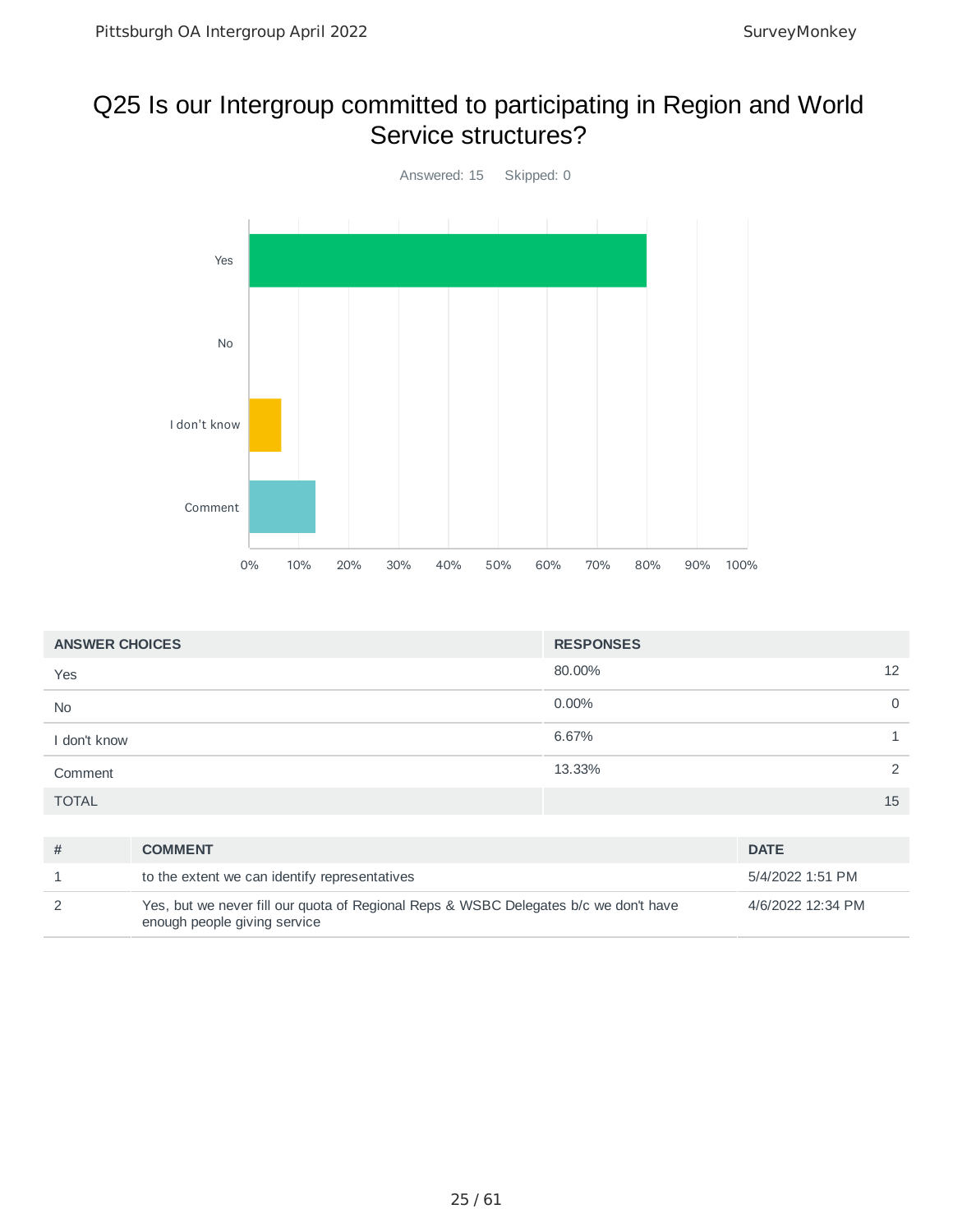#### Q26 Do we make every effort to fund representatives to Region 7 and World Service assemblies?



| <b>ANSWER CHOICES</b> |                  | <b>RESPONSES</b> |             |
|-----------------------|------------------|------------------|-------------|
| Yes                   |                  | 73.33%           | 11          |
| <b>No</b>             |                  | 0.00%            | $\mathbf 0$ |
| I don't know          |                  | 20.00%           | 3           |
| Comments:             |                  | 6.67%            |             |
| <b>TOTAL</b>          |                  |                  | 15          |
|                       |                  |                  |             |
| #                     | <b>COMMENTS:</b> |                  | <b>DATE</b> |

| . | --------------- | ----               |
|---|-----------------|--------------------|
|   |                 | 5/13/2022 11:02 AM |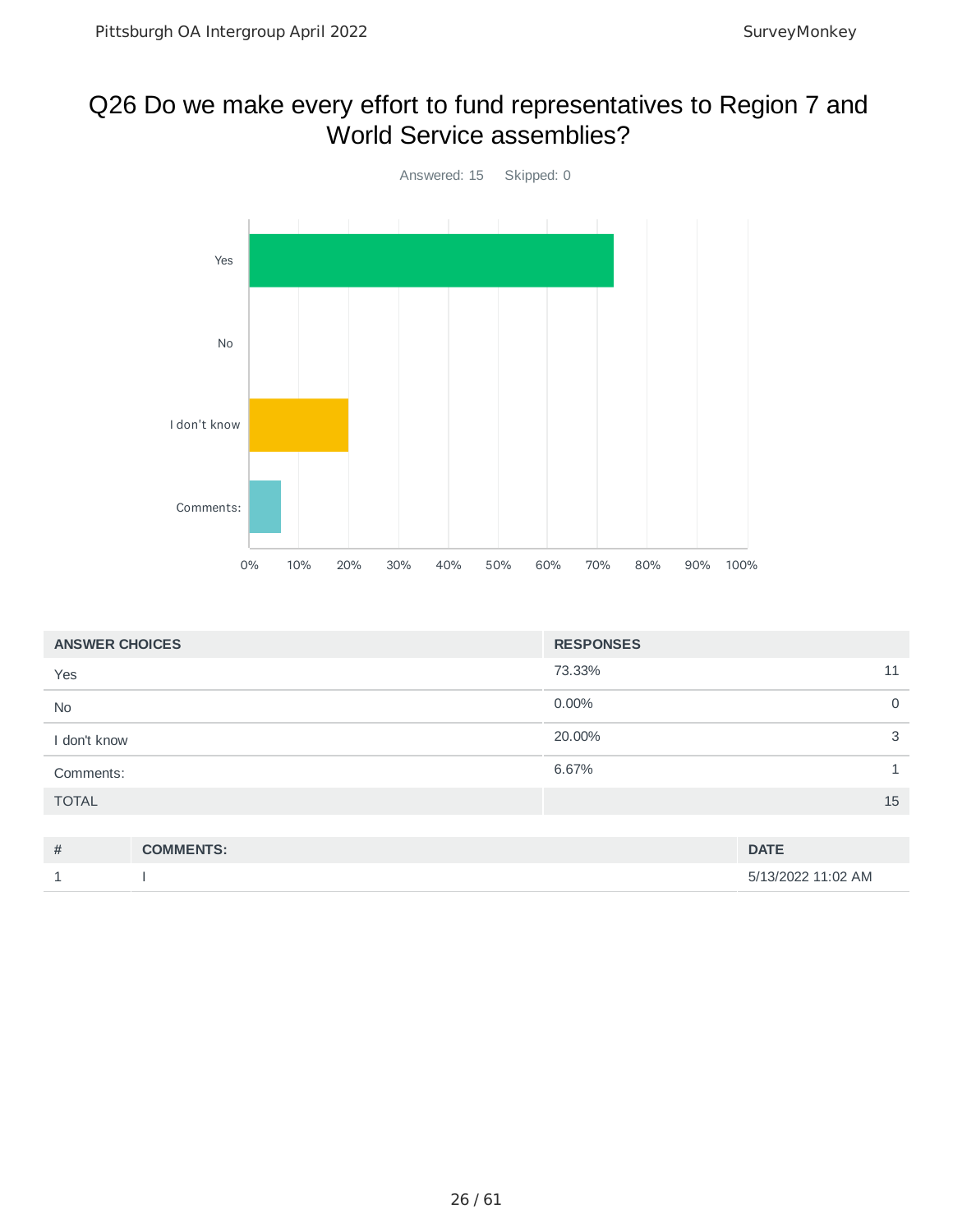#### Q27 How often do our "trusted servants" say, "Trust me, I know what's best"?



| <b>ANSWER CHOICES</b> | <b>RESPONSES</b> |                |
|-----------------------|------------------|----------------|
| A great deal          | 0.00%            | $\overline{0}$ |
| A lot                 | 0.00%            | $\overline{0}$ |
| A moderate amount     | 0.00%            | $\overline{0}$ |
| A little              | 13.33%           | 2              |
| None at all           | 53.33%           | 8              |
| I don't know          | 26.67%           | $\overline{4}$ |
| Comment:              | 6.67%            | $\mathbf{1}$   |
| <b>TOTAL</b>          |                  | 15             |

| # | <b>COMMENT:</b>                                        | <b>DATE</b>       |
|---|--------------------------------------------------------|-------------------|
|   | I don't remember hearing this at all in the last year. | 5/8/2022 10:26 AM |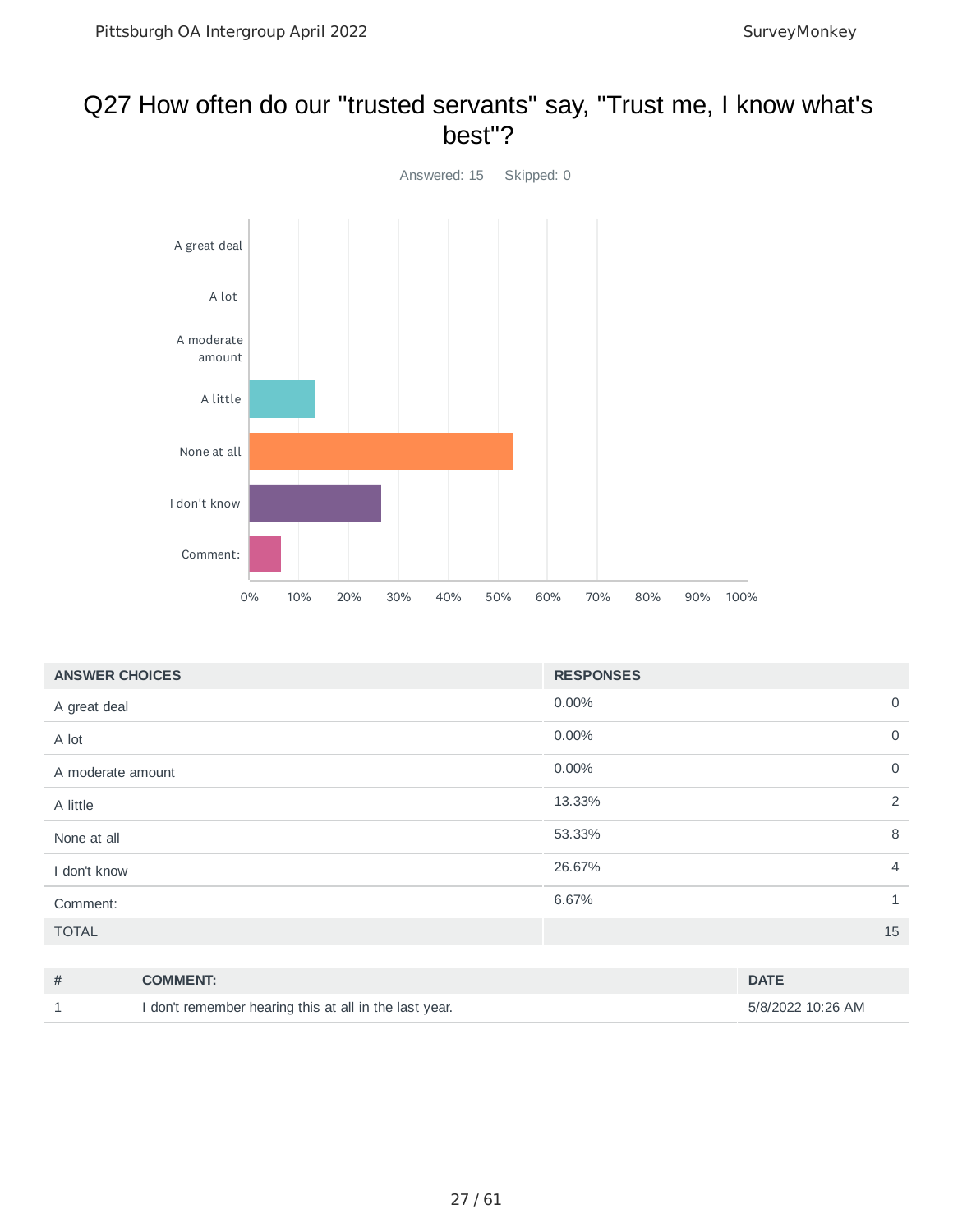# Q28 Is there a frequent need for quick decisions at the Intergroup level?



| <b>ANSWER CHOICES</b> | <b>RESPONSES</b> |                |
|-----------------------|------------------|----------------|
| A great deal          | 0.00%            | $\mathsf{O}$   |
| A lot                 | 0.00%            | $\mathsf{O}$   |
| A moderate amount     | 6.67%            | $\mathbf{1}$   |
| A little              | 46.67%           | $\overline{7}$ |
| None at all           | 20.00%           | 3              |
| I don't know          | 26.67%           | $\overline{4}$ |
| Comment:              | 0.00%            | $\overline{0}$ |
| <b>TOTAL</b>          |                  | 15             |
|                       |                  |                |

| # | <b>COMMENT:</b>         | <b>DATE</b> |
|---|-------------------------|-------------|
|   | There are no responses. |             |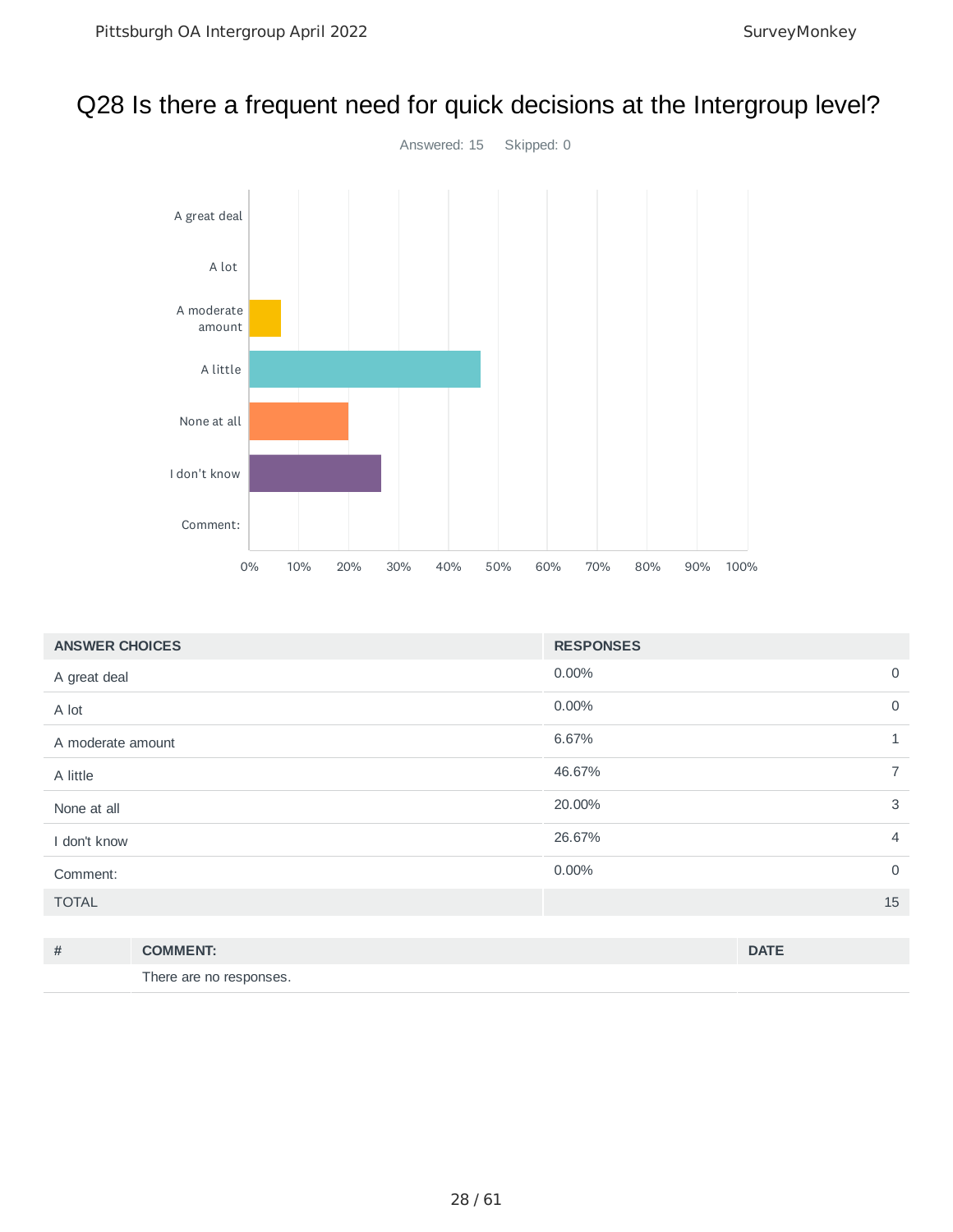#### Q29 Is there a place on our Intergroup's meeting agendas for open sharing and expressing group concerns?



| <b>ANSWER CHOICES</b> |                                                                                                       | <b>RESPONSES</b> |                   |          |
|-----------------------|-------------------------------------------------------------------------------------------------------|------------------|-------------------|----------|
| Yes                   |                                                                                                       | 80.00%           |                   | 12       |
| No                    |                                                                                                       | $0.00\%$         |                   | $\Omega$ |
| I don't know          |                                                                                                       | 13.33%           |                   | 2        |
| Comment               |                                                                                                       | 6.67%            |                   | 1        |
| <b>TOTAL</b>          |                                                                                                       |                  |                   | 15       |
|                       |                                                                                                       |                  |                   |          |
| #                     | <b>COMMENT</b>                                                                                        |                  | <b>DATE</b>       |          |
|                       | Yes to sharing group concerns, no to open sharing like at a meeting; GPI is not the place for<br>that |                  | 4/6/2022 12:34 PM |          |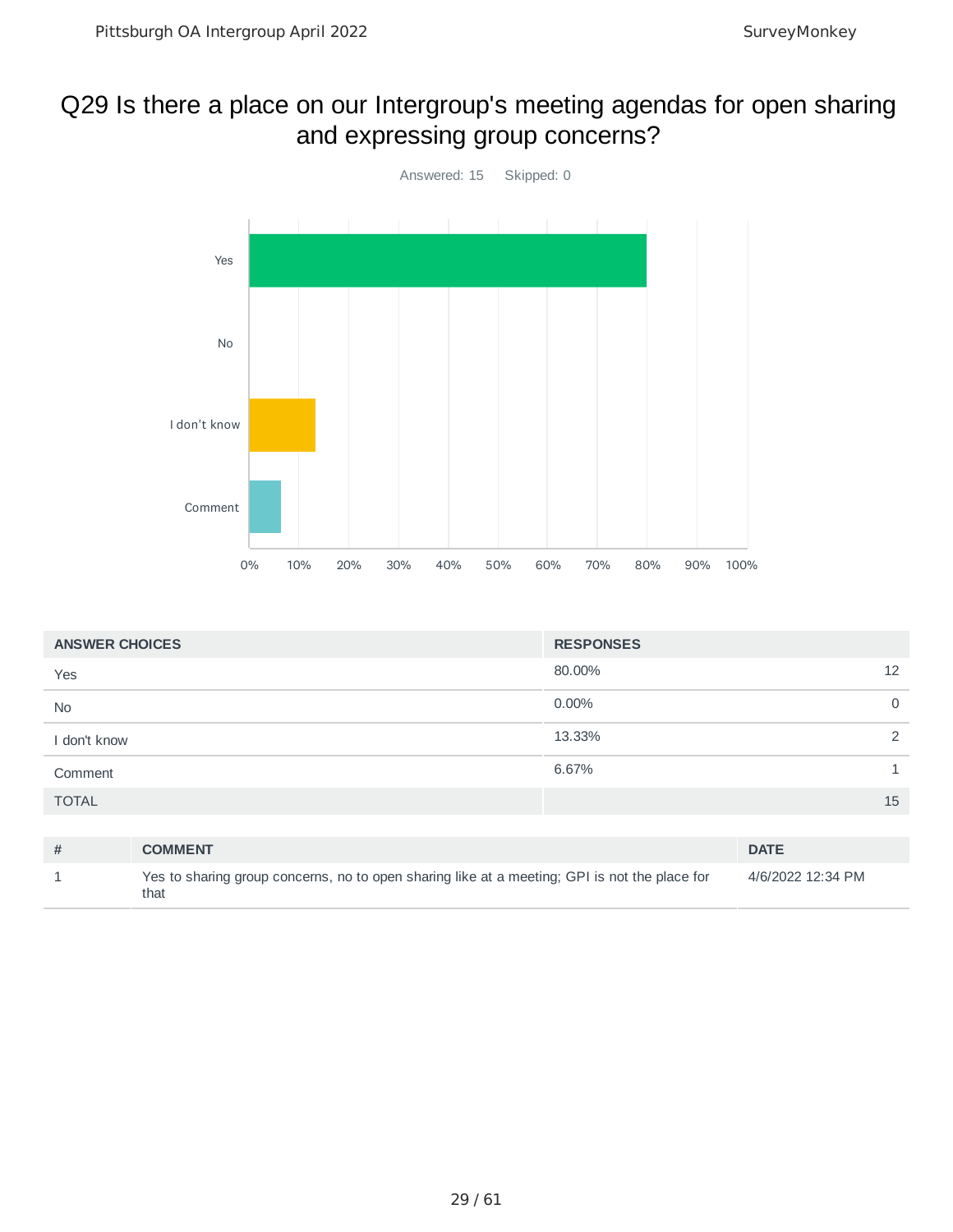#### Q30 I know who decides how our Intergroup spends our contributions?



| <b>ANSWER CHOICES</b> |                 | <b>RESPONSES</b> |             |
|-----------------------|-----------------|------------------|-------------|
| Yes                   |                 | 73.33%           | 11          |
| I'm not sure I know   |                 | 13.33%           |             |
| I'm sure I don't know |                 | 6.67%            |             |
| comment:              |                 | 6.67%            |             |
| <b>TOTAL</b>          |                 |                  | 15          |
|                       |                 |                  |             |
| #                     | <b>COMMENT:</b> |                  | <b>DATE</b> |

1 I don't think that's a true statement. 5/13/2022 11:02 AM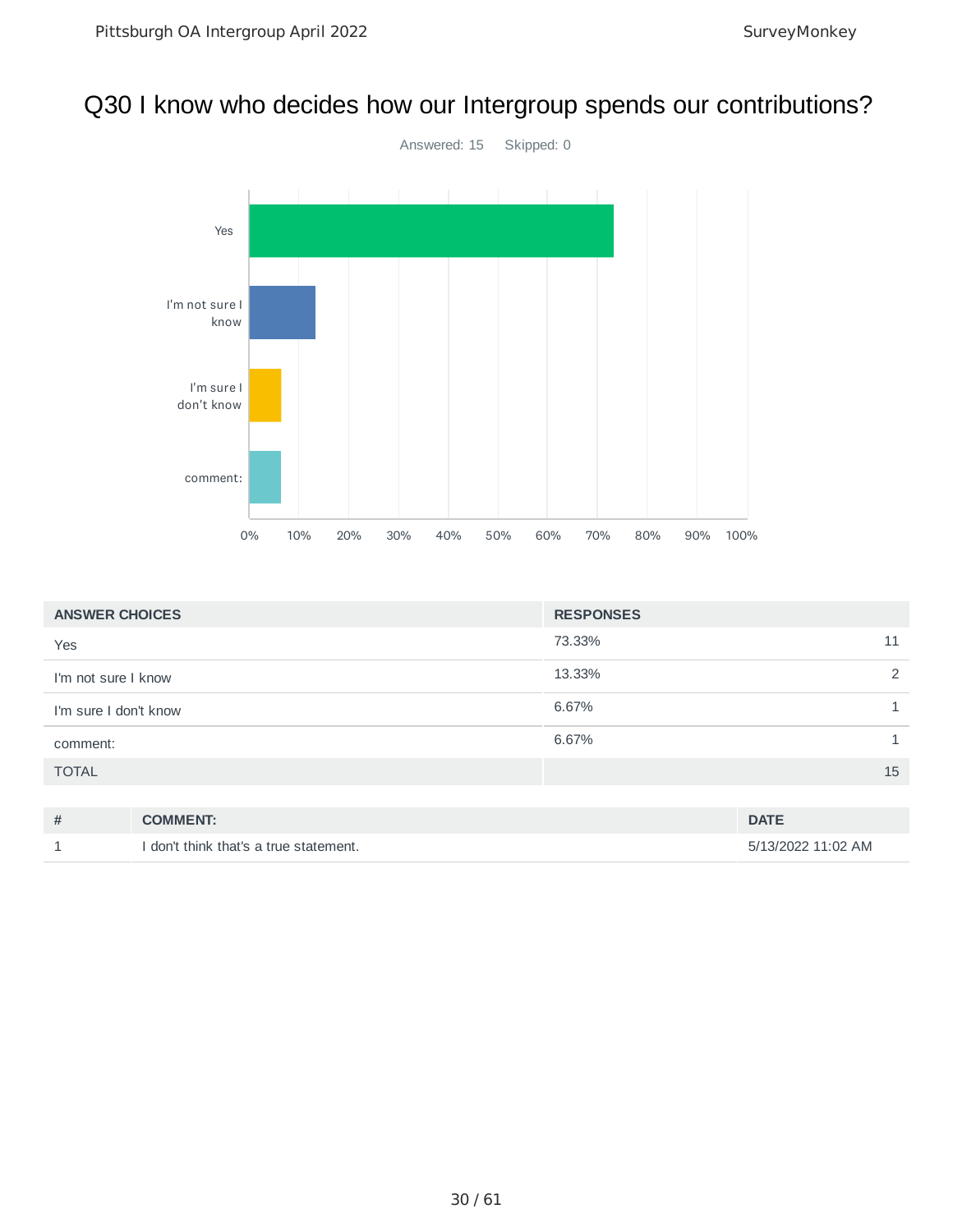#### Q31 I'm comfortable with how Intergroup spends our contributions



| <b>ANSWER CHOICES</b>      | <b>RESPONSES</b> |              |
|----------------------------|------------------|--------------|
| Strongly agree             | 12<br>80.00%     |              |
| Agree                      | 13.33%           | 2            |
| Neither agree nor disagree | 6.67%            | $\mathbf{1}$ |
| Disagree                   | 0.00%            | $\mathbf 0$  |
| Strongly disagree          | 0.00%            | $\mathbf 0$  |
| I have no basis to answer  | 0.00%            | $\mathbf 0$  |
| Comment:                   | 0.00%            | $\mathbf 0$  |
| <b>TOTAL</b>               | 15               |              |
|                            |                  |              |

| # | <b>COMMENT:</b>         | <b>DATE</b> |
|---|-------------------------|-------------|
|   | There are no responses. |             |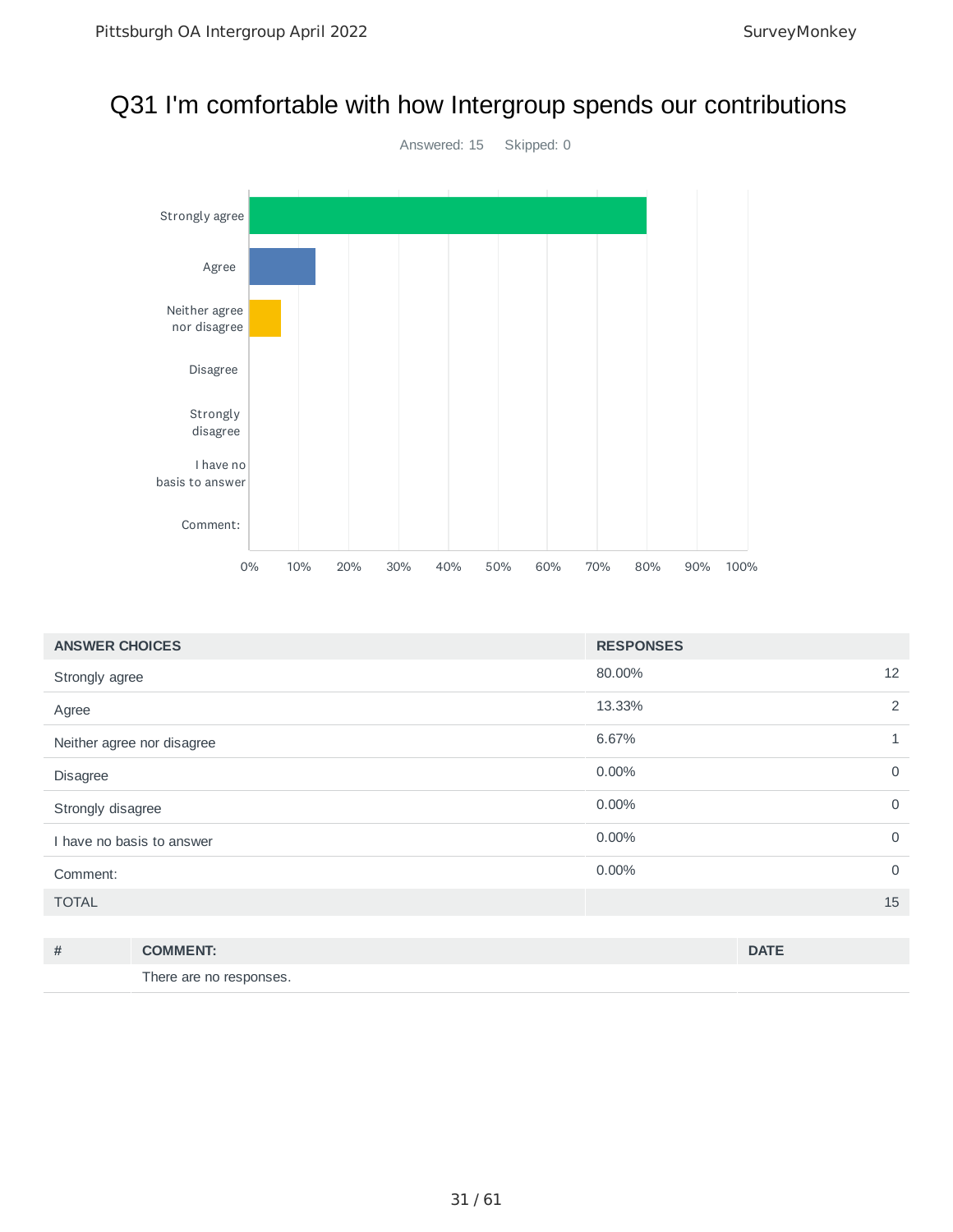#### Q32 I see monthly financial reports from Intergroup which give sufficient detail.



| <b>ANSWER CHOICES</b>      | <b>RESPONSES</b>        |
|----------------------------|-------------------------|
| Strongly agree             | 66.67%<br>10            |
| Agree                      | 2<br>13.33%             |
| Neither agree nor disagree | 6.67%<br>$\mathbf{1}$   |
| Disagree                   | $\mathbf 0$<br>$0.00\%$ |
| Strongly disagree          | 0.00%<br>$\mathbf 0$    |
| I have no basis to answer  | 0.00%<br>$\mathbf 0$    |
| Comment:                   | 2<br>13.33%             |
| <b>TOTAL</b>               | 15                      |

| <b>COMMENT:</b>                                                                             | <b>DATE</b>        |
|---------------------------------------------------------------------------------------------|--------------------|
| I have seen no reports since the pandemic and can't recall whether they were issued before. | 4/14/2022 12:04 PM |
| As a committee member I don't see any reports.                                              | 4/8/2022 2:17 PM   |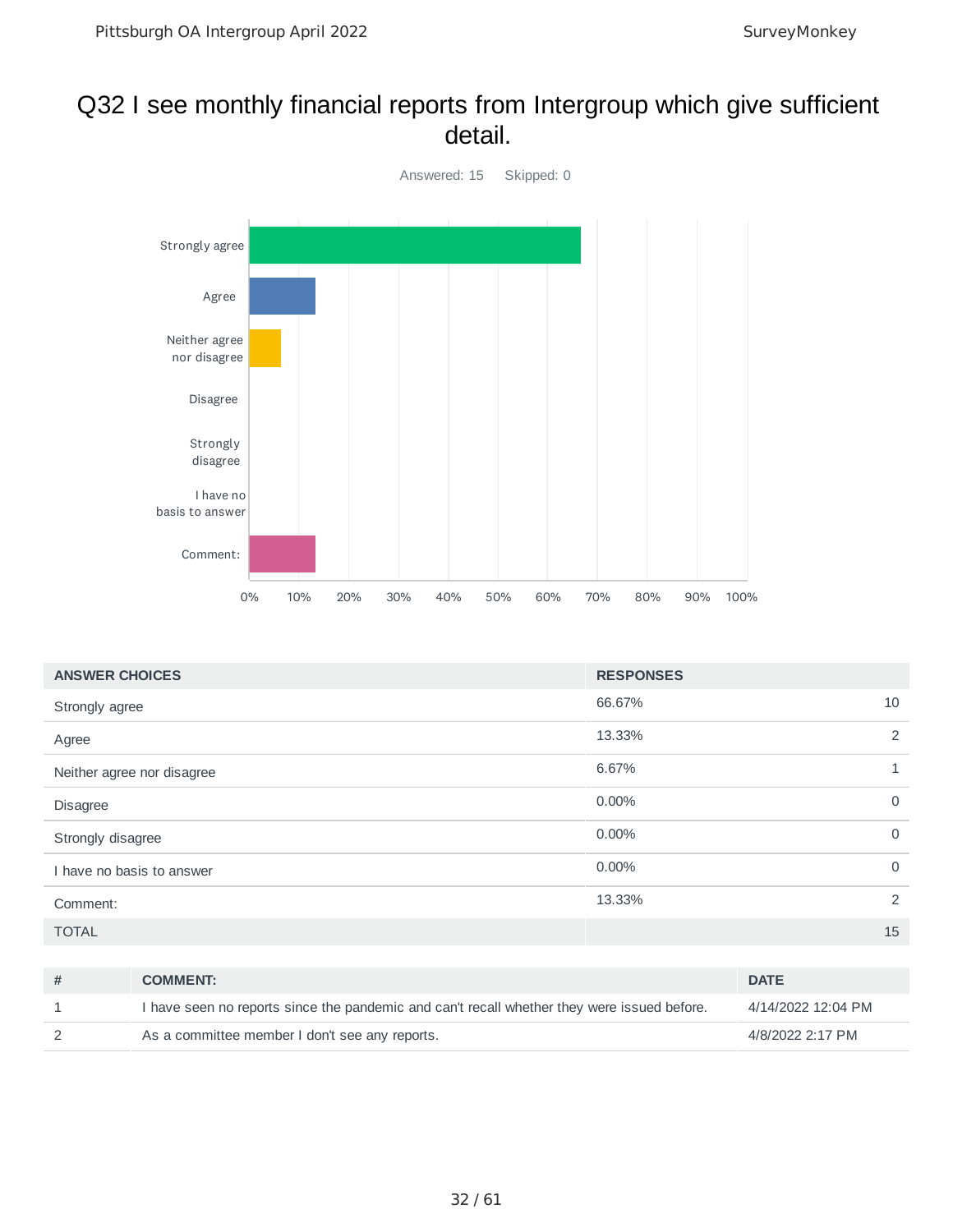#### Q33 Does our Intergroup have special savings accounts?



| <b>ANSWER CHOICES</b> | <b>RESPONSES</b> |
|-----------------------|------------------|
| Yes                   | 6.67%            |
| <b>No</b>             | 33.33%<br>5      |
| I don't know          | 60.00%<br>9      |
| <b>TOTAL</b>          | 15               |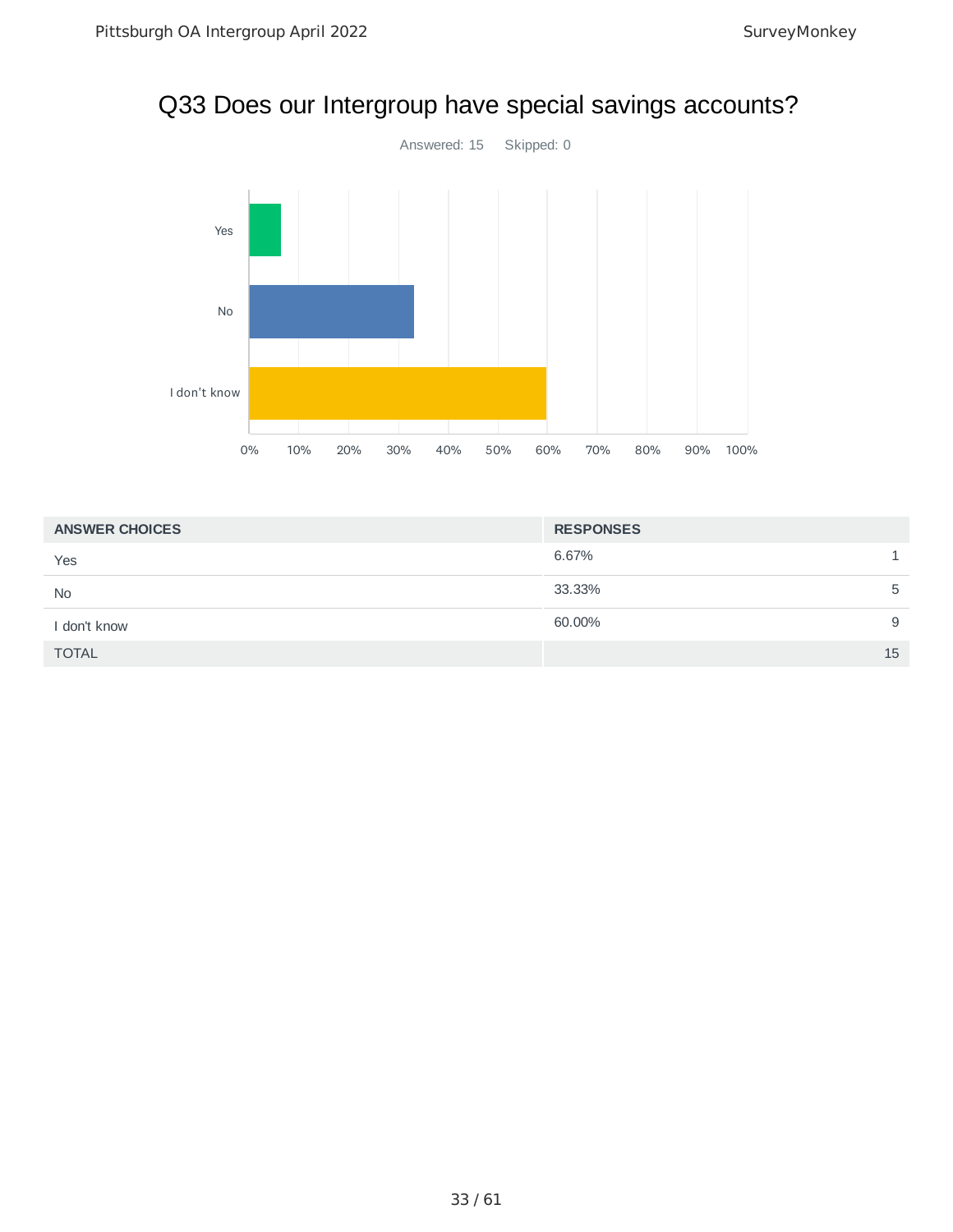#### Q34 All our Intergroup's funds are immediately available for use (and not invested).



| <b>ANSWER CHOICES</b>                                       | <b>RESPONSES</b> |          |
|-------------------------------------------------------------|------------------|----------|
| All Intergroup funds are available for use                  | 64.29%           | 9        |
| Some Intergroup funds are not immediately available for use | $0.00\%$         | $\Omega$ |
| I don't know                                                | 35.71%           | 5        |
| <b>TOTAL</b>                                                |                  | 14       |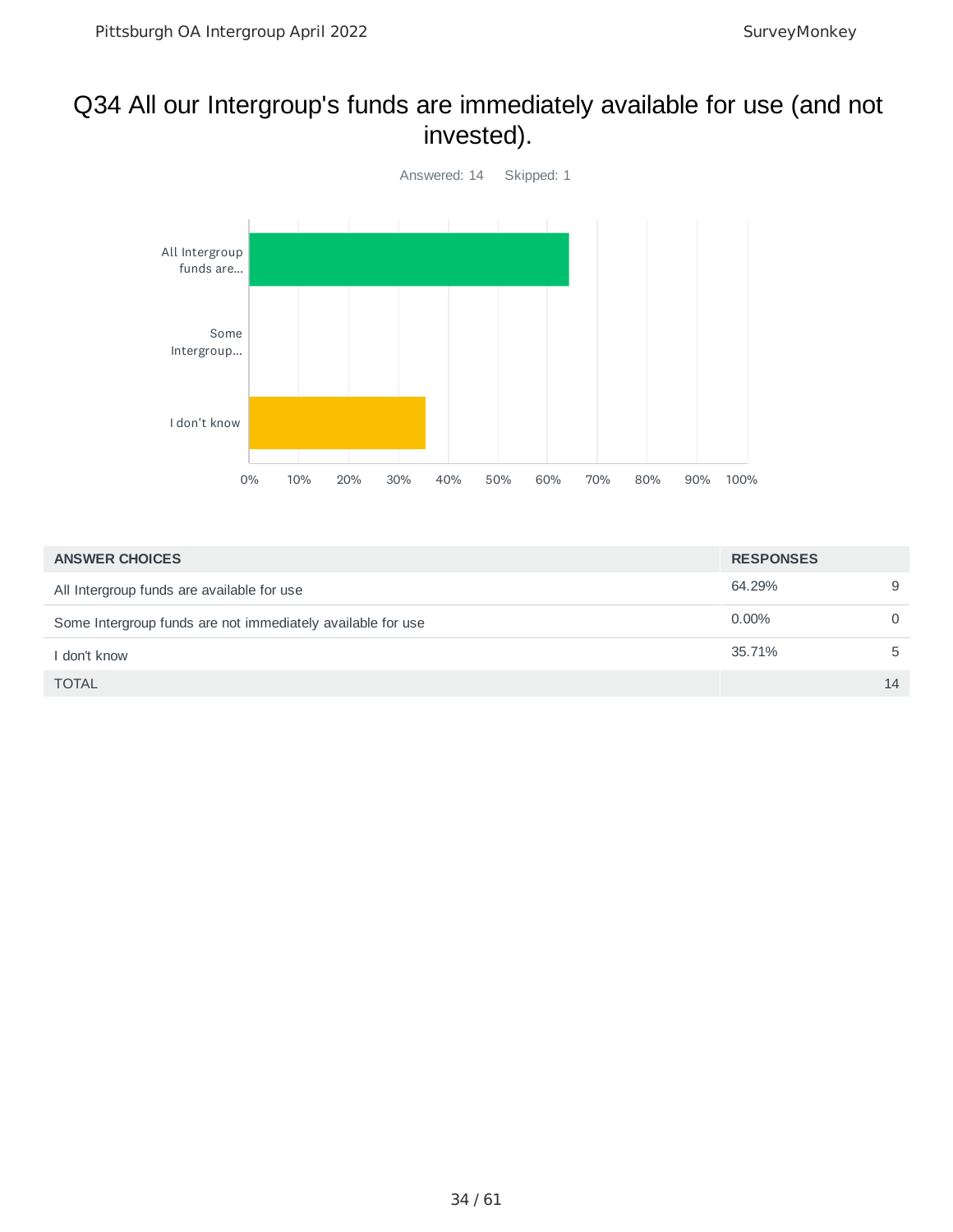#### Q35 Requests for contributions to Intergroup are consistent with expenditures shown on financial reports



| <b>ANSWER CHOICES</b>      | <b>RESPONSES</b> |                |
|----------------------------|------------------|----------------|
| Strongly agree             | 60.00%           | 9              |
| Agree                      | 26.67%           | $\overline{4}$ |
| Neither agree nor disagree | 0.00%            | $\mathbf 0$    |
| Disagree                   | $0.00\%$         | $\mathbf 0$    |
| Strongly disagree          | 0.00%            | $\mathbf 0$    |
| I have no basis to answer  | 6.67%            | 1              |
| Comments                   | 6.67%            | $\mathbf{1}$   |
| <b>TOTAL</b>               |                  | 15             |
|                            |                  |                |

| # | <b>COMMENTS</b>                                                     | <b>DATE</b>        |
|---|---------------------------------------------------------------------|--------------------|
|   | I only know the answer to this as a member of the Finance Committee | 4/14/2022 12:04 PM |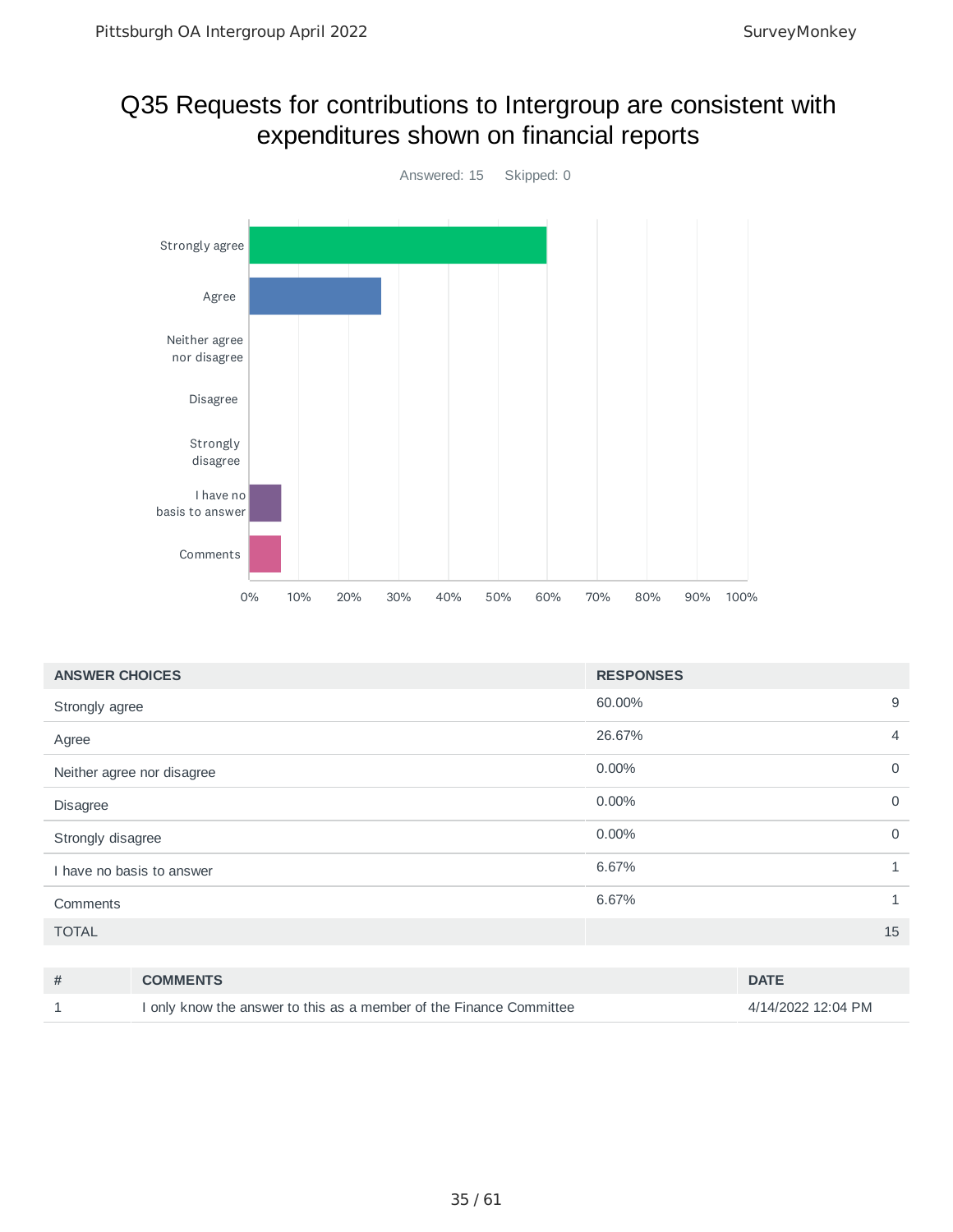#### Q36 I'm comfortable that the Intergroup Finance Committee exercises proper oversight of Intergroup contributions and expenses (e.g. rotation of officers, >1 person reviewing transactions and statements)



| <b>ANSWER CHOICES</b>      | <b>RESPONSES</b> |                |
|----------------------------|------------------|----------------|
| Strongly agree             | 66.67%           | 10             |
| Agree                      | 26.67%           | $\overline{4}$ |
| Neither agree nor disagree | 6.67%            | 1              |
| <b>Disagree</b>            | $0.00\%$         | $\mathbf 0$    |
| Strongly disagree          | $0.00\%$         | $\overline{0}$ |
| I have no basis to answer  | $0.00\%$         | $\Omega$       |
| <b>TOTAL</b>               |                  | 15             |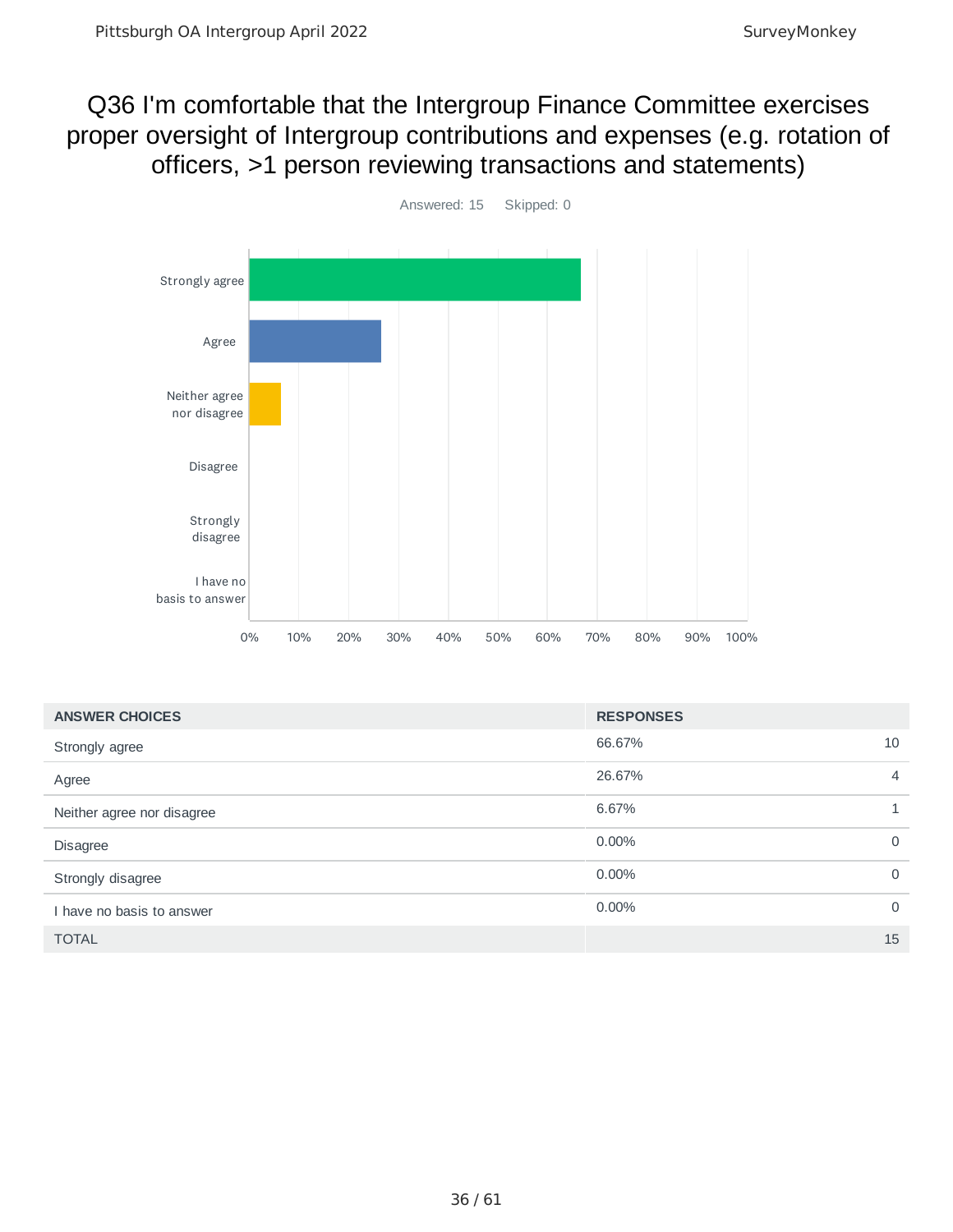#### Q37 All groups in our area know about our Intergroup and the services it provides



| <b>ANSWER CHOICES</b>      | <b>RESPONSES</b>     |   |
|----------------------------|----------------------|---|
| Strongly agree             | 13.33%               | 2 |
| Agree                      | 6<br>40.00%          |   |
| Neither agree nor disagree | 13.33%               | 2 |
| Disagree                   | 0.00%<br>$\mathbf 0$ |   |
| Strongly disagree          | 0.00%<br>$\mathbf 0$ |   |
| No basis for an answer     | 26.67%               | 4 |
| Comment:                   | 6.67%                | 1 |
| <b>TOTAL</b>               | 15                   |   |

| # | <b>COMMENT:</b>                                                    | <b>DATE</b>        |
|---|--------------------------------------------------------------------|--------------------|
|   | The information is available to them. Don't know if the access it. | 5/13/2022 11:02 AM |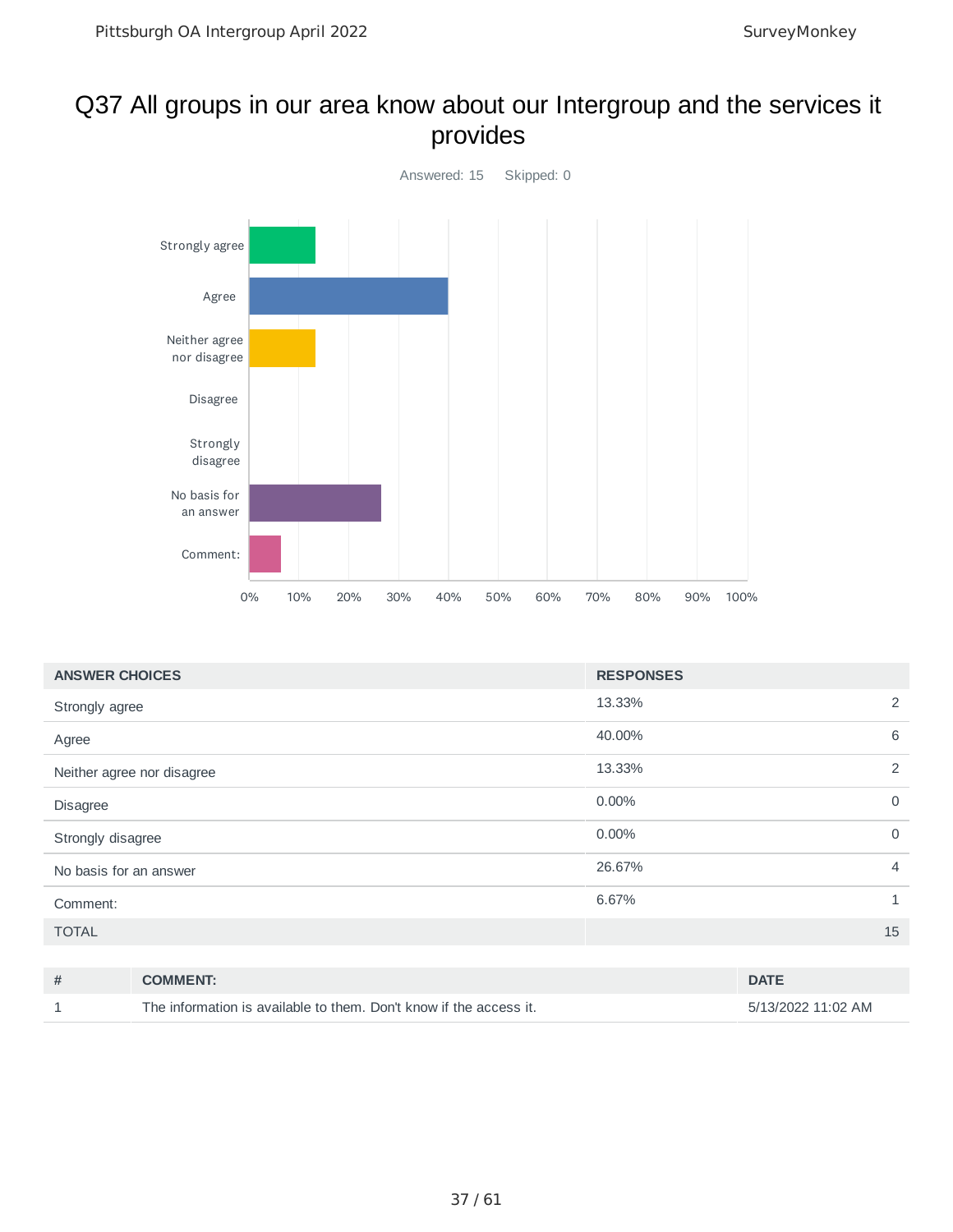#### Q38 I know about groups in our area that aren't affiliated with our Intergroup



| <b>ANSWER CHOICES</b>   |                         | <b>RESPONSES</b> |                |
|-------------------------|-------------------------|------------------|----------------|
| Yes - see comment below |                         | 6.67%            |                |
| <b>No</b>               |                         | 93.33%           | 14             |
| Comment                 |                         | $0.00\%$         | $\overline{0}$ |
| <b>TOTAL</b>            |                         |                  | 15             |
|                         |                         |                  |                |
| #                       | <b>COMMENT</b>          |                  | <b>DATE</b>    |
|                         | There are no responses. |                  |                |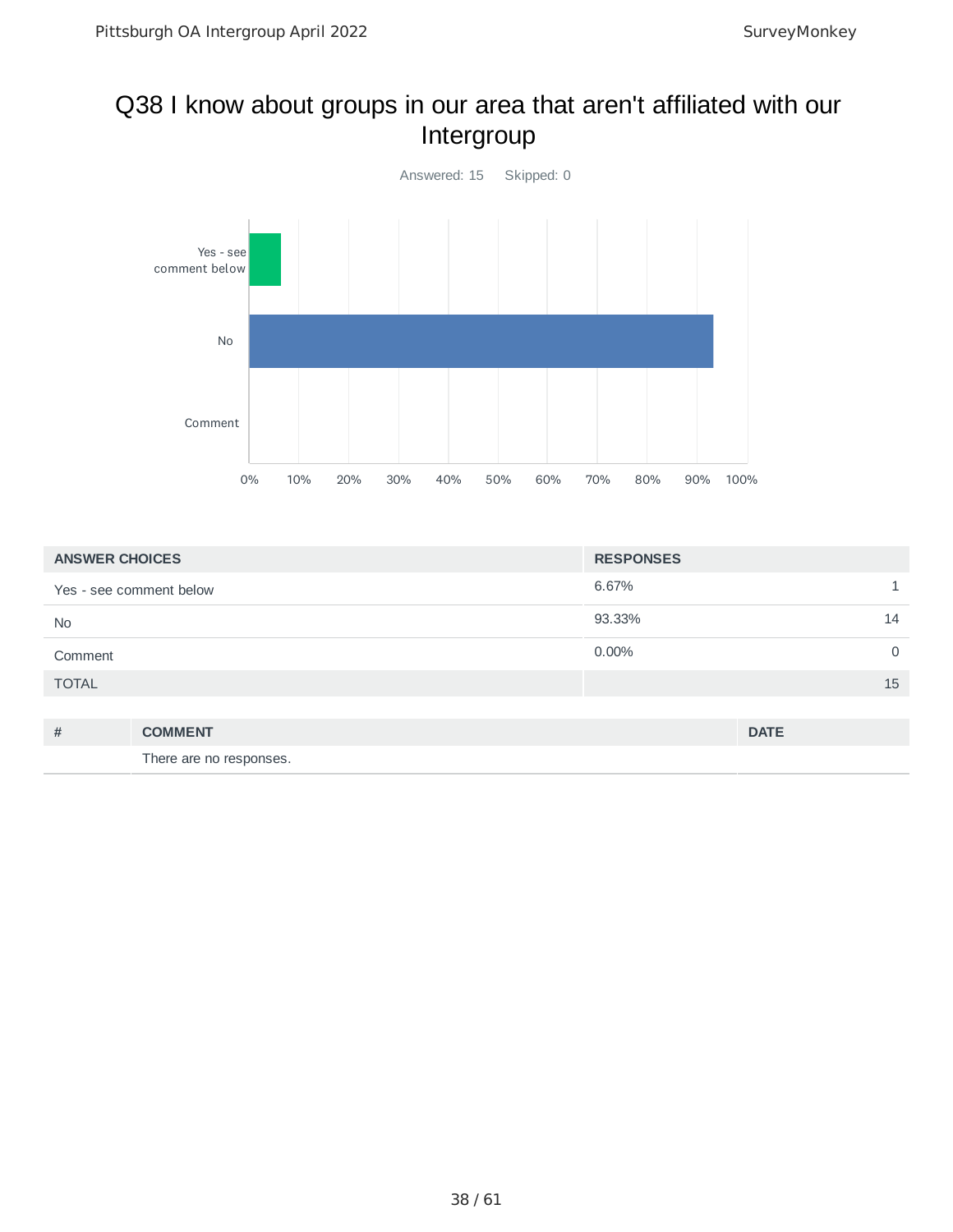#### Q39 I'm satisfied with communication from Intergroup to my home group



| <b>ANSWER CHOICES</b>              | <b>RESPONSES</b> |                |
|------------------------------------|------------------|----------------|
| Very satisfied                     | 60.00%           | 9              |
| Satisfied                          | 26.67%           | $\overline{4}$ |
| Neither satisfied nor dissatisfied | 0.00%            | 0              |
| <b>Dissatisfied</b>                | $0.00\%$         | $\mathbf 0$    |
| Very dissatisfied                  | 0.00%            | $\mathbf 0$    |
| No basis for an answer             | 0.00%            | $\mathbf 0$    |
| Comment                            | 13.33%           | 2              |
| <b>TOTAL</b>                       |                  | 15             |
|                                    |                  |                |

| <b>COMMENT</b>                                                                                                                     | <b>DATE</b>        |
|------------------------------------------------------------------------------------------------------------------------------------|--------------------|
| Believe more intergroup news could be incorporated in the newsletter, wish the newsletter<br>would be sent separate from the email | 5/4/2022 1:51 PM   |
| The only communication from Intergroup during the pandemic has been on an ad hoc basis.                                            | 4/14/2022 12:04 PM |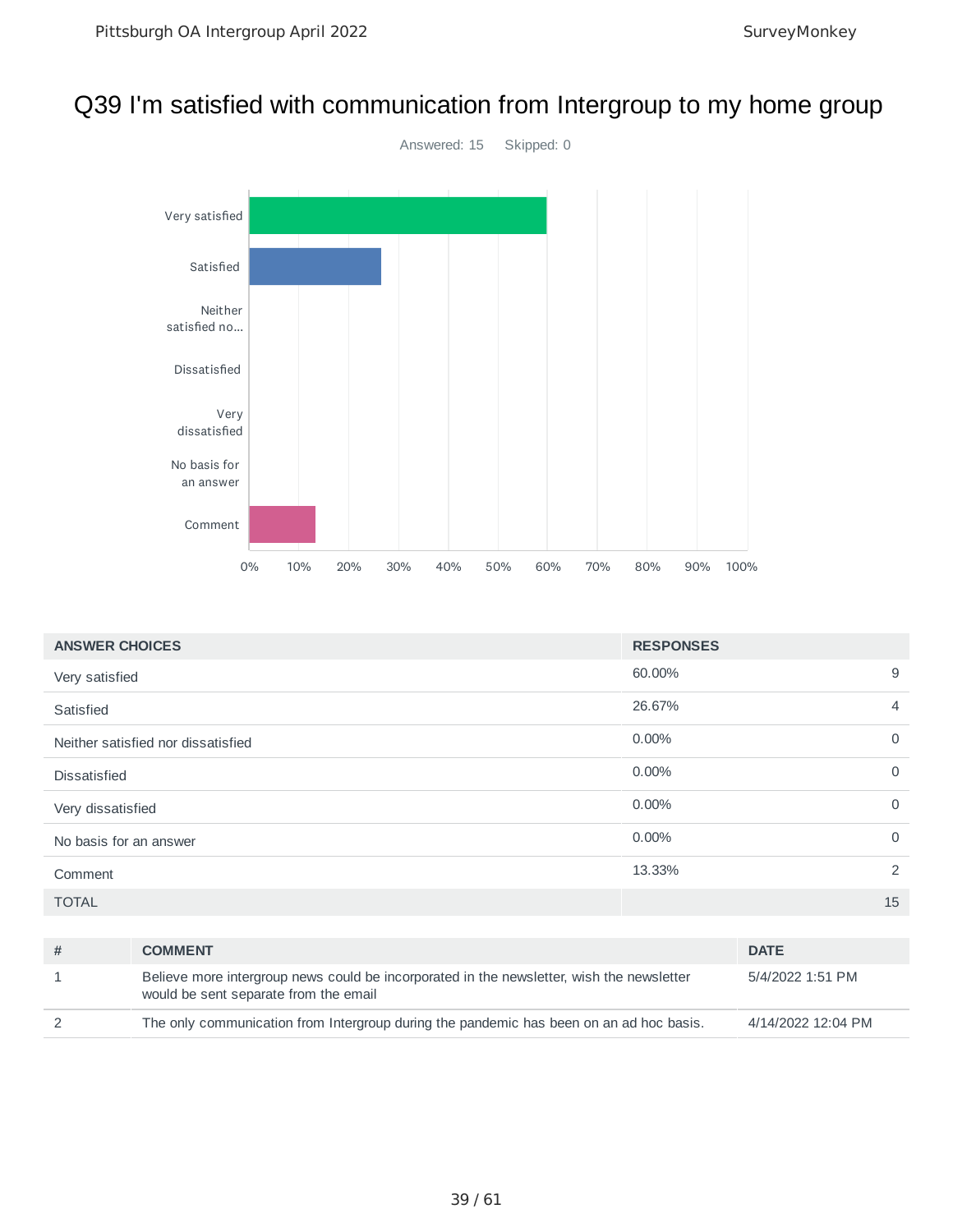#### Q40 Intergroup communicates with our group whether we send contributions or representative to meetings



| <b>ANSWER CHOICES</b> |                            | <b>RESPONSES</b> |                |
|-----------------------|----------------------------|------------------|----------------|
| Agree                 |                            | 73.33%           | 11             |
|                       | Neither agree nor disagree | 26.67%           | $\overline{4}$ |
| Disagree              |                            | 0.00%            | 0              |
| Comment               |                            | 0.00%            | $\mathbf 0$    |
| <b>TOTAL</b>          |                            |                  | 15             |
|                       |                            |                  |                |
| #                     | <b>COMMENT</b>             |                  | <b>DATE</b>    |
|                       | There are no responses.    |                  |                |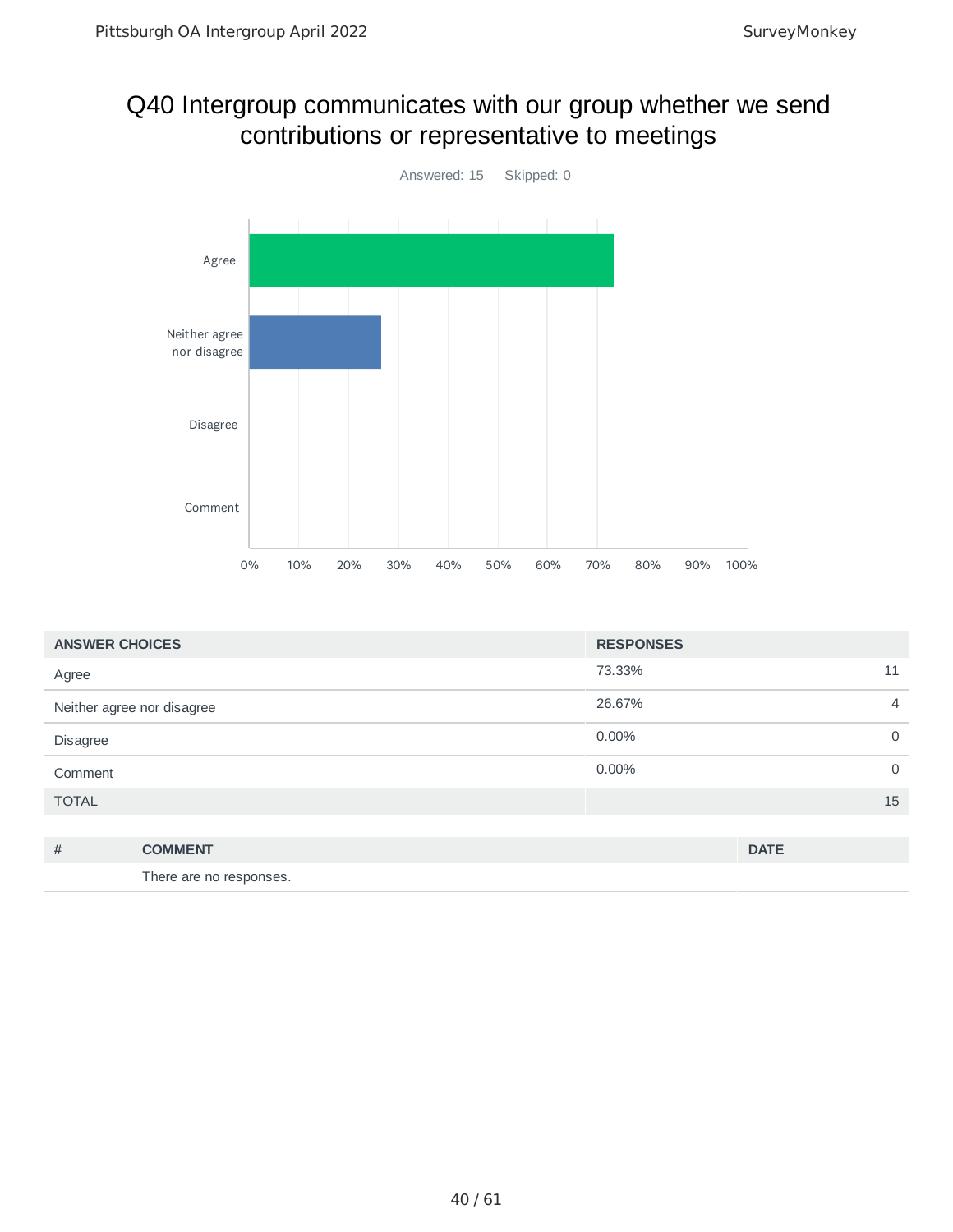#### Q41 I know how I can support the Intergroup through service and contributions



| <b>ANSWER CHOICES</b>      | <b>RESPONSES</b> |                |
|----------------------------|------------------|----------------|
| Strongly agree             | 60.00%           | 9              |
| Agree                      | 40.00%           | 6              |
| Neither agree nor disagree | 0.00%            | $\overline{0}$ |
| Disagree                   | 0.00%            | $\mathbf 0$    |
| Strongly disagree          | 0.00%            | $\mathbf 0$    |
| No basis to answer         | 0.00%            | $\overline{0}$ |
| Comment                    | 0.00%            | $\mathbf 0$    |
| <b>TOTAL</b>               |                  | 15             |
|                            |                  |                |

| # | <b>COMMENT</b>          | <b>DATE</b> |
|---|-------------------------|-------------|
|   | There are no responses. |             |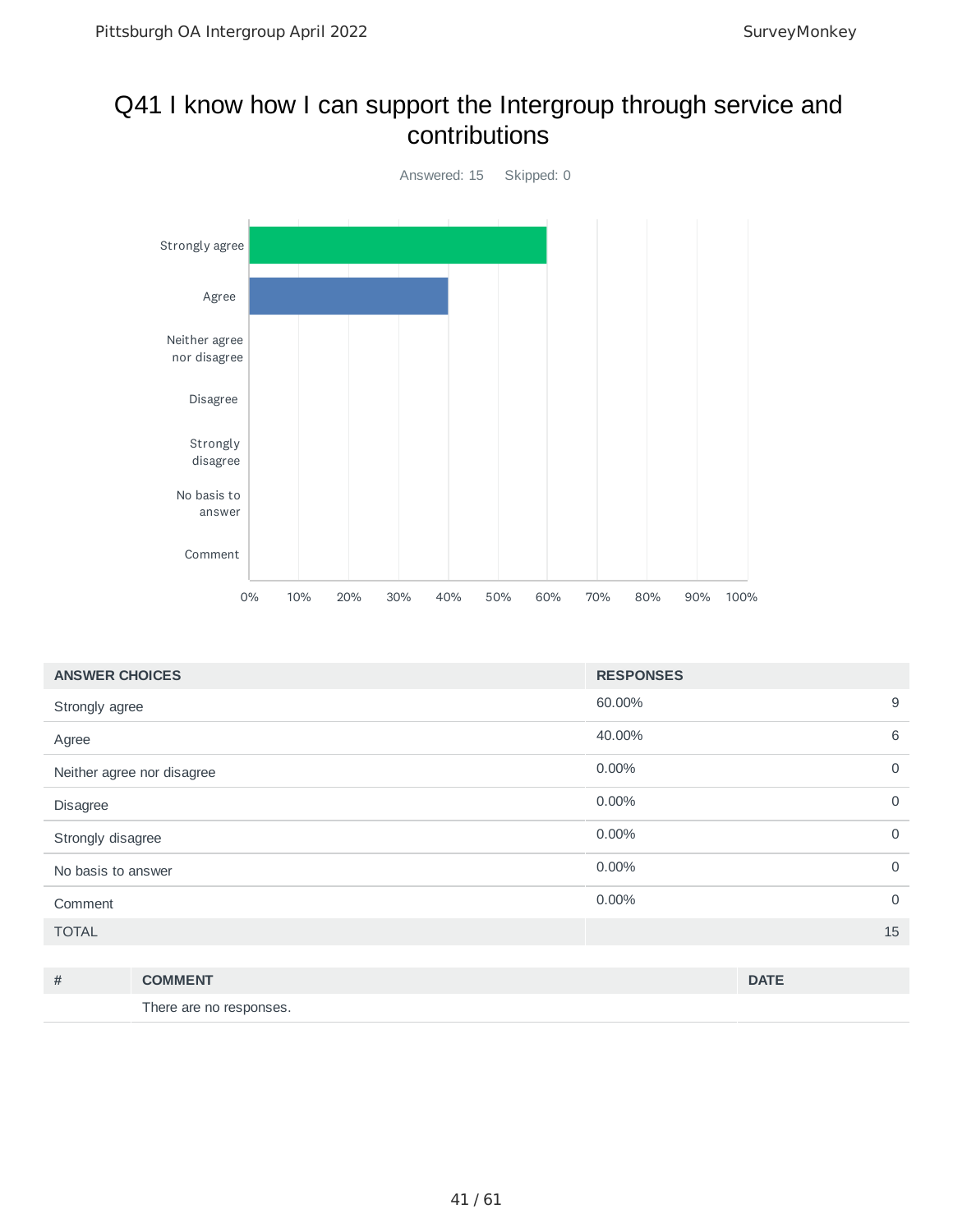### Q42 Does Intergroup encourage the 7th Traditions "60/30/10" suggested contribution formula to all groups?



| 80.00%<br>12<br>Yes<br>0.00%<br>$\mathbf 0$<br><b>No</b><br>6.67%<br>I don't know | <b>ANSWER CHOICES</b> | <b>RESPONSES</b> |
|-----------------------------------------------------------------------------------|-----------------------|------------------|
|                                                                                   |                       |                  |
|                                                                                   |                       |                  |
|                                                                                   |                       |                  |
| 13.33%<br>$\mathcal{P}$<br>Comment                                                |                       |                  |
| <b>TOTAL</b><br>15                                                                |                       |                  |

| <b>COMMENT</b>                                                                                      | <b>DATE</b>       |
|-----------------------------------------------------------------------------------------------------|-------------------|
| I think so but can not say with 100 percent accuracy.                                               | 5/8/2022 10:26 AM |
| They do not pressure contributions but do provide information for making voluntary<br>contributions | 5/2/2022 3:59 PM  |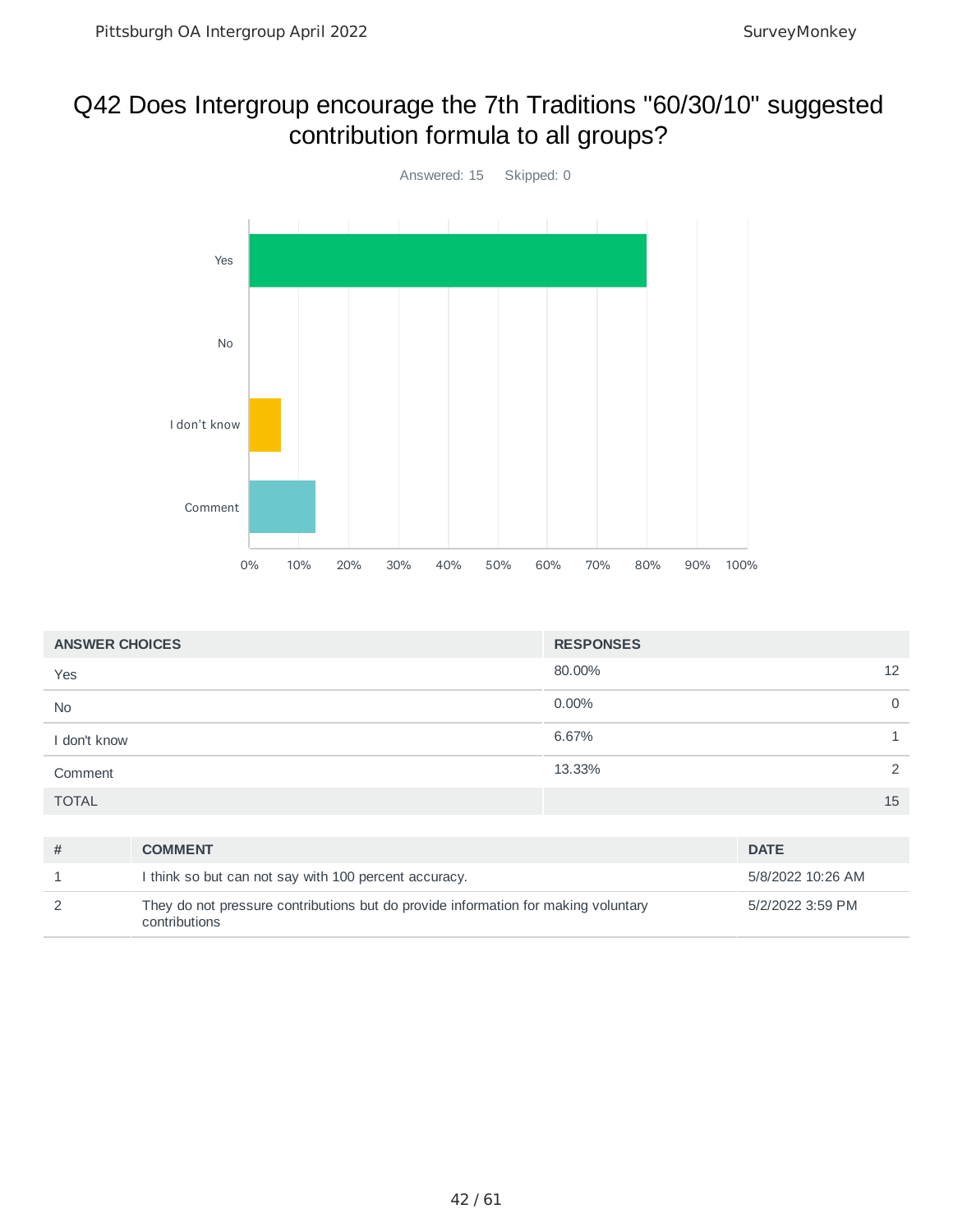#### Q43 I'm informed about the structure of OA at World Service, Regional, and Intergroup levels



| <b>ANSWER CHOICES</b>      | <b>RESPONSES</b> |             |
|----------------------------|------------------|-------------|
| Strongly agree             | 53.33%           | 8           |
| Agree                      | 40.00%           | 6           |
| Neither agree nor disagree | 6.67%            |             |
| <b>Disagree</b>            | $0.00\%$         | $\mathbf 0$ |
| Strongly disagree          | $0.00\%$         | $\mathbf 0$ |
| No basis to answer         | $0.00\%$         | $\mathbf 0$ |
| <b>TOTAL</b>               |                  | 15          |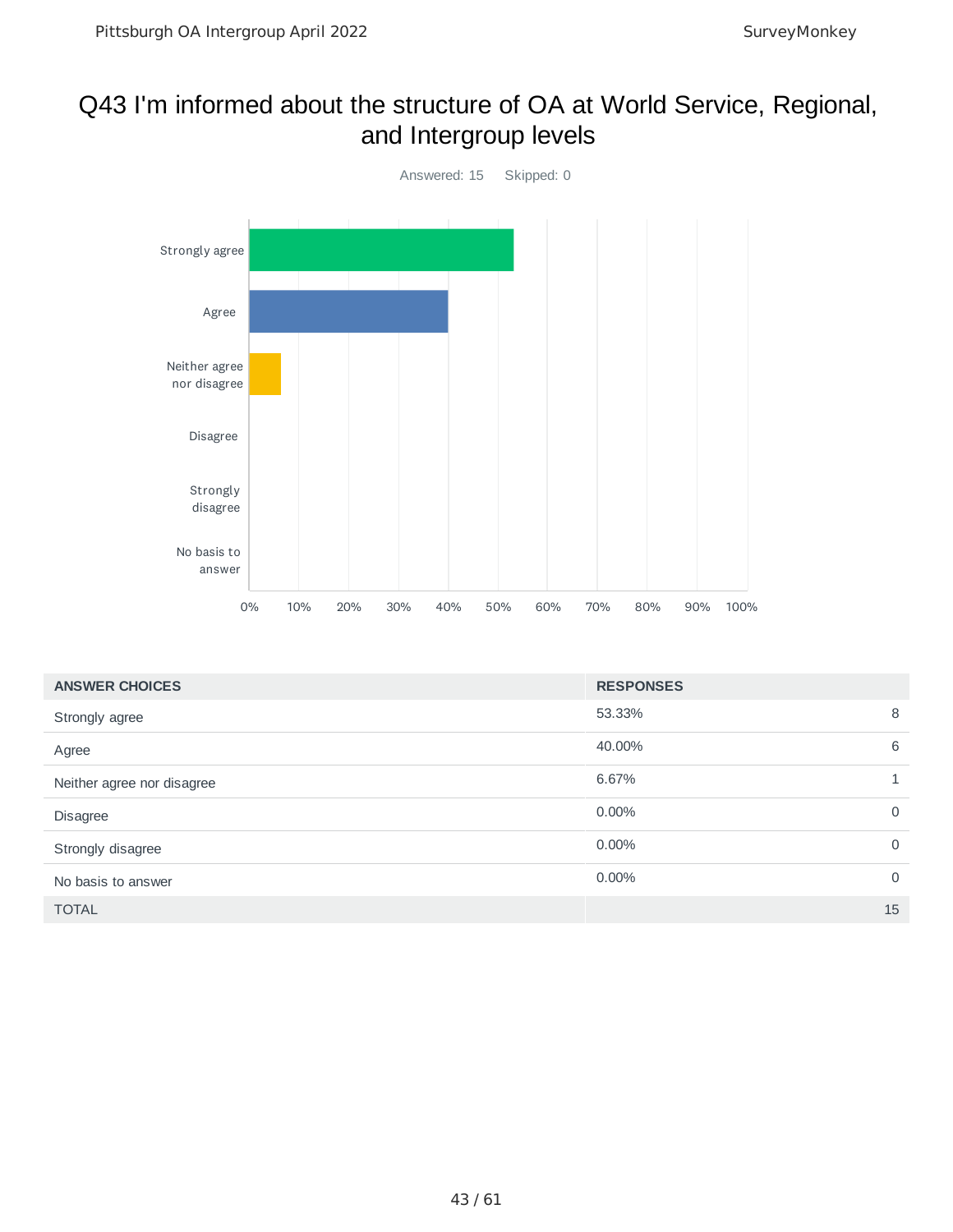#### Q44 I'm informed about Intergroup sponsored workshops or other meetings during the year



| 73.33%<br>11<br>Strongly agree<br>3<br>20.00%<br>Agree<br>$0.00\%$<br>$\mathbf 0$<br>Neither agree nor disagree<br>$\mathbf 0$<br>0.00%<br><b>Disagree</b><br>$0.00\%$<br>$\mathbf 0$<br>Strongly disagree<br>0.00%<br>$\mathbf 0$<br>No basis for an answer<br>6.67%<br>1<br>Comment<br>15<br><b>TOTAL</b> | <b>ANSWER CHOICES</b> | <b>RESPONSES</b> |
|-------------------------------------------------------------------------------------------------------------------------------------------------------------------------------------------------------------------------------------------------------------------------------------------------------------|-----------------------|------------------|
|                                                                                                                                                                                                                                                                                                             |                       |                  |
|                                                                                                                                                                                                                                                                                                             |                       |                  |
|                                                                                                                                                                                                                                                                                                             |                       |                  |
|                                                                                                                                                                                                                                                                                                             |                       |                  |
|                                                                                                                                                                                                                                                                                                             |                       |                  |
|                                                                                                                                                                                                                                                                                                             |                       |                  |
|                                                                                                                                                                                                                                                                                                             |                       |                  |
|                                                                                                                                                                                                                                                                                                             |                       |                  |

| # | <b>COMMENT</b>                                    | <b>DATE</b>        |
|---|---------------------------------------------------|--------------------|
|   | Communication during the pandemic has been spotty | 4/14/2022 12:04 PM |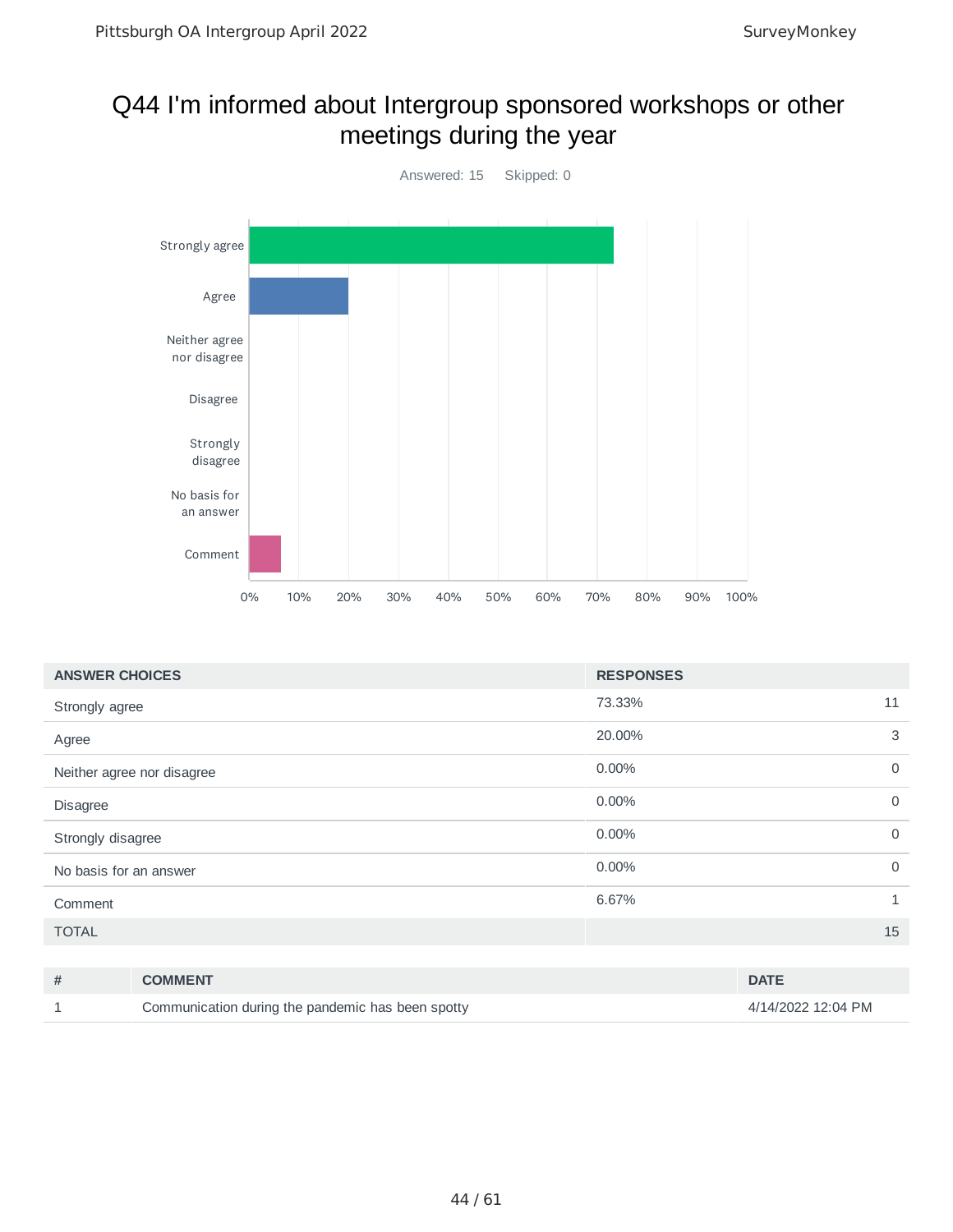#### Q45 I'm confident our meeting and meeting contact list is current



| <b>ANSWER CHOICES</b>      | <b>RESPONSES</b> |                |
|----------------------------|------------------|----------------|
| Strongly agree             | 71.43%           | 10             |
| Agree                      | 28.57%           | $\overline{4}$ |
| Neither agree nor disagree | $0.00\%$         | $\overline{0}$ |
| <b>Disagree</b>            | 0.00%            | $\mathbf 0$    |
| Strongly disagree          | 0.00%            | $\mathbf 0$    |
| No basis for an answer     | $0.00\%$         | $\Omega$       |
| <b>TOTAL</b>               |                  | 14             |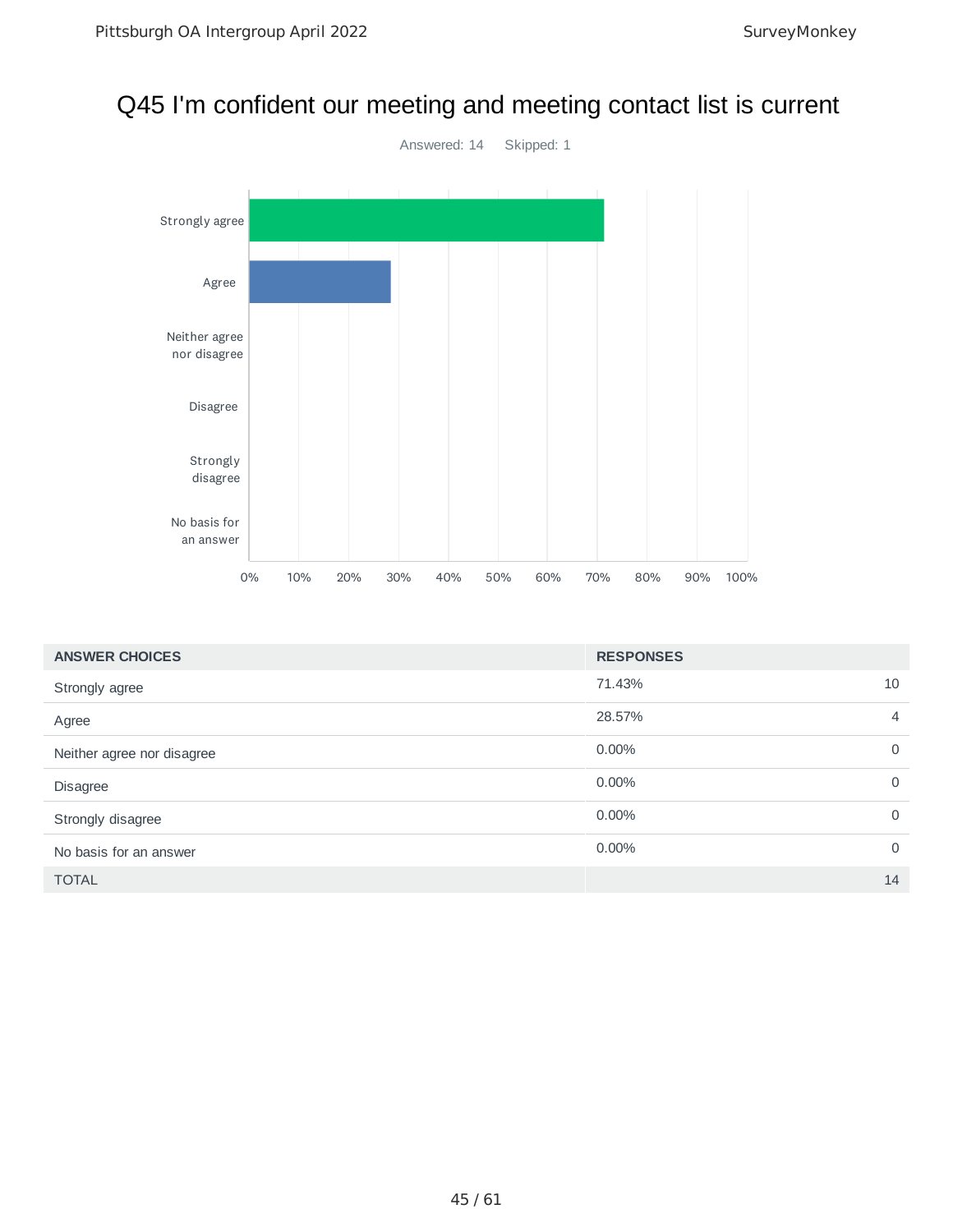

| <b>ANSWER CHOICES</b>              | <b>RESPONSES</b>      |  |
|------------------------------------|-----------------------|--|
| Very satisfied                     | 66.67%<br>10          |  |
| Satisfied                          | 26.67%<br>4           |  |
| Neither satisfied nor dissatisfied | 0.00%<br>$\Omega$     |  |
| <b>Dissatisfied</b>                | 0.00%<br>$\mathbf 0$  |  |
| Very dissatisfied                  | 0.00%<br>$\Omega$     |  |
| No basis for an answer             | 6.67%<br>$\mathbf{1}$ |  |
| Comment                            | $\Omega$<br>0.00%     |  |
| <b>TOTAL</b>                       | 15                    |  |
|                                    |                       |  |

| # | <b>COMMENT</b>          | <b>DATE</b> |
|---|-------------------------|-------------|
|   | There are no responses. |             |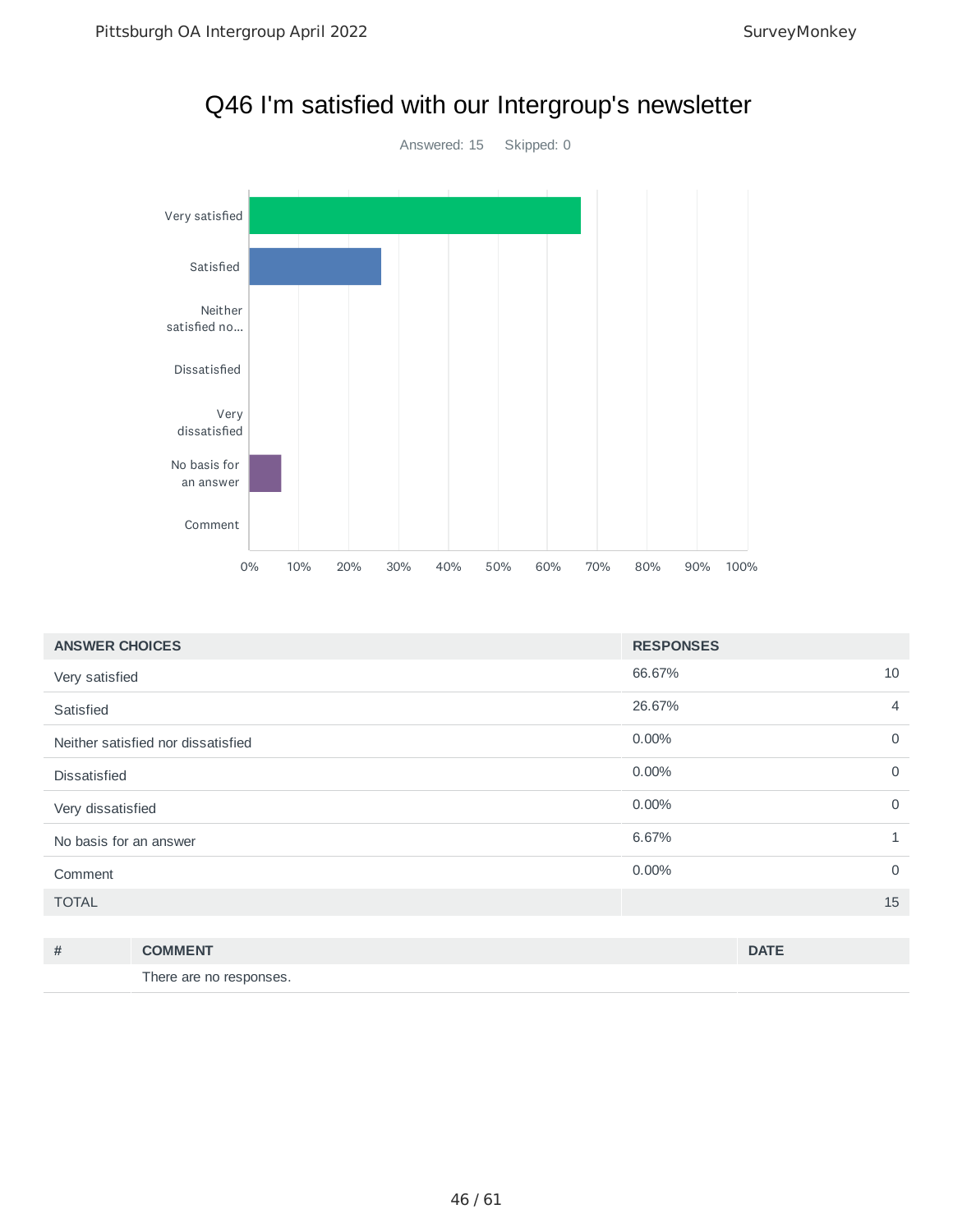#### Q47 I'm satisfied with how Intergroup keeps a stock of OA-approved literature for sale



| <b>ANSWER CHOICES</b>              | <b>RESPONSES</b> |             |
|------------------------------------|------------------|-------------|
| Very satisfied                     | 13.33%           | 2           |
| Satisfied                          | 26.67%           | 4           |
| Neither satisfied nor dissatisfied | 13.33%           | 2           |
| <b>Dissatisfied</b>                | 0.00%            | $\mathbf 0$ |
| Very dissatisfied                  | 0.00%            | $\mathbf 0$ |
| No basis for an answer             | 33.33%           | 5           |
| Comment                            | 13.33%           | 2           |
| <b>TOTAL</b>                       |                  | 15          |

| <b>COMMENT</b>                                                                  | <b>DATE</b>       |
|---------------------------------------------------------------------------------|-------------------|
| It's been hard to keep lit on hand and distribute during the COVID 19 pandemic. | 4/8/2022 2:17 PM  |
| I think this question is not relevant in the pandemic                           | 4/8/2022 10:39 AM |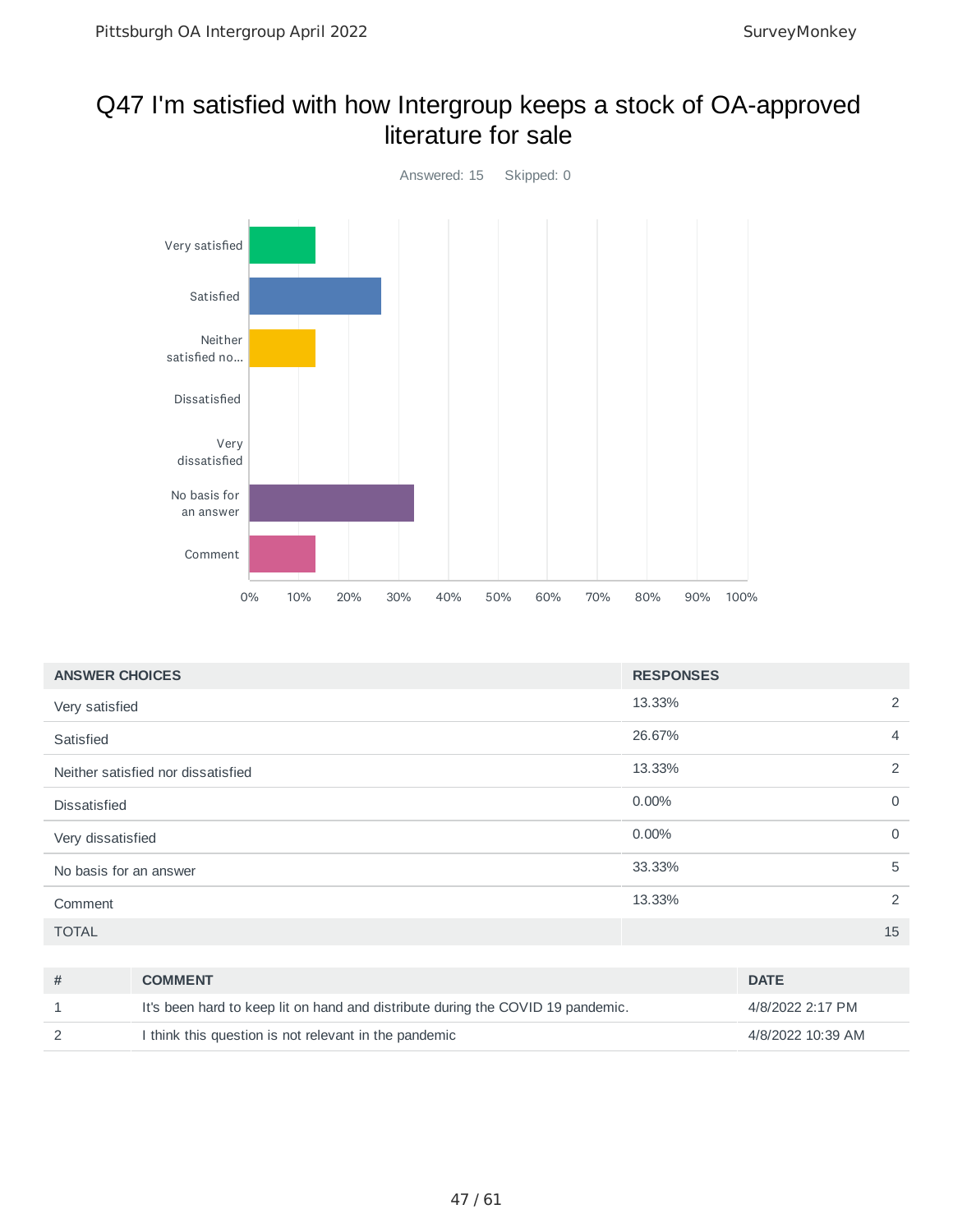#### Q48 I'm satisfied with how Intergroup can help people find sponsors



| <b>ANSWER CHOICES</b>  |                                                                                               | <b>RESPONSES</b> |                    |                |
|------------------------|-----------------------------------------------------------------------------------------------|------------------|--------------------|----------------|
| Very satisfied         |                                                                                               | 26.67%           |                    | $\overline{4}$ |
| Satisfied              |                                                                                               | 0.00%            |                    | $\mathbf 0$    |
|                        | Neither satisfied nor dissatisfied                                                            | 26.67%           |                    | $\overline{4}$ |
| <b>Dissatisfied</b>    |                                                                                               | 13.33%           |                    | 2              |
| Very dissatisfied      |                                                                                               | 0.00%            |                    | $\mathbf 0$    |
| No basis for an answer |                                                                                               | 20,00%           |                    | 3              |
| Comment                |                                                                                               | 13.33%           |                    | 2              |
| <b>TOTAL</b>           |                                                                                               |                  |                    | 15             |
|                        |                                                                                               |                  |                    |                |
| #                      | <b>COMMENT</b>                                                                                |                  | <b>DATE</b>        |                |
| 1                      | I don't believe that it's Intergroup responsibility to find or help find sponsors for members |                  | 4/13/2022 11:39 AM |                |

2 GPI does not provide this service as it's outside of our purview 4/6/2022 12:34 PM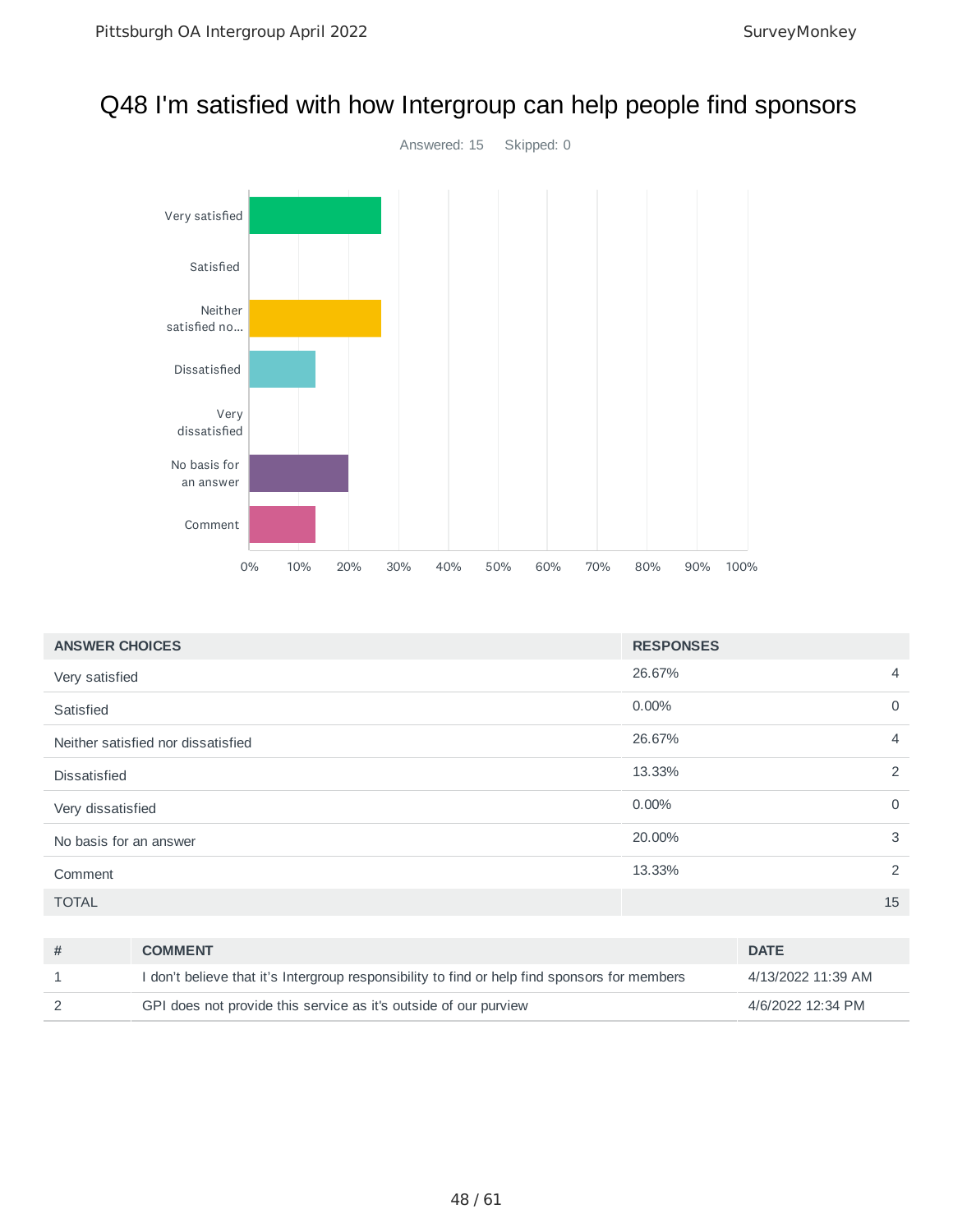#### Q49 I'm satisfied how Intergroup can help my group find an abstinent OA speaker



| <b>RESPONSES</b>     |
|----------------------|
| 60.00%<br>9          |
| 26.67%<br>4          |
| 6.67%<br>1           |
| 0.00%<br>$\mathbf 0$ |
| 0.00%<br>$\mathbf 0$ |
| 6.67%<br>1           |
| 0.00%<br>$\mathbf 0$ |
| 15                   |
|                      |

| # | <b>COMMENT</b>          | <b>DATE</b> |
|---|-------------------------|-------------|
|   | There are no responses. |             |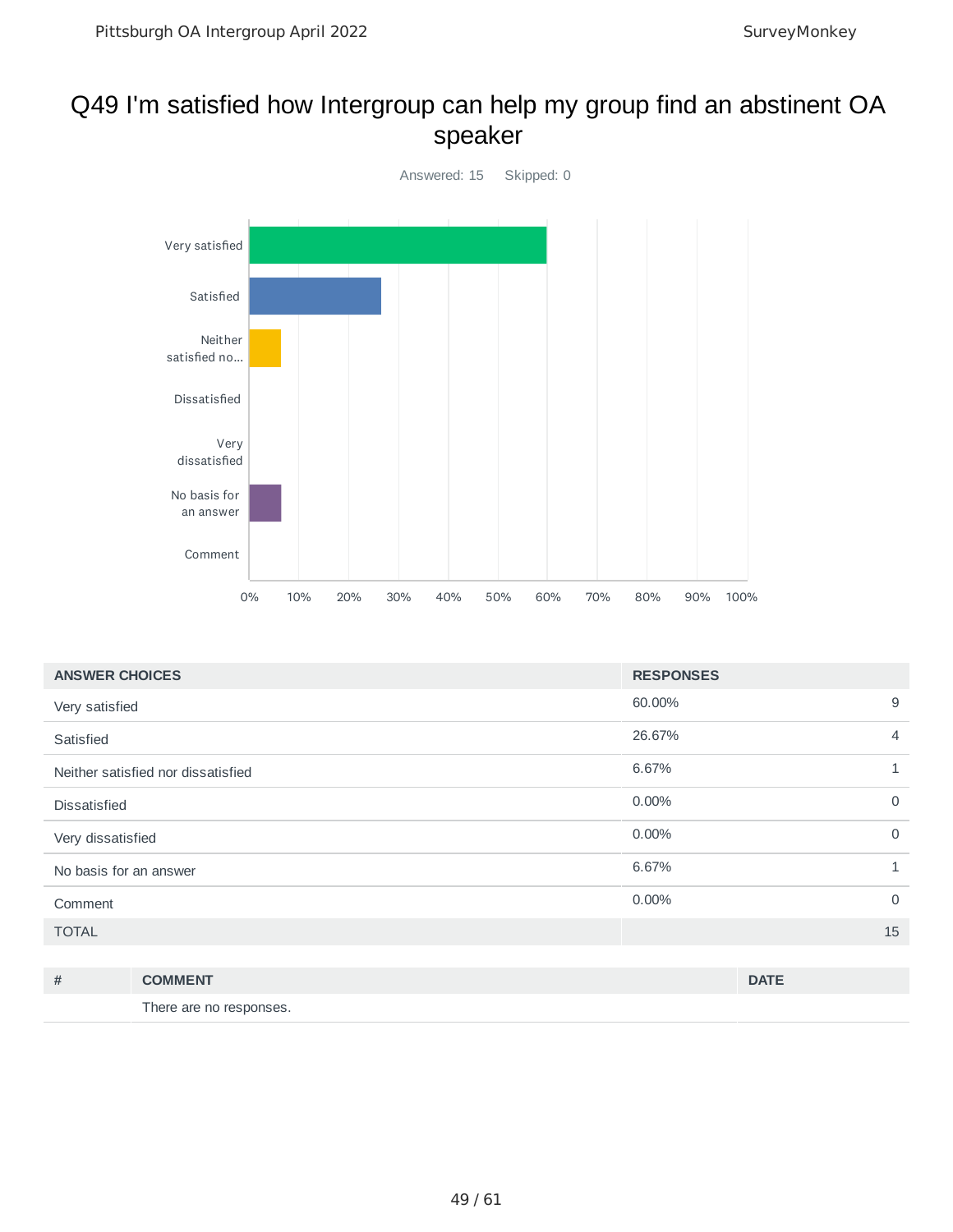#### Q50 I'm satisfied with how Intergroup tries to help floundering groups



| <b>ANSWER CHOICES</b>              | <b>RESPONSES</b> |                |
|------------------------------------|------------------|----------------|
| Very satisfied                     | 6.67%            | $\mathbf{1}$   |
| Satisfied                          | 33.33%           | 5              |
| Neither satisfied nor dissatisfied | 26.67%           | $\overline{4}$ |
| <b>Dissatisfied</b>                | 6.67%            | $\mathbf{1}$   |
| Very dissatisfied                  | 0.00%            | $\overline{0}$ |
| No basis for an answer             | 26.67%           | $\overline{4}$ |
| Comment                            | 0.00%            | $\mathbf 0$    |
| <b>TOTAL</b>                       |                  | 15             |
|                                    |                  |                |

| # | <b>COMMENT</b>          | <b>DATE</b> |
|---|-------------------------|-------------|
|   | There are no responses. |             |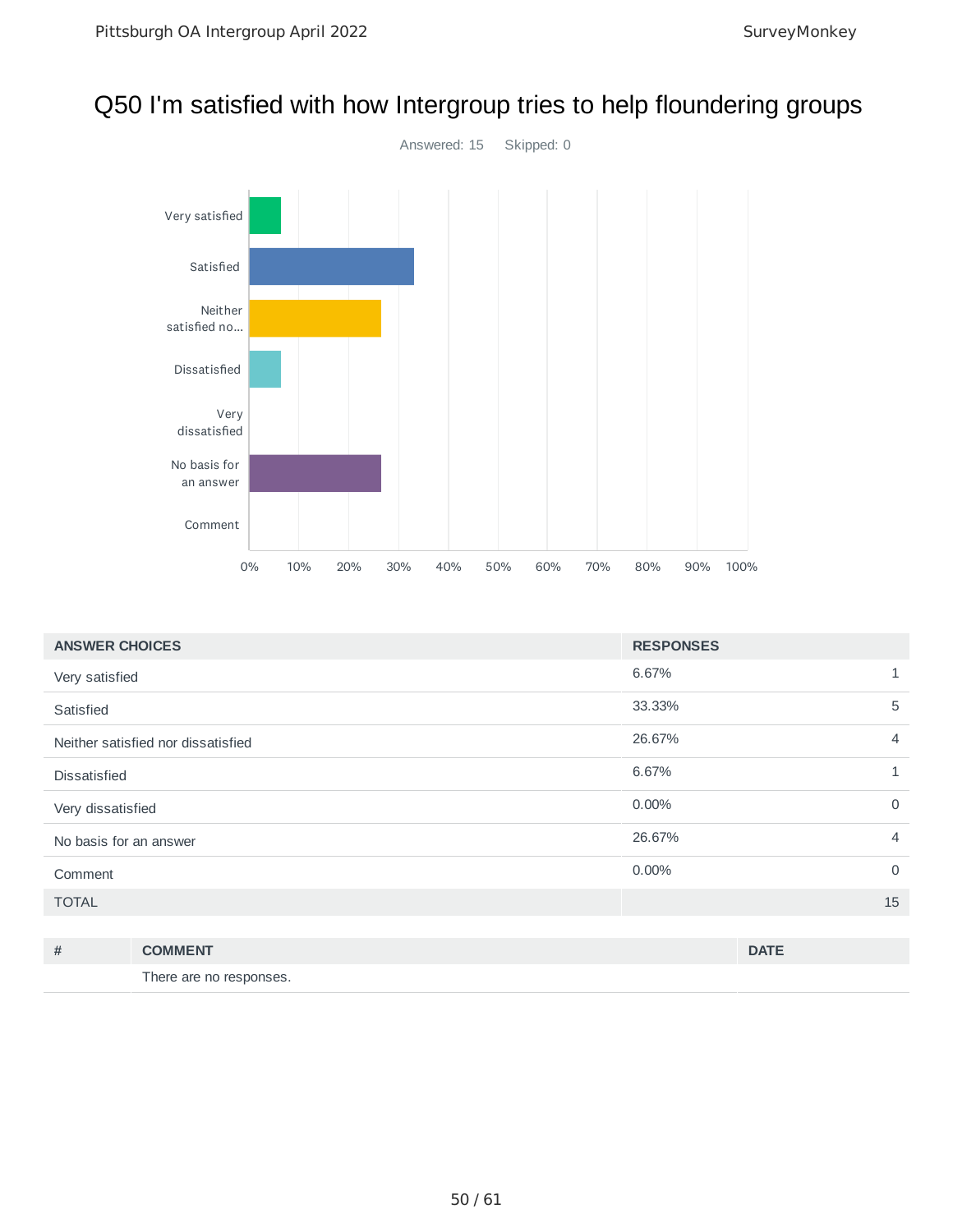### Q51 Our Intergroup tries to help unaffiliated groups join existing intergroups or form their own intergroup



| <b>ANSWER CHOICES</b>      |                                                                                                     | <b>RESPONSES</b> |                   |              |
|----------------------------|-----------------------------------------------------------------------------------------------------|------------------|-------------------|--------------|
| Agree                      |                                                                                                     | 6.67%            |                   | $\mathbf{1}$ |
| Neither agree nor disagree |                                                                                                     | 86.67%           |                   | 13           |
| <b>Disagree</b>            |                                                                                                     | $0.00\%$         |                   | $\mathbf 0$  |
| Comment                    |                                                                                                     | 6.67%            |                   | $\mathbf{1}$ |
| <b>TOTAL</b>               |                                                                                                     |                  |                   | 15           |
|                            |                                                                                                     |                  |                   |              |
| #                          | <b>COMMENT</b>                                                                                      |                  | <b>DATE</b>       |              |
| 1                          | We helped to form the Crossroads of Hope intergroup many years ago, otherwise this is<br>irrelevant |                  | 4/6/2022 12:34 PM |              |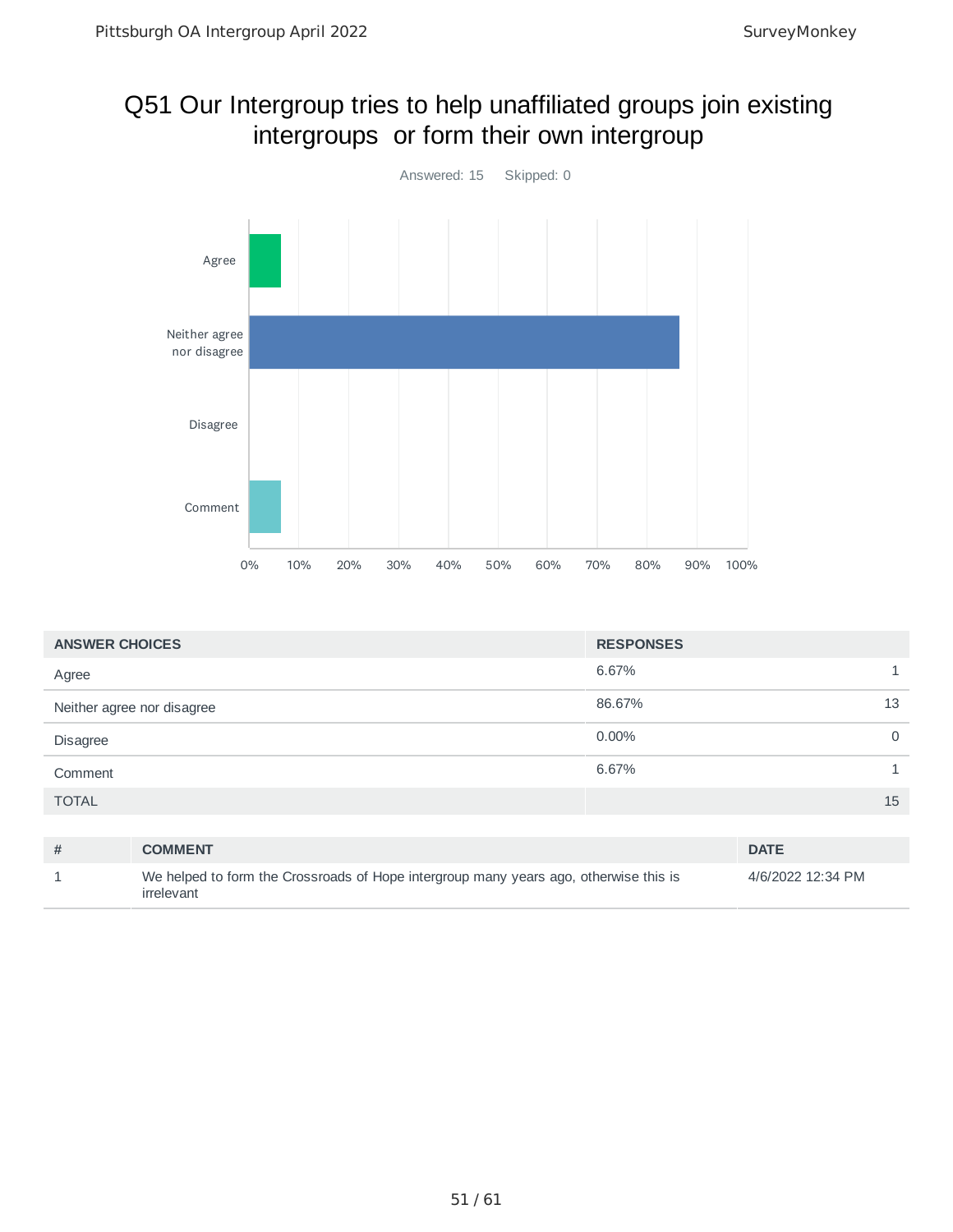## Q52 I'm satisfied our Intergroup tries to address special needs of our members (e.g. young people, physically challenged) without isolating them



| <b>ANSWER CHOICES</b>              | <b>RESPONSES</b> |          |
|------------------------------------|------------------|----------|
| Very satisfied                     | 6.67%            | 1        |
| Satisfied                          | 46.67%           |          |
| Neither satisfied nor dissatisfied | 46.67%           |          |
| <b>Dissatisfied</b>                | $0.00\%$         | 0        |
| Very dissatisfied                  | 0.00%            | 0        |
| Comment                            | 0.00%            | $\Omega$ |
| <b>TOTAL</b>                       |                  | 15       |

| # | <b>COMMENT</b>          | <b>DATE</b> |
|---|-------------------------|-------------|
|   | There are no responses. |             |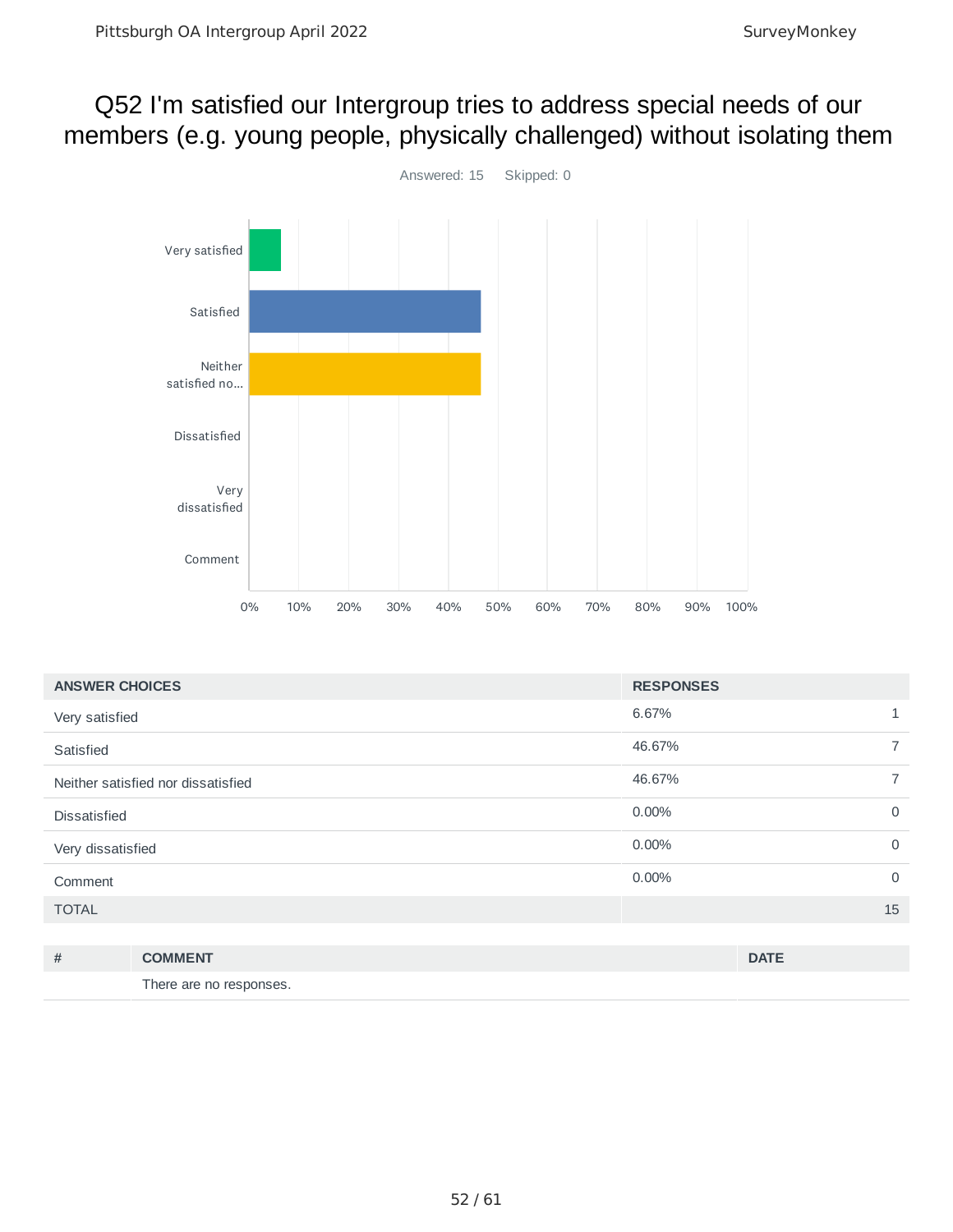### Q53 I'm satisfied Intergroup provides some sort of support line that is monitored / answered 24-hours a day



| <b>ANSWER CHOICES</b>              | <b>RESPONSES</b> |                |
|------------------------------------|------------------|----------------|
| Very satisfied                     | 28.57%           | 4              |
| Satisfied                          | 21.43%           | 3              |
| Neither satisfied nor dissatisfied | 28.57%           | $\overline{4}$ |
| <b>Dissatisfied</b>                | 0.00%            | $\mathbf 0$    |
| Very dissatisfied                  | 0.00%            | $\mathbf 0$    |
| No basis for an answer             | 14.29%           | 2              |
| Comment:                           | 7.14%            | 1              |
| <b>TOTAL</b>                       |                  | 14             |

| # | <b>COMMENT:</b>                                                                                                               | <b>DATE</b>       |
|---|-------------------------------------------------------------------------------------------------------------------------------|-------------------|
|   | We don't provide this service, as the answering service we provided in the past did not get<br>enough use to justify the cost | 4/6/2022 12:34 PM |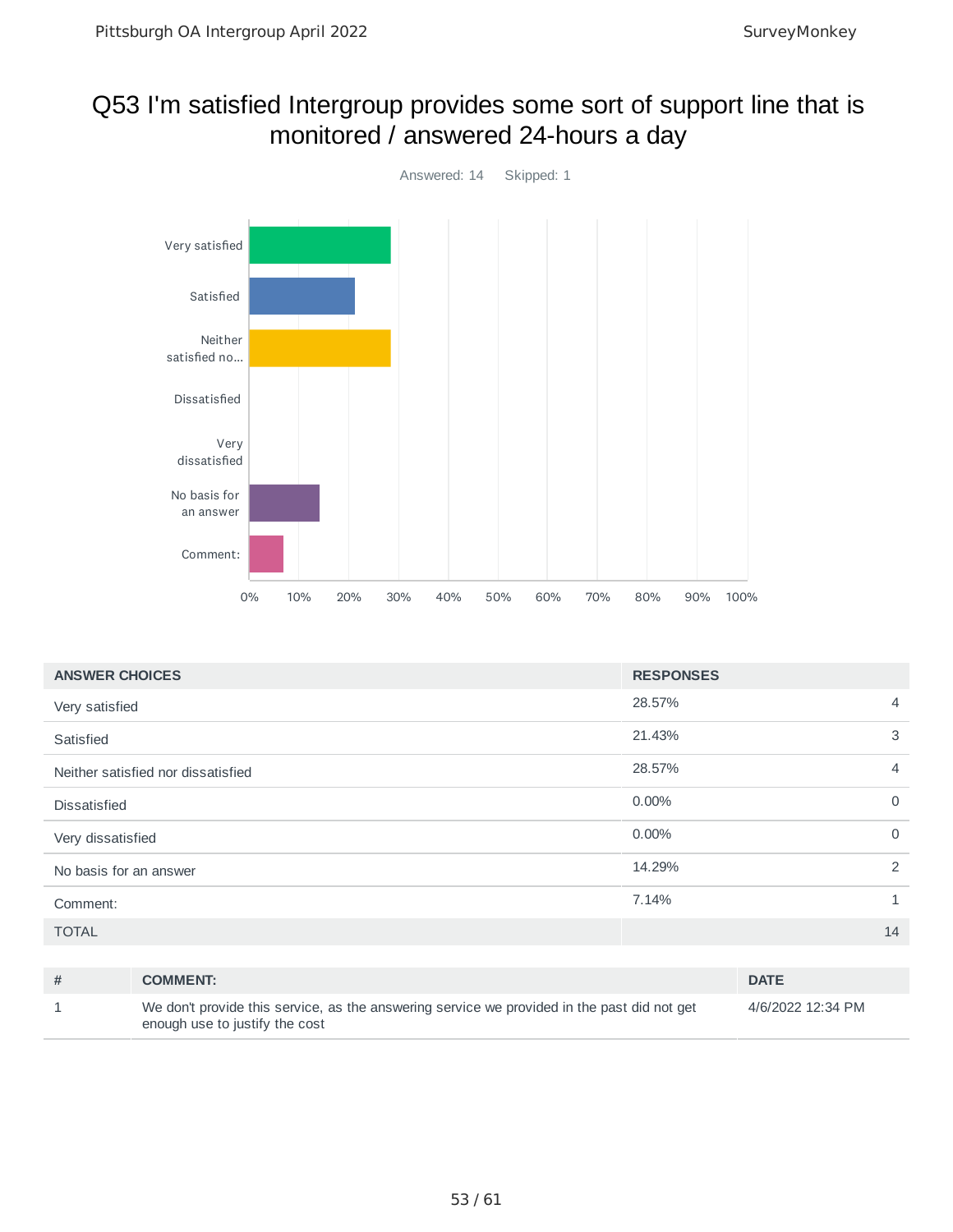#### Q54 I'm satisfied with how Intergroup contact information is listed in local directories or for internet searches?



| <b>ANSWER CHOICES</b>              | <b>RESPONSES</b> |              |
|------------------------------------|------------------|--------------|
| Very satisfied                     | 26.67%           | 4            |
| Satisfied                          | 40.00%           | 6            |
| Neither satisfied nor dissatisfied | 13.33%           | 2            |
| <b>Dissatisfied</b>                | $0.00\%$         | $\mathbf 0$  |
| Very dissatisfied                  | $0.00\%$         | $\mathbf 0$  |
| no basis for an answer             | 13.33%           | 2            |
| Comment                            | 6.67%            | $\mathbf{1}$ |
| <b>TOTAL</b>                       |                  | 15           |
|                                    |                  |              |

| <b>COMMENT</b>                                                                | <b>DATE</b>       |
|-------------------------------------------------------------------------------|-------------------|
| I'm on the Outreach Committee, we will look into this & improve it if need be | 4/6/2022 12:34 PM |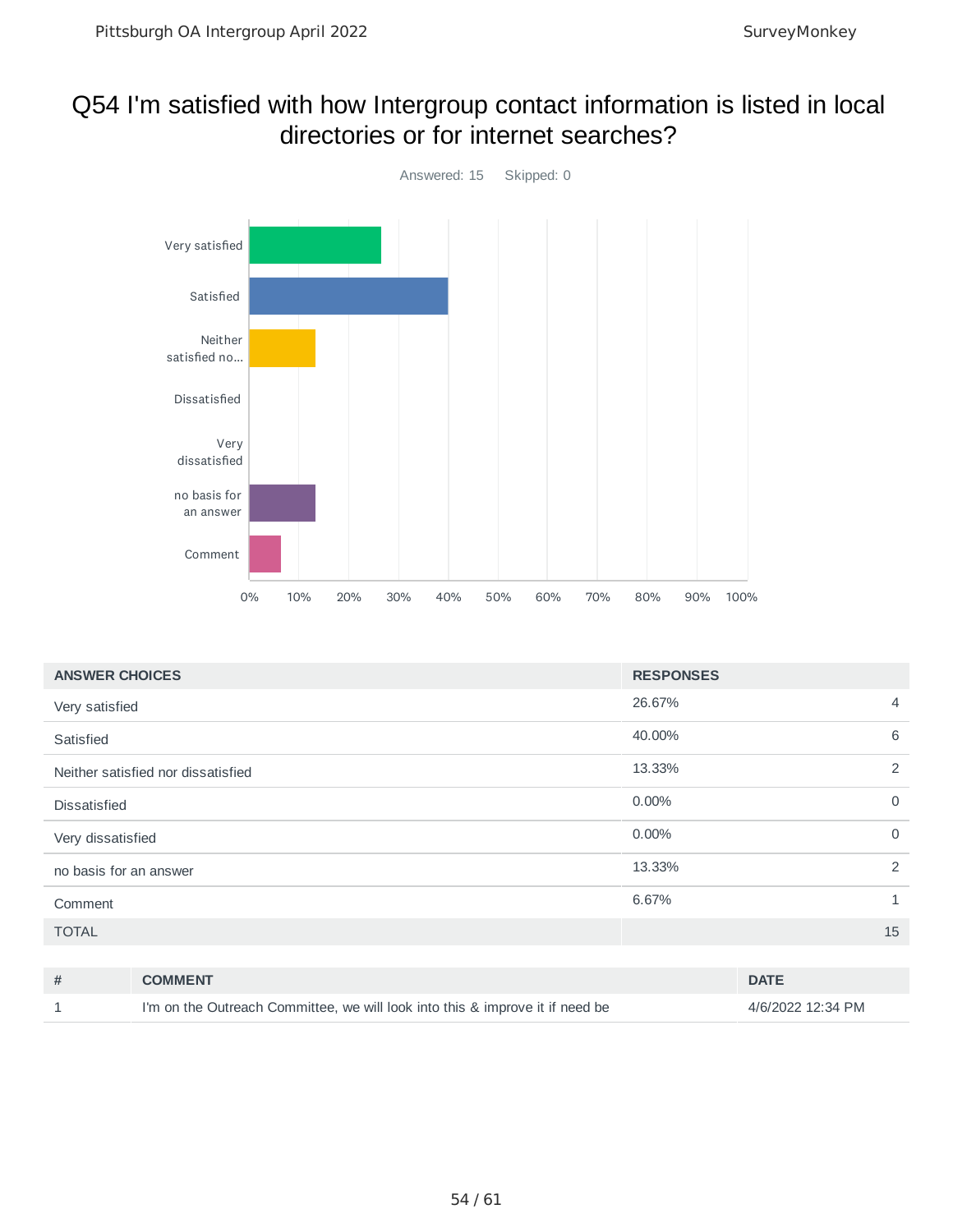#### Q55 I'm aware of efforts to try to reach other compulsive overeaters through (pick all that apply, please)

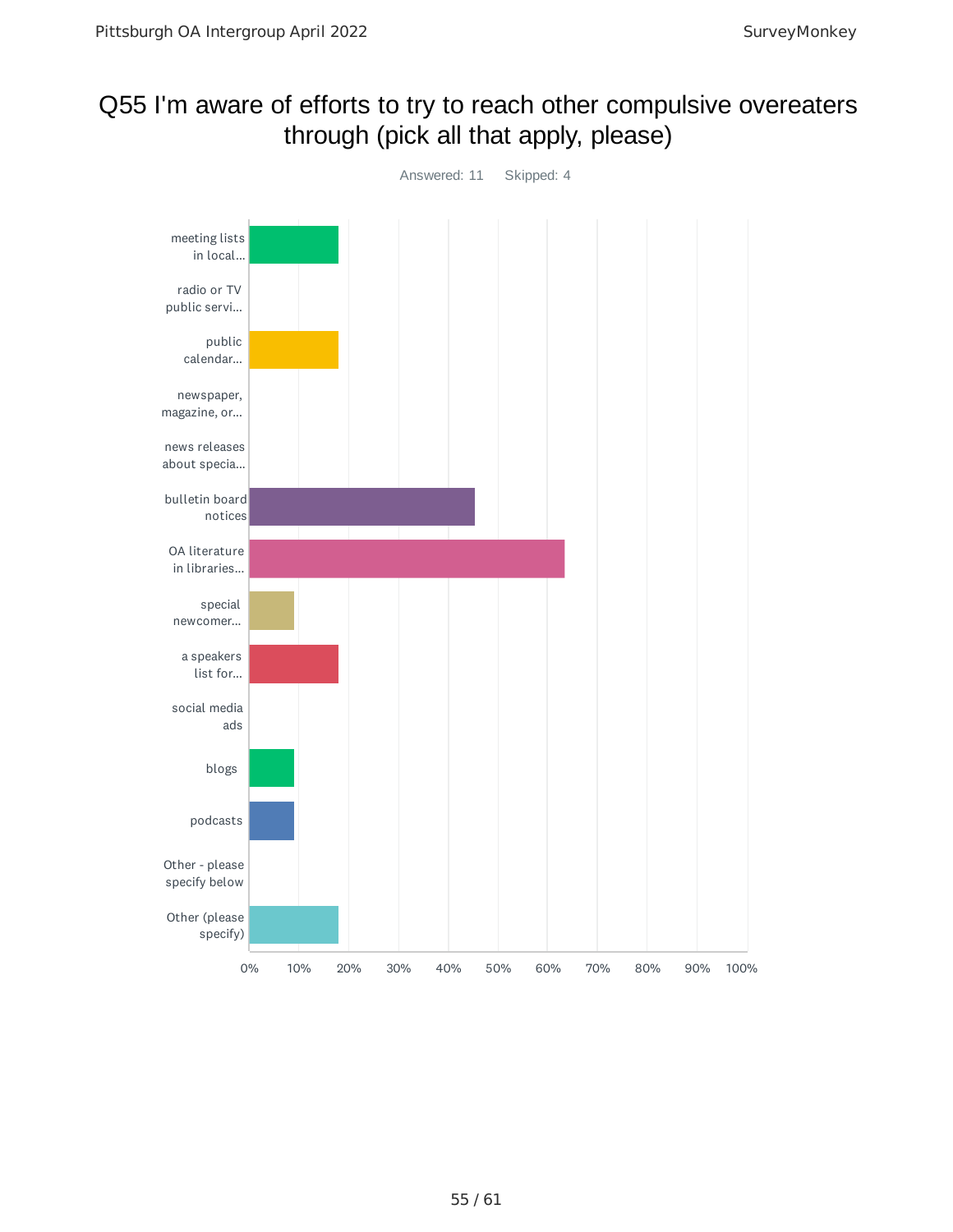#### Pittsburgh OA Intergroup April 2022 SurveyMonkey

| <b>ANSWER CHOICES</b>                             | <b>RESPONSES</b> |                |
|---------------------------------------------------|------------------|----------------|
| meeting lists in local newspapers or directories  | 18.18%           | $\overline{c}$ |
| radio or TV public service announcements          | $0.00\%$         | $\mathbf 0$    |
| public calendar notices                           | 18.18%           | 2              |
| newspaper, magazine, or online articles           | 0.00%            | $\mathbf 0$    |
| news releases about special OA events             | $0.00\%$         | 0              |
| bulletin board notices                            | 45.45%           | 5              |
| OA literature in libraries or other public spaces | 63.64%           | 7              |
| special newcomer meetings                         | 9.09%            | $\mathbf{1}$   |
| a speakers list for community organizations       | 18.18%           | 2              |
| social media ads                                  | 0.00%            | $\mathbf 0$    |
| blogs                                             | 9.09%            | 1              |
| podcasts                                          | 9.09%            | $\mathbf{1}$   |
| Other - please specify below                      | 0.00%            | 0              |
| Other (please specify)                            | 18.18%           | 2              |
| Total Respondents: 11                             |                  |                |
|                                                   |                  |                |

| 쁘 | <b>OTHER (PLEASE SPECIFY)</b> | <b>DATE</b>        |
|---|-------------------------------|--------------------|
|   | Website                       | 5/13/2022 11:02 AM |
|   | Im not aware                  | 4/8/2022 10:39 AM  |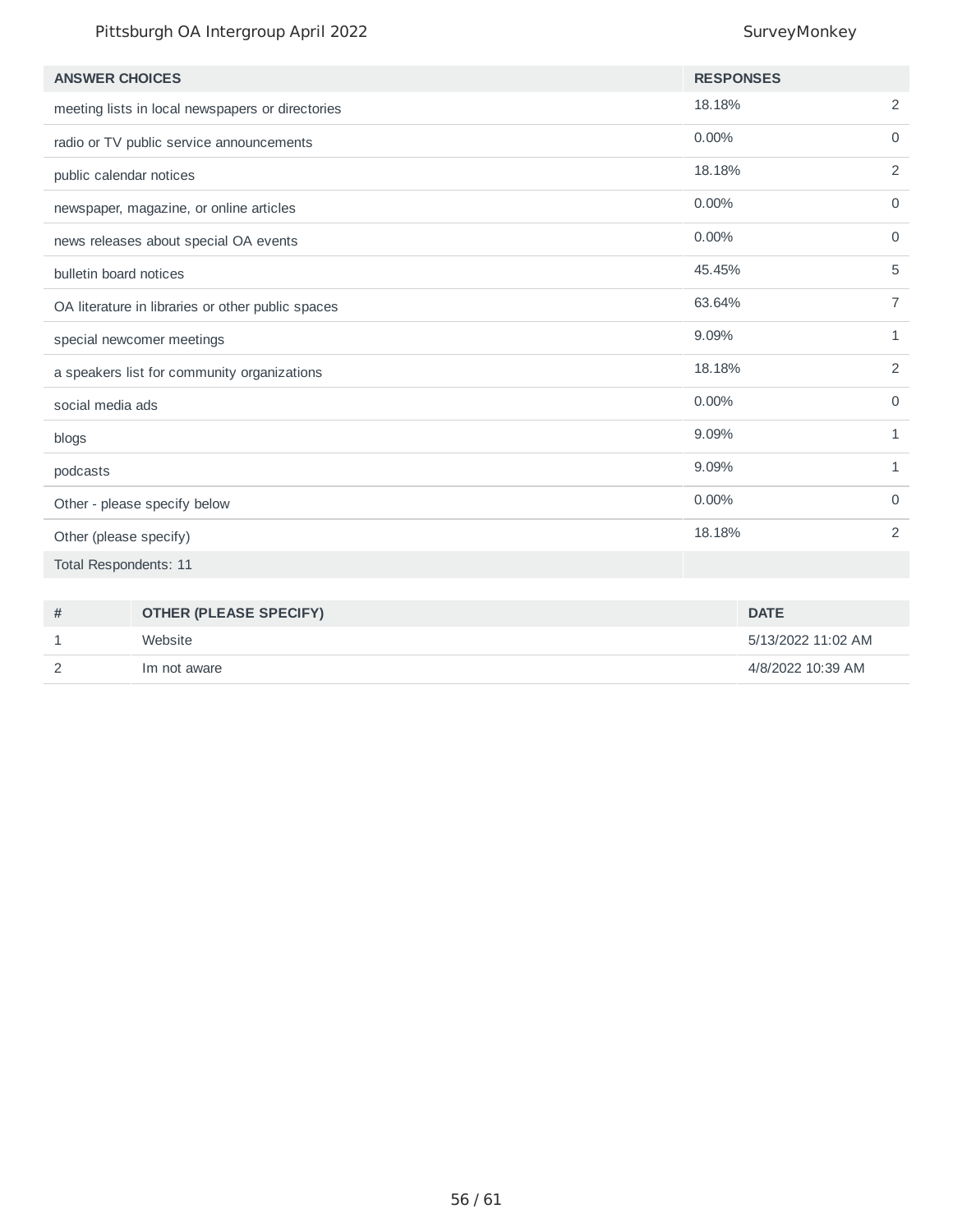## Q56 I'm aware of efforts to try to reach members of the professional community including (pick all that apply, please)

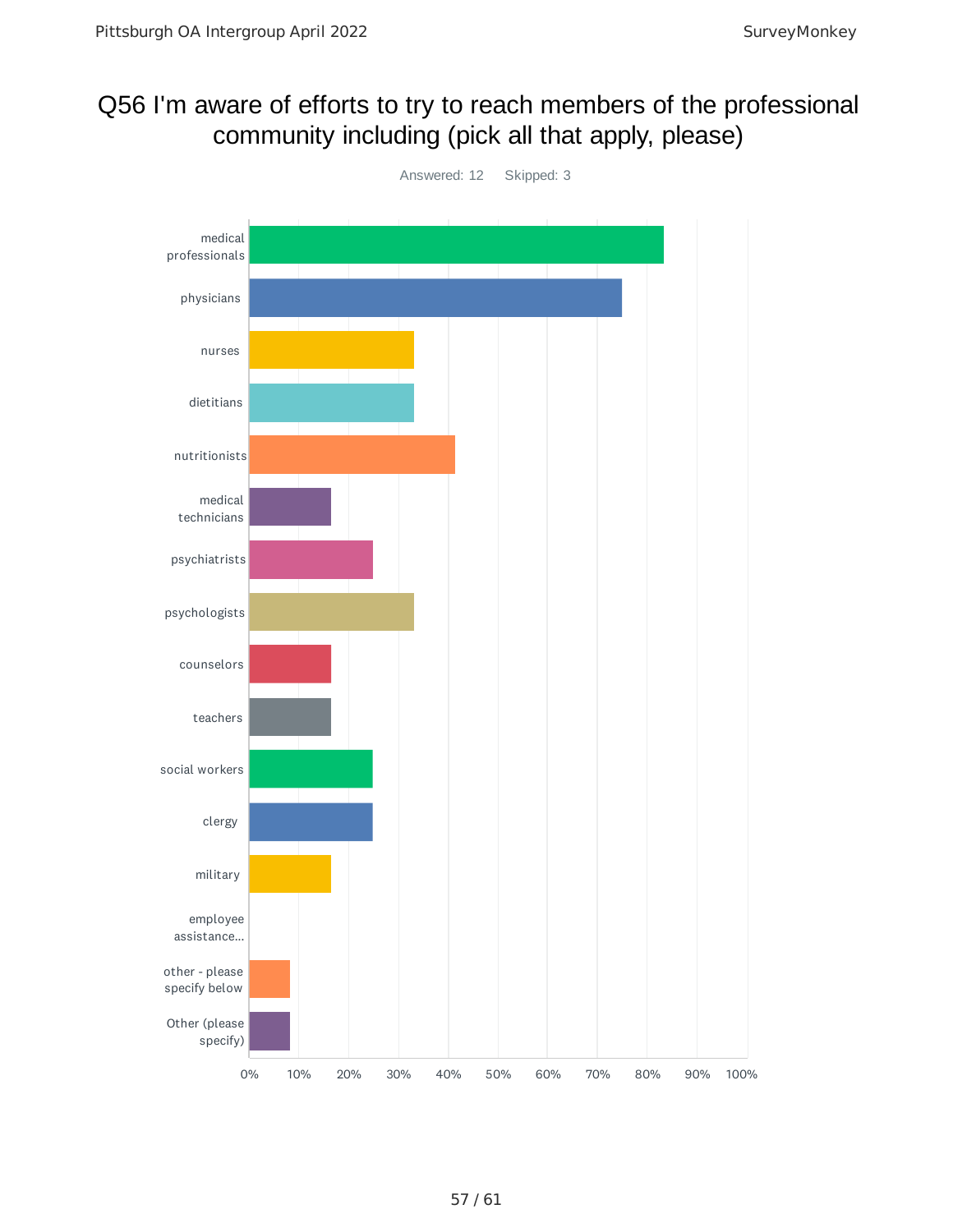#### Pittsburgh OA Intergroup April 2022 SurveyMonkey

| <b>ANSWER CHOICES</b>          | <b>RESPONSES</b> |                |
|--------------------------------|------------------|----------------|
| medical professionals          | 83.33%           | 10             |
| physicians                     | 75.00%           | $9\,$          |
| nurses                         | 33.33%           | $\overline{4}$ |
| dietitians                     | 33.33%           | $\overline{4}$ |
| nutritionists                  | 41.67%           | 5              |
| medical technicians            | 16.67%           | 2              |
| psychiatrists                  | 25.00%           | $\mathsf 3$    |
| psychologists                  | 33.33%           | $\overline{4}$ |
| counselors                     | 16.67%           | $\overline{c}$ |
| teachers                       | 16.67%           | $\overline{2}$ |
| social workers                 | 25.00%           | $\mathsf{3}$   |
| clergy                         | 25.00%           | $\sqrt{3}$     |
| military                       | 16.67%           | 2              |
| employee assistance counselors | 0.00%            | $\mathsf{O}$   |
| other - please specify below   | 8.33%            | $1\,$          |
| Other (please specify)         | 8.33%            | $1\,$          |
| Total Respondents: 12          |                  |                |

| # | <b>OTHER (PLEASE SPECIFY)</b>                                                                                 | <b>DATE</b>       |
|---|---------------------------------------------------------------------------------------------------------------|-------------------|
|   | the Outreach Committee is actively working on this, as what we'd done prior to covid is no<br>longer relevant | 4/6/2022 12:34 PM |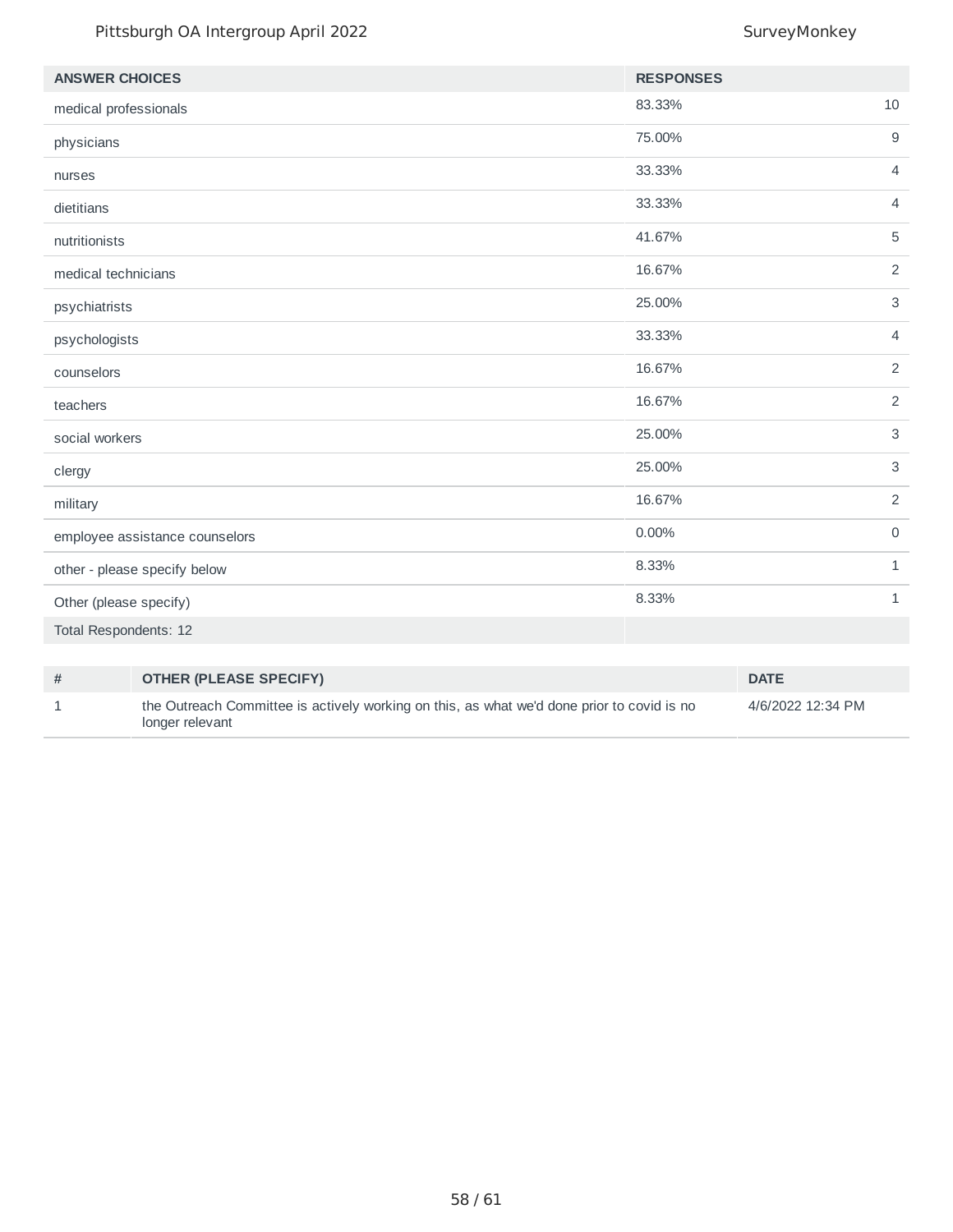#### Q57 I'm aware of efforts to "carry the OA message" into institutions such as (pick all



| <b>ANSWER CHOICES</b>                    | <b>RESPONSES</b> |   |
|------------------------------------------|------------------|---|
| schools                                  | 50.00%           | 4 |
| prisons and detention centers            | 12.50%           | 1 |
| hospitals                                | 75.00%           | 6 |
| training facilities                      | 25,00%           | 2 |
| nursing homes and retirement communities | 25.00%           | 2 |
| Other (please specify below)             | $0.00\%$         | 0 |
| Other (please specify)                   | 12.50%           | 1 |
| Total Respondents: 8                     |                  |   |
|                                          |                  |   |

| # | <b>OTHER (PLEASE SPECIFY)</b> | <b>DATE</b>        |
|---|-------------------------------|--------------------|
|   | Website                       | 5/13/2022 11:02 AM |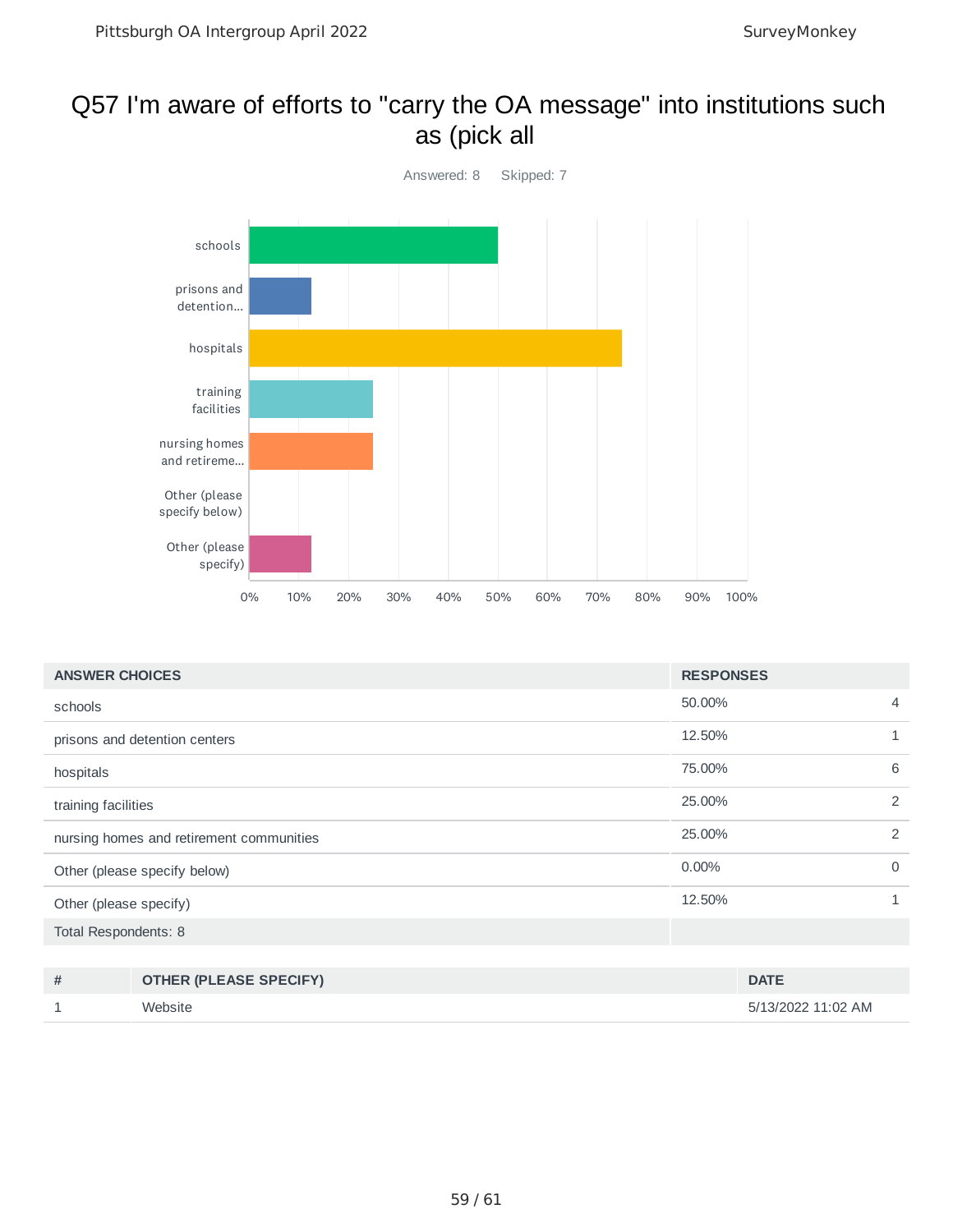#### Q58 Reflective Question: Can you think of other alternatives to our present Intergroup structure and activities that might be more useful in meeting the area's needs?



| <b>ANSWER CHOICES</b>                                                                                 |                                                                                                                                               | <b>RESPONSES</b>   |                   |    |
|-------------------------------------------------------------------------------------------------------|-----------------------------------------------------------------------------------------------------------------------------------------------|--------------------|-------------------|----|
|                                                                                                       | Yes - see comments below                                                                                                                      | 15.38%             |                   |    |
| Not at this time                                                                                      |                                                                                                                                               | 84.62%             |                   | 11 |
| <b>TOTAL</b>                                                                                          |                                                                                                                                               |                    |                   | 13 |
|                                                                                                       |                                                                                                                                               |                    |                   |    |
| #                                                                                                     | <b>COMMENT</b>                                                                                                                                |                    | <b>DATE</b>       |    |
|                                                                                                       | As a suggestion, a trustee can go around and speak at a group for a few minutes as a way to<br>answer any questions and introduce themselves. |                    | 5/8/2022 10:26 AM |    |
| Question: Are we over-structured (overly complicated) for the activities which are most helpful?<br>2 |                                                                                                                                               | 4/14/2022 12:04 PM |                   |    |